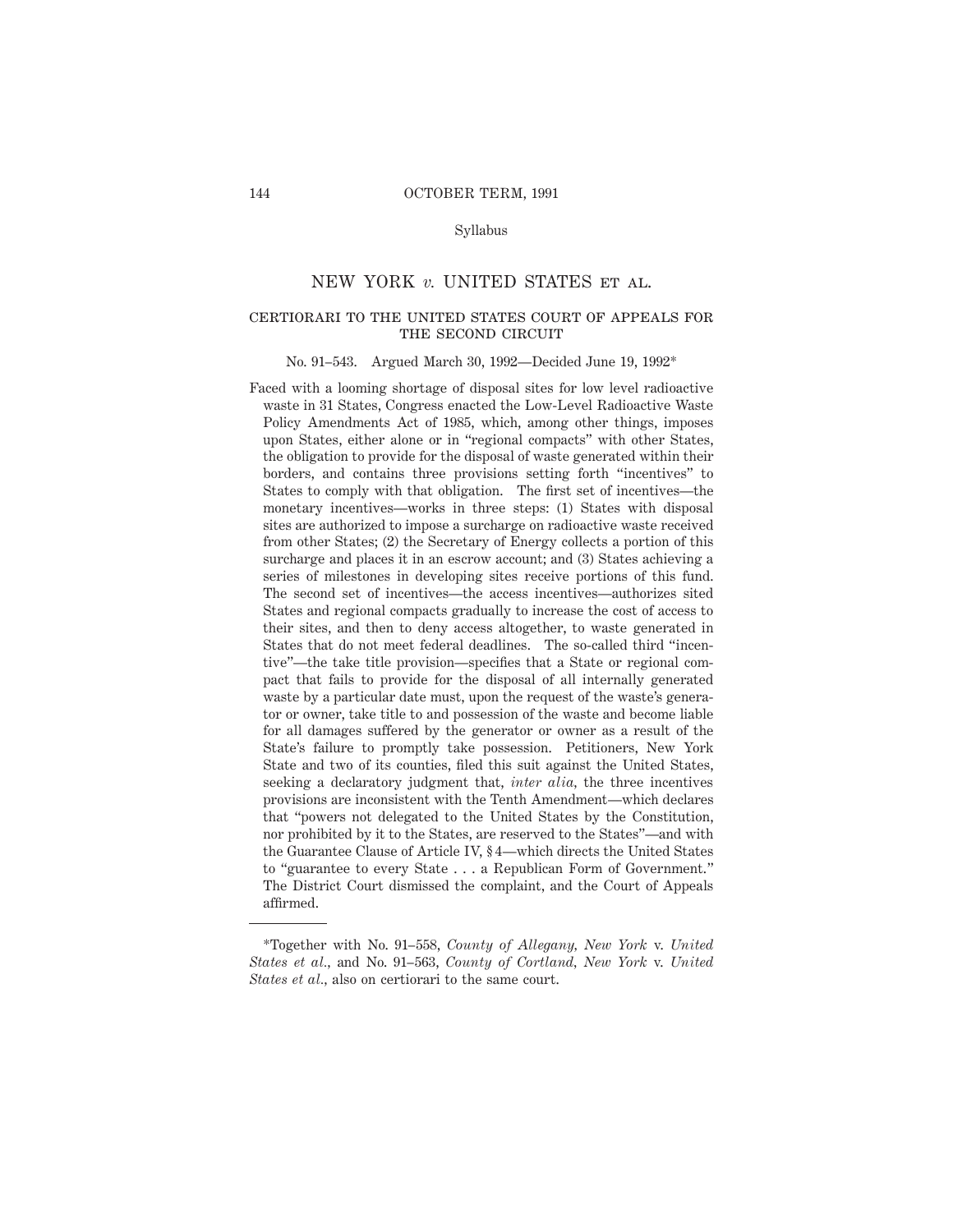*Held:*

1. The Act's monetary incentives and access incentives provisions are consistent with the Constitution's allocation of power between the Federal and State Governments, but the take title provision is not. Pp. 155–183.

(a) In ascertaining whether any of the challenged provisions oversteps the boundary between federal and state power, the Court must determine whether it is authorized by the affirmative grants to Congress contained in Article I's Commerce and Spending Clauses or whether it invades the province of state sovereignty reserved by the Tenth Amendment. Pp. 155–159.

(b) Although regulation of the interstate market in the disposal of low level radioactive waste is well within Congress' Commerce Clause authority, cf. *Philadelphia* v. *New Jersey,* 437 U. S. 617, 621–623, and Congress could, if it wished, pre-empt entirely state regulation in this area, a review of this Court's decisions, see, *e. g., Hodel* v. *Virginia Surface Mining & Reclamation Assn., Inc.,* 452 U. S. 264, 288, and the history of the Constitutional Convention, demonstrates that Congress may not commandeer the States' legislative processes by directly compelling them to enact and enforce a federal regulatory program, but must exercise legislative authority directly upon individuals. Pp. 159–166.

(c) Nevertheless, there are a variety of methods, short of outright coercion, by which Congress may urge a State to adopt a legislative program consistent with federal interests. As relevant here, Congress may, under its spending power, attach conditions on the receipt of federal funds, so long as such conditions meet four requirements. See, *e. g., South Dakota* v. *Dole,* 483 U. S. 203, 206–208, and n. 3. Moreover, where Congress has the authority to regulate private activity under the Commerce Clause, it may, as part of a program of "cooperative federalism," offer States the choice of regulating that activity according to federal standards or having state law pre-empted by federal regulation. See, *e. g., Hodel, supra,* at 288, 289. Pp. 166–169.

(d) This Court declines petitioners' invitation to construe the Act's provision obligating the States to dispose of their radioactive wastes as a separate mandate to regulate according to Congress' instructions. That would upset the usual constitutional balance of federal and state powers, whereas the constitutional problem is avoided by construing the Act as a whole to comprise three sets of incentives to the States. Pp. 169–170.

(e) The Act's monetary incentives are well within Congress' Commerce and Spending Clause authority and thus are not inconsistent with the Tenth Amendment. The authorization to sited States to impose surcharges is an unexceptionable exercise of Congress' power to enable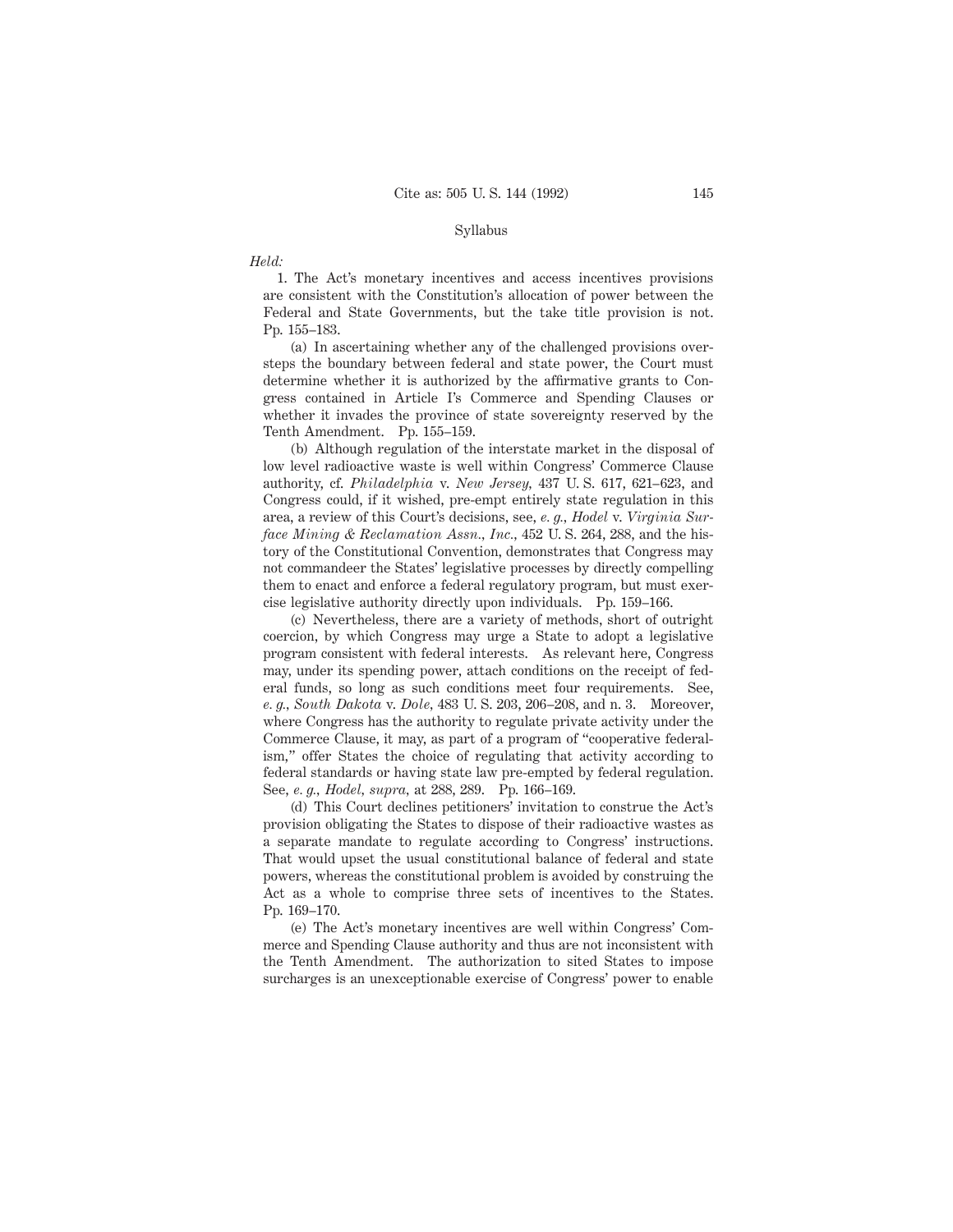the States to burden interstate commerce. The Secretary's collection of a percentage of the surcharge is no more than a federal tax on interstate commerce, which petitioners do not claim to be an invalid exercise of either Congress' commerce or taxing power. Finally, in conditioning the States' receipt of federal funds upon their achieving specified milestones, Congress has not exceeded its Spending Clause authority in any of the four respects identified by this Court in *Dole, supra,* at 207–208. Petitioners' objection to the *form* of the expenditures as nonfederal is unavailing, since the Spending Clause has never been construed to deprive Congress of the power to collect money in a segregated trust fund and spend it for a particular purpose, and since the States' ability largely to control whether they will pay into the escrow account or receive a share was expressly provided by Congress as a method of encouraging them to regulate according to the federal plan. Pp. 171–173.

(f) The Act's access incentives constitute a conditional exercise of Congress' commerce power along the lines of that approved in *Hodel, supra,* at 288, and thus do not intrude on the States' Tenth Amendment sovereignty. These incentives present nonsited States with the choice either of regulating waste disposal according to federal standards or having their waste-producing residents denied access to disposal sites. They are not compelled to regulate, expend any funds, or participate in any federal program, and they may continue to regulate waste in their own way if they do not accede to federal direction. Pp. 173–174.

(g) Because the Act's take title provision offers the States a "choice" between the two unconstitutionally coercive alternatives either accepting ownership of waste or regulating according to Congress' instructions—the provision lies outside Congress' enumerated powers and is inconsistent with the Tenth Amendment. On the one hand, either forcing the transfer of waste from generators to the States or requiring the States to become liable for the generators' damages would "commandeer" States into the service of federal regulatory purposes. On the other hand, requiring the States to regulate pursuant to Congress' direction would present a simple unconstitutional command to implement legislation enacted by Congress. Thus, the States' "choice" is no choice at all. Pp. 174–177.

(h) The United States' alternative arguments purporting to find limited circumstances in which congressional compulsion of state regulation is constitutionally permissible—that such compulsion is justified where the federal interest is sufficiently important; that the Constitution does, in some circumstances, permit federal directives to state governments; and that the Constitution endows Congress with the power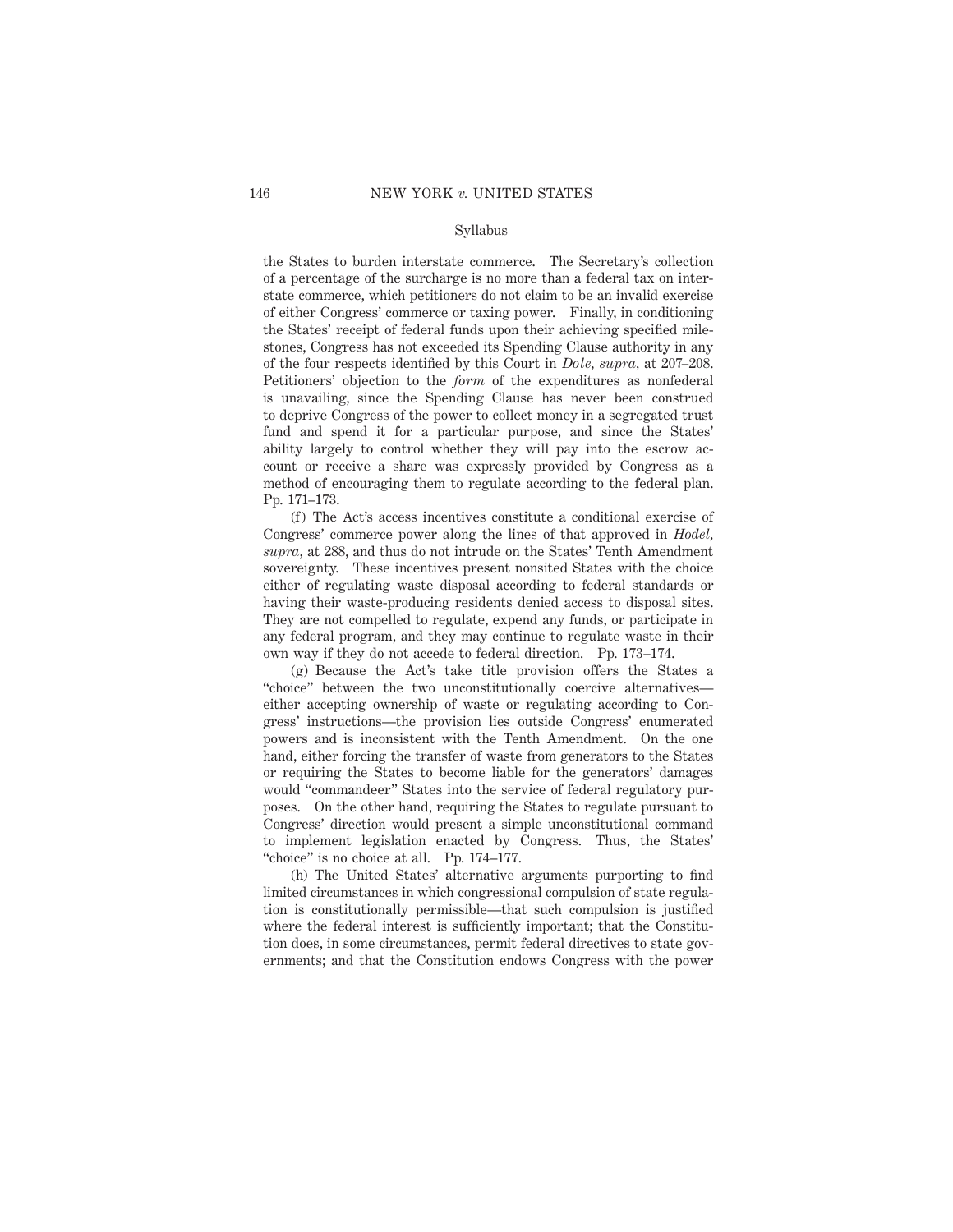to arbitrate disputes between States in interstate commerce—are rejected. Pp. 177–180.

(i) Also rejected is the sited state respondents' argument that the Act cannot be ruled an unconstitutional infringement of New York sovereignty because officials of that State lent their support, and consented, to the Act's passage. A departure from the Constitution's plan for the intergovernmental allocation of authority cannot be ratified by the "consent" of state officials, since the Constitution protects state sovereignty for the benefit of individuals, not States or their governments, and since the officials' interests may not coincide with the Constitution's allocation. Nor does New York's prior support estop it from asserting the Act's unconstitutionality. Pp. 180–183.

(j) Even assuming that the Guarantee Clause provides a basis upon which a State or its subdivisions may sue to enjoin the enforcement of a federal statute, petitioners have not made out a claim that the Act's money incentives and access incentives provisions are inconsistent with that Clause. Neither the threat of loss of federal funds nor the possibility that the State's waste producers may find themselves excluded from other States' disposal sites can reasonably be said to deny New York a republican form of government. Pp. 183–186.

2. The take title provision is severable from the rest of the Act, since severance will not prevent the operation of the rest of the Act or defeat its purpose of encouraging the States to attain local or regional selfsufficiency in low level radioactive waste disposal; since the Act still includes two incentives to encourage States along this road; since a State whose waste generators are unable to gain access to out-ofstate disposal sites may encounter considerable internal pressure to provide for disposal, even without the prospect of taking title; and since any burden caused by New York's failure to secure a site will not be borne by other States' residents because the sited regional compacts need not accept New York's waste after the final transition period. Pp. 186–187.

942 F. 2d 114, affirmed in part and reversed in part.

O'CONNOR, J., delivered the opinion of the Court, in which REHNQUIST, C. J., and Scalia, Kennedy, Souter, and Thomas, JJ., joined, and in Parts III–A and III–B of which WHITE, BLACKMUN, and STEVENS, JJ., joined. WHITE, J., filed an opinion concurring in part and dissenting in part, in which BLACKMUN and STEVENS, JJ., joined, *post*, p. 188. STEvens, J., filed an opinion concurring in part and dissenting in part, *post,* p. 210.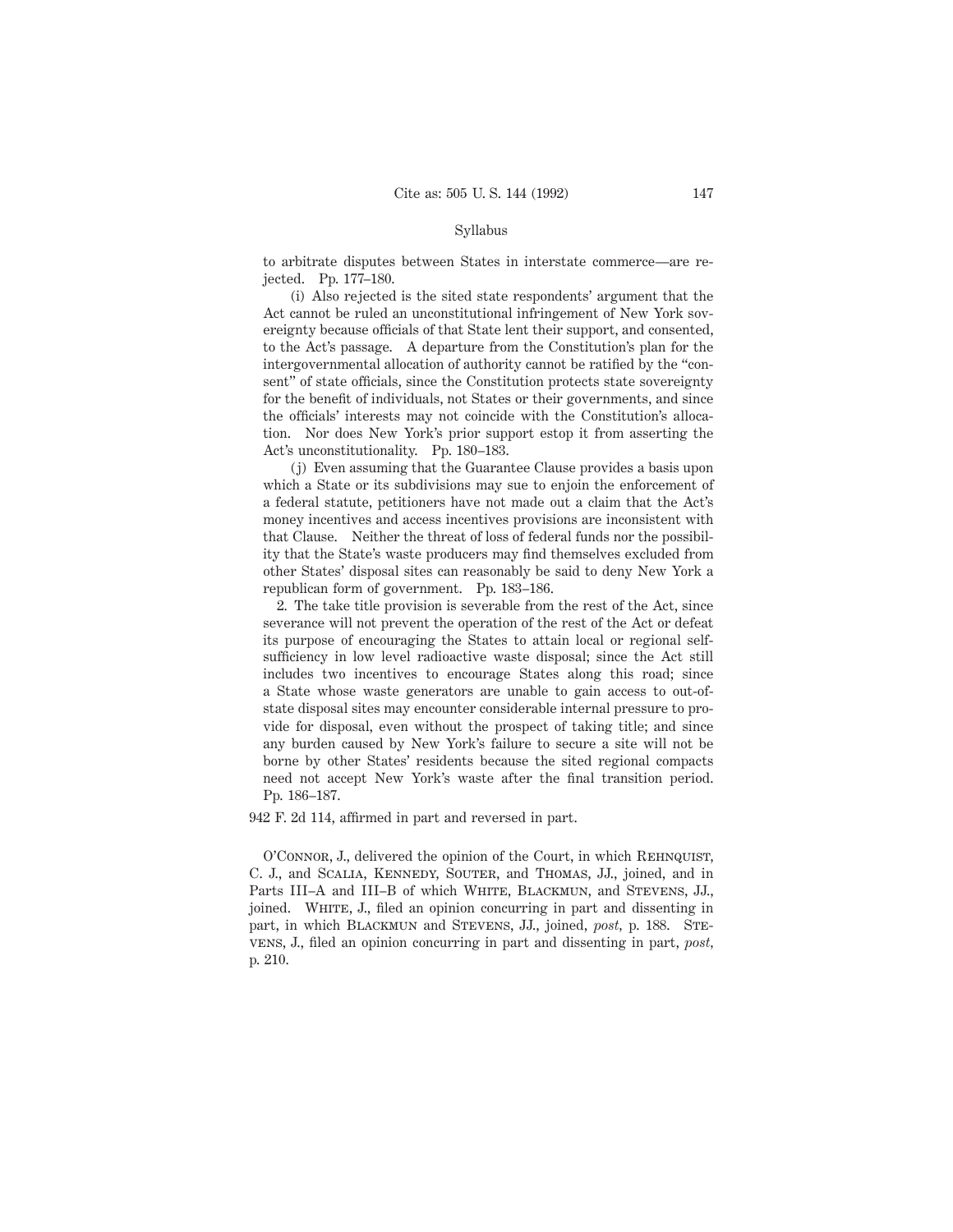### Counsel

*Peter H. Schiff,* Deputy Solicitor General of New York, argued the cause for petitioners in all cases. With him on the briefs for petitioner in No. 91–543 were *Robert Abrams,* Attorney General, *Jerry Boone,* Solicitor General, and *John McConnell,* Assistant Attorney General. *Edward F. Premo II* filed briefs for petitioner in No. 91–558. *Michael B. Gerrard, Deborah Goldberg,* and *Patrick M. Snyder* filed briefs for petitioner in No. 91–563.

*Deputy Solicitor General Wallace* argued the cause for the federal respondents in all cases. With him on the brief were *Solicitor General Starr, Acting Assistant Attorney General Hartman, Ronald J. Mann, Anne S. Almy, Louise F. Milkman,* and *Jeffrey P. Kehne. William B. Collins,* Senior Assistant Attorney General of Washington, argued the cause for the state respondents in Nos. 91–543 and 91–563. On the brief were *Kenneth O. Eikenberry,* Attorney General of Washington, *T. Travis Medlock,* Attorney General of South Carolina, and *James Patrick Hudson,* Deputy Attorney General, *Frankie Sue Del Papa,* Attorney General of Nevada, and *Allen T. Miller, Jr.,* Assistant Attorney General.†

<sup>†</sup>Briefs of *amici curiae* urging reversal were filed for the State of Ohio et al. by *Lee Fisher,* Attorney General of Ohio, and *James O. Payne, Jr., Mary Kay Smith,* and *Patricia A. Delaney,* Assistant Attorneys General, and by the Attorneys General for their respective jurisdictions as follows: *Grant Woods* of Arizona, *Winston Bryant* of Arkansas, *Daniel E. Lungren* of California, *Elizabeth Barrett-Anderson* of Guam, *Roland W. Burris* of Illinois, *Linley E. Pearson* of Indiana, *Chris Gorman* of Kentucky, *Michael E. Carpenter* of Maine, *Scott Harshbarger* of Massachusetts, *Don Stenberg* of Nebraska, *Robert J. Del Tufo* of New Jersey, *Ernest D. Preate, Jr.,* of Pennsylvania, *James E. O'Neil* of Rhode Island, *Mark W. Barnett* of South Dakota, *Dan Morales* of Texas, *Mario Palumbo* of West Virginia, and *James E. Doyle* of Wisconsin; and for the Council of State Governments by *Stewart Abercrombie Baker.*

Briefs of *amici curiae* urging affirmance were filed for the American College of Nuclear Physicians et al. by *Harold F. Reis;* for the American Federation of Labor and Congress of Industrial Organizations by *Robert M. Weinberg, David Silberman,* and *Laurence Gold;* and for the Rocky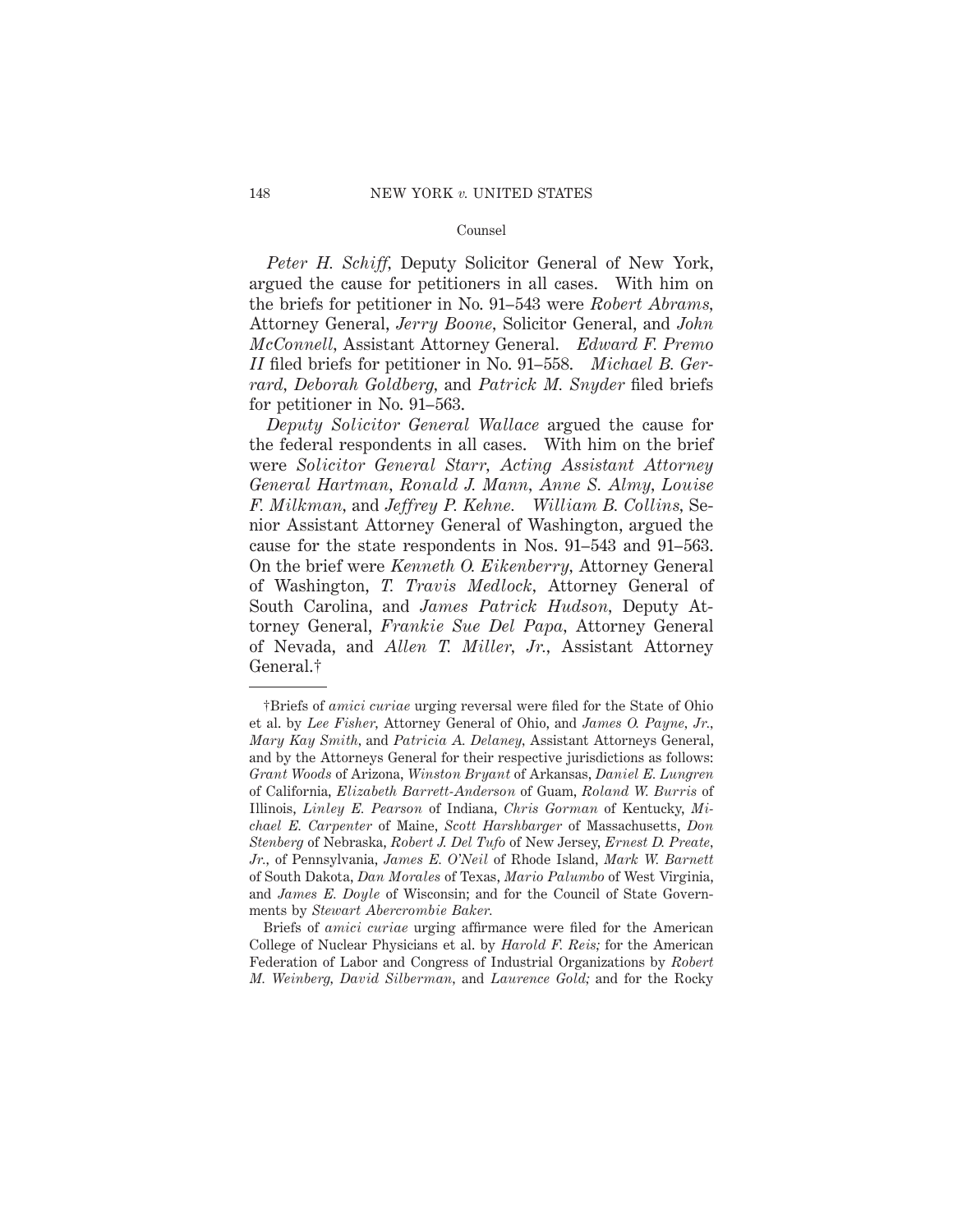# JUSTICE O'CONNOR delivered the opinion of the Court.

These cases implicate one of our Nation's newest problems of public policy and perhaps our oldest question of constitutional law. The public policy issue involves the disposal of radioactive waste: In these cases, we address the constitutionality of three provisions of the Low-Level Radioactive Waste Policy Amendments Act of 1985, Pub. L. 99–240, 99 Stat. 1842, 42 U. S. C. § 2021b *et seq.* The constitutional question is as old as the Constitution: It consists of discerning the proper division of authority between the Federal Government and the States. We conclude that while Congress has substantial power under the Constitution to encourage the States to provide for the disposal of the radioactive waste generated within their borders, the Constitution does not confer upon Congress the ability simply to compel the States to do so. We therefore find that only two of the Act's three provisions at issue are consistent with the Constitution's allocation of power to the Federal Government.

## I

We live in a world full of low level radioactive waste. Radioactive material is present in luminous watch dials, smoke alarms, measurement devices, medical fluids, research materials, and the protective gear and construction materials used by workers at nuclear power plants. Low level radioactive waste is generated by the Government, by hospitals, by research institutions, and by various industries. The waste must be isolated from humans for long periods of time,

Mountain Low-Level Radioactive Waste Compact et al. by *Rex E. Lee, Carter G. Phillips, Richard D. Bernstein,* and *David K. Rees.*

Briefs of *amici curiae* were filed for the State of Connecticut by *Richard Blumenthal,* Attorney General, and *Aaron S. Bayer,* Deputy Attorney General; for the State of Michigan by *Frank J. Kelley,* Attorney General, *Gay Secor Hardy,* Solicitor General, and *Thomas L. Casey, A. Michael Leffler,* and *John C. Scherbarth,* Assistant Attorneys General; and for US Ecology, Inc., by *Irwin Goldbloom.*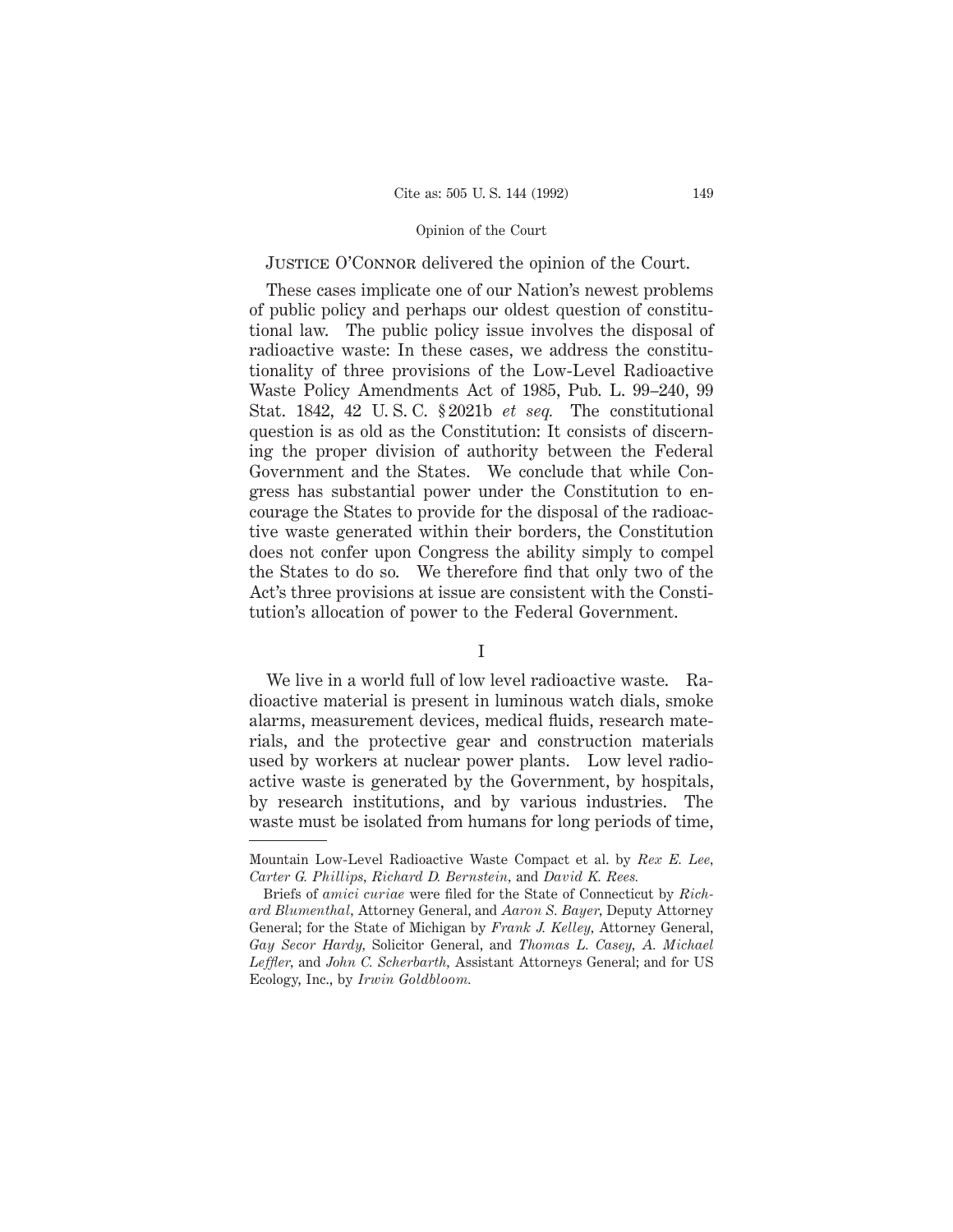often for hundreds of years. Millions of cubic feet of low level radioactive waste must be disposed of each year. See App. 110a–111a; Berkovitz, Waste Wars: Did Congress "Nuke" State Sovereignty in the Low-Level Radioactive Waste Policy Amendments Act of 1985?, 11 Harv. Envtl. L. Rev. 437, 439–440 (1987).

Our Nation's first site for the land disposal of commercial low level radioactive waste opened in 1962 in Beatty, Nevada. Five more sites opened in the following decade: Maxey Flats, Kentucky (1963), West Valley, New York (1963), Hanford, Washington (1965), Sheffield, Illinois (1967), and Barnwell, South Carolina (1971). Between 1975 and 1978, the Illinois site closed because it was full, and water management problems caused the closure of the sites in Kentucky and New York. As a result, since 1979 only three disposal sites those in Nevada, Washington, and South Carolina—have been in operation. Waste generated in the rest of the country must be shipped to one of these three sites for disposal. See Low-Level Radioactive Waste Regulation 39–40 (M. Burns ed. 1988).

In 1979, both the Washington and Nevada sites were forced to shut down temporarily, leaving South Carolina to shoulder the responsibility of storing low level radioactive waste produced in every part of the country. The Governor of South Carolina, understandably perturbed, ordered a 50% reduction in the quantity of waste accepted at the Barnwell site. The Governors of Washington and Nevada announced plans to shut their sites permanently. App. 142a, 152a.

Faced with the possibility that the Nation would be left with no disposal sites for low level radioactive waste, Congress responded by enacting the Low-Level Radioactive Waste Policy Act, Pub. L. 96–573, 94 Stat. 3347. Relying largely on a report submitted by the National Governors' Association, see App. 105a–141a, Congress declared a federal policy of holding each State "responsible for providing for the availability of capacity either within or outside the State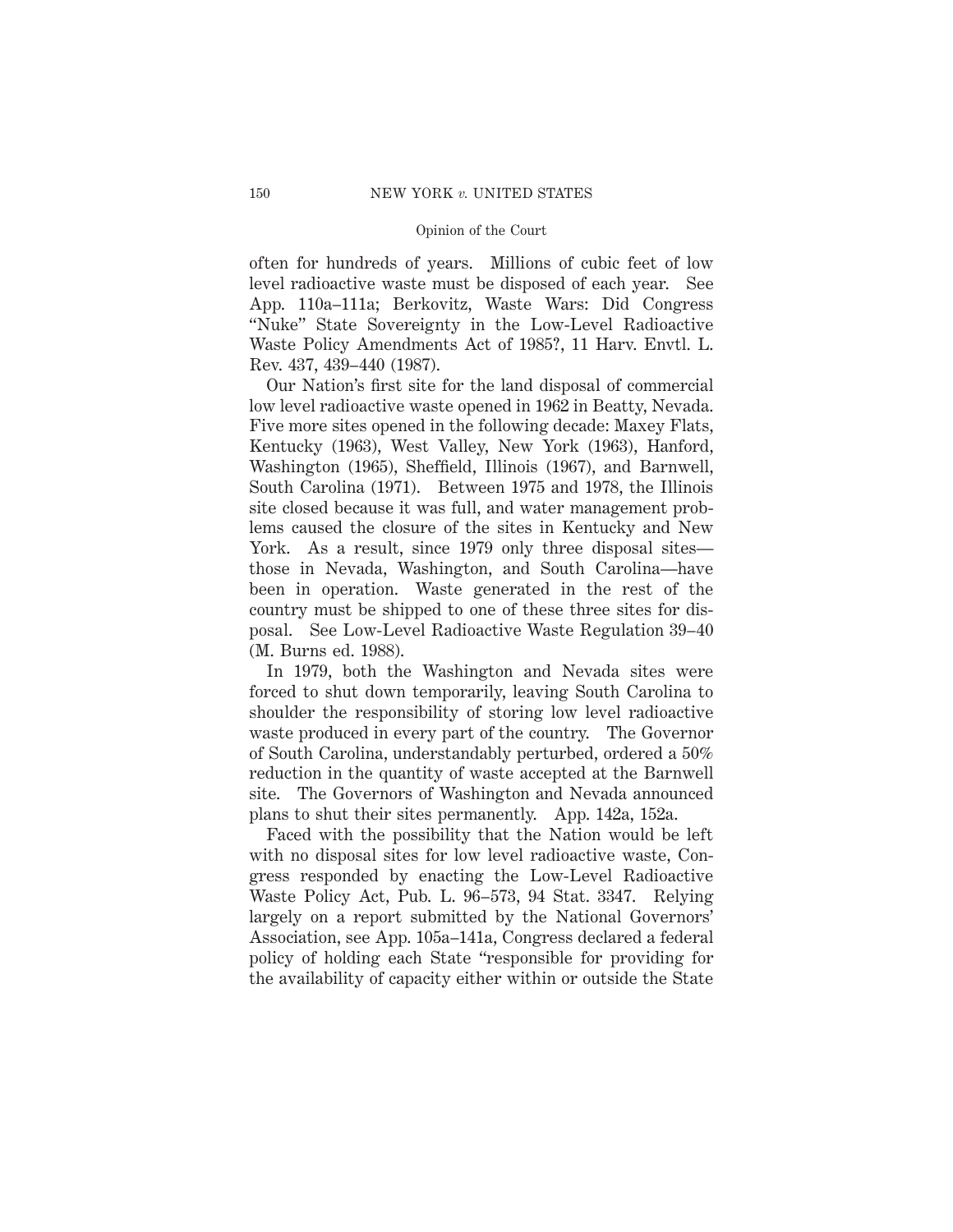for the disposal of low-level radioactive waste generated within its borders," and found that such waste could be disposed of "most safely and efficiently . . . on a regional basis."  $§4(a)(1)$ , 94 Stat. 3348. The 1980 Act authorized States to enter into regional compacts that, once ratified by Congress, would have the authority beginning in 1986 to restrict the use of their disposal facilities to waste generated within member States. § 4(a)(2)(B), 94 Stat. 3348. The 1980 Act included no penalties for States that failed to participate in this plan.

By 1985, only three approved regional compacts had operational disposal facilities; not surprisingly, these were the compacts formed around South Carolina, Nevada, and Washington, the three sited States. The following year, the 1980 Act would have given these three compacts the ability to exclude waste from nonmembers, and the remaining 31 States would have had no assured outlet for their low level radioactive waste. With this prospect looming, Congress once again took up the issue of waste disposal. The result was the legislation challenged here, the Low-Level Radioactive Waste Policy Amendments Act of 1985.

The 1985 Act was again based largely on a proposal submitted by the National Governors' Association. In broad outline, the Act embodies a compromise among the sited and unsited States. The sited States agreed to extend for seven years the period in which they would accept low level radioactive waste from other States. In exchange, the unsited States agreed to end their reliance on the sited States by 1992.

The mechanics of this compromise are intricate. The Act directs: "Each State shall be responsible for providing, either by itself or in cooperation with other States, for the disposal of . . . low-level radioactive waste generated within the State," 42 U.S.C.  $$2021c(a)(1)(A)$ , with the exception of certain waste generated by the Federal Government,  $\S\S 2021c(a)(1)(B)$ ,  $2021c(b)$ . The Act authorizes States to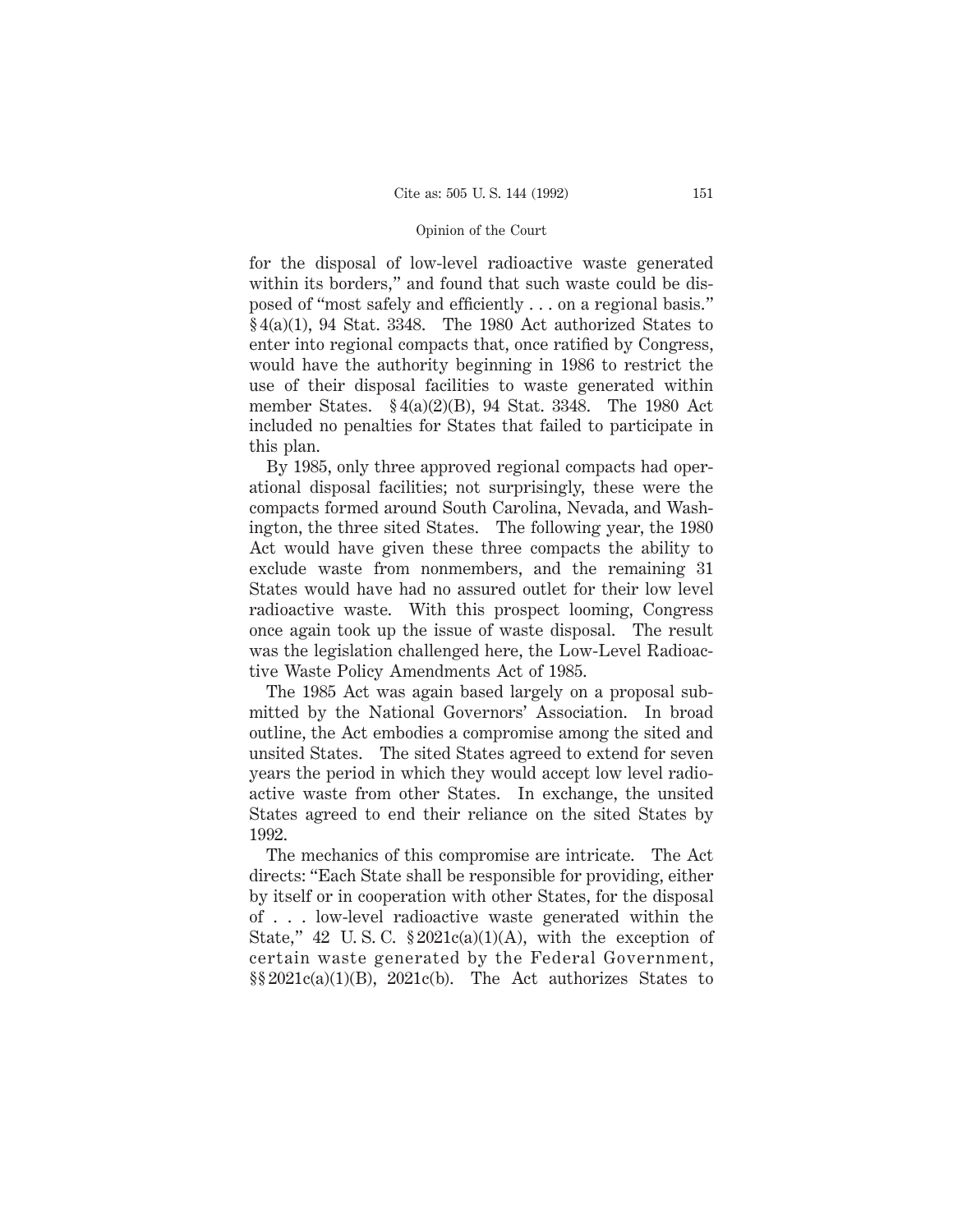"enter into such [interstate] compacts as may be necessary to provide for the establishment and operation of regional disposal facilities for low-level radioactive waste." § 2021d(a)(2). For an additional seven years beyond the period contemplated by the 1980 Act, from the beginning of 1986 through the end of 1992, the three existing disposal sites "shall make disposal capacity available for low-level radioactive waste generated by any source," with certain exceptions not relevant here.  $$2021e(a)(2)$ . But the three States in which the disposal sites are located are permitted to exact a graduated surcharge for waste arriving from outside the regional compact—in 1986–1987, \$10 per cubic foot; in 1988–1989, \$20 per cubic foot; and in 1990–1992, \$40 per cubic foot.  $$2021e(d)(1)$ . After the 7-year transition period expires, approved regional compacts may exclude radioactive waste generated outside the region. § 2021d(c).

The Act provides three types of incentives to encourage the States to comply with their statutory obligation to provide for the disposal of waste generated within their borders.

1. *Monetary incentives.* One quarter of the surcharges collected by the sited States must be transferred to an escrow account held by the Secretary of Energy. § 2021e  $(d)(2)(A)$ . The Secretary then makes payments from this account to each State that has complied with a series of deadlines. By July 1, 1986, each State was to have ratified legislation either joining a regional compact or indicating an intent to develop a disposal facility within the State. §§ 2021e (e)(1)(A),  $2021e(d)(2)(B)(i)$ . By January 1, 1988, each unsited compact was to have identified the State in which its facility would be located, and each compact or stand-alone State was to have developed a siting plan and taken other identified steps. §§ 2021e(e)(1)(B), 2021e(d)(2)(B)(ii). By January 1, 1990, each State or compact was to have filed a complete application for a license to operate a disposal facility, or the Governor of any State that had not filed an application was to have certified that the State would be capable of disposing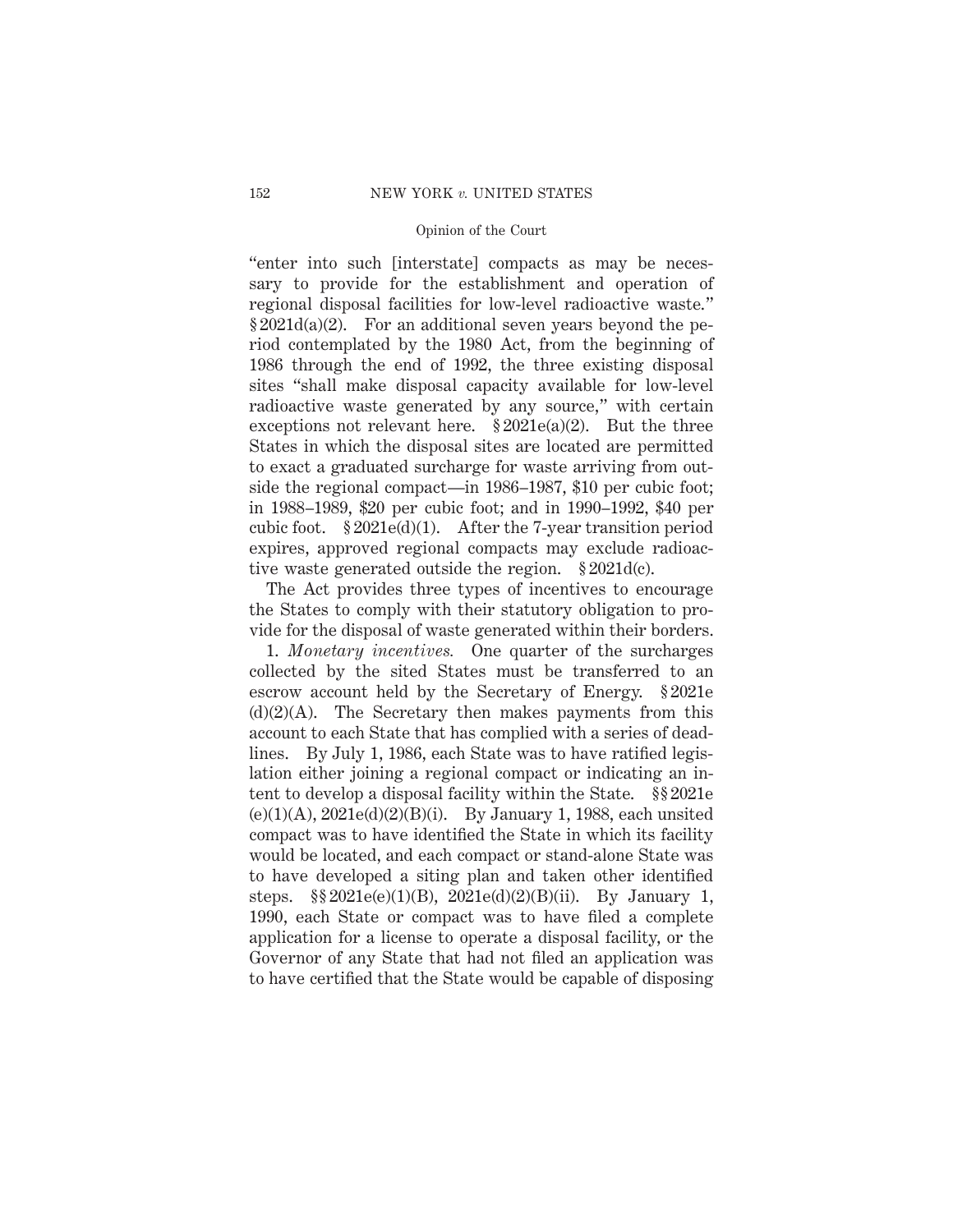of all waste generated in the State after 1992. §§ 2021e  $(e)(1)(C)$ ,  $2021e(d)(2)(B)(iii)$ . The rest of the account is to be paid out to those States or compacts able to dispose of all low level radioactive waste generated within their borders by January 1, 1993.  $$2021e(d)(2)(B)(iv)$ . Each State that has not met the 1993 deadline must either take title to the waste generated within its borders or forfeit to the waste generators the incentive payments it has received.  $§ 2021e(d)(2)(C).$ 

2. *Access incentives.* The second type of incentive involves the denial of access to disposal sites. States that fail to meet the July 1986 deadline may be charged twice the ordinary surcharge for the remainder of 1986 and may be denied access to disposal facilities thereafter.  $$2021e(e)(2)$ (A). States that fail to meet the 1988 deadline may be charged double surcharges for the first half of 1988 and quadruple surcharges for the second half of 1988, and may be denied access thereafter. § 2021e(e)(2)(B). States that fail to meet the 1990 deadline may be denied access. § 2021e  $(e)(2)(C)$ . Finally, States that have not filed complete applications by January 1, 1992, for a license to operate a disposal facility, or States belonging to compacts that have not filed such applications, may be charged triple surcharges. §§ 2021e(e)(1)(D), 2021e(e)(2)(D).

3. *The take title provision.* The third type of incentive is the most severe. The Act provides:

"If a State (or, where applicable, a compact region) in which low-level radioactive waste is generated is unable to provide for the disposal of all such waste generated within such State or compact region by January 1, 1996, each State in which such waste is generated, upon the request of the generator or owner of the waste, shall take title to the waste, be obligated to take possession of the waste, and shall be liable for all damages directly or indirectly incurred by such generator or owner as a consequence of the failure of the State to take possession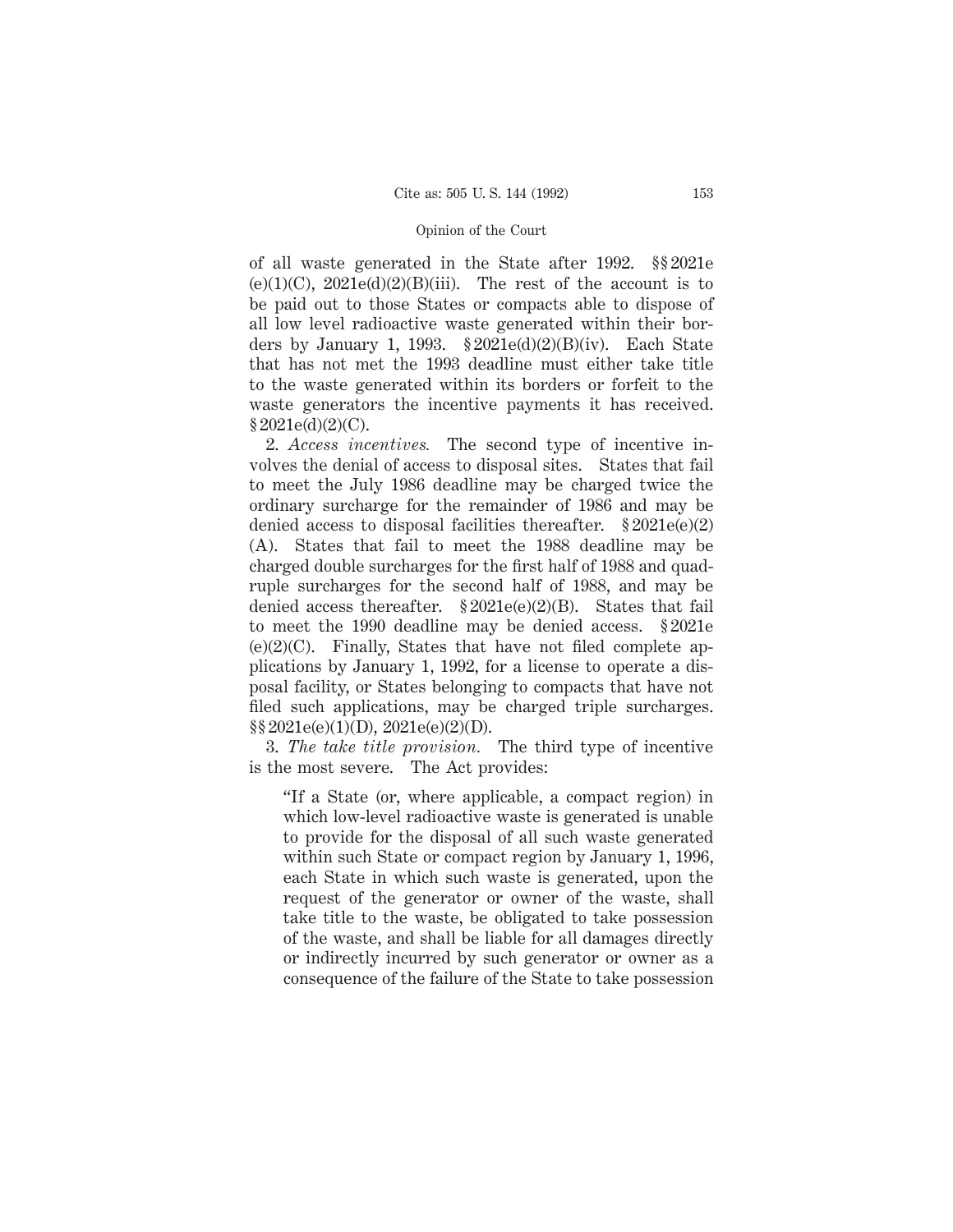of the waste as soon after January 1, 1996, as the generator or owner notifies the State that the waste is available for shipment."  $§ 2021e(d)(2)(C)$ .

These three incentives are the focus of petitioners' constitutional challenge.

In the seven years since the Act took effect, Congress has approved nine regional compacts, encompassing 42 of the States. All six unsited compacts and four of the unaffiliated States have met the first three statutory milestones. Brief for United States 10, n. 19; *id.,* at 13, n. 25.

New York, a State whose residents generate a relatively large share of the Nation's low level radioactive waste, did not join a regional compact. Instead, the State complied with the Act's requirements by enacting legislation providing for the siting and financing of a disposal facility in New York. The State has identified five potential sites, three in Allegany County and two in Cortland County. Residents of the two counties oppose the State's choice of location. App. 29a–30a, 66a–68a.

Petitioners—the State of New York and the two counties—filed this suit against the United States in 1990. They sought a declaratory judgment that the Act is inconsistent with the Tenth and Eleventh Amendments to the Constitution, with the Due Process Clause of the Fifth Amendment, and with the Guarantee Clause of Article IV of the Constitution. The States of Washington, Nevada, and South Carolina intervened as defendants. The District Court dismissed the complaint. 757 F. Supp. 10 (NDNY 1990). The Court of Appeals affirmed. 942 F. 2d 114 (CA2 1991). Petitioners have abandoned their due process and Eleventh Amendment claims on their way up the appellate ladder; as the cases stand before us, petitioners claim only that the Act is inconsistent with the Tenth Amendment and the Guarantee Clause.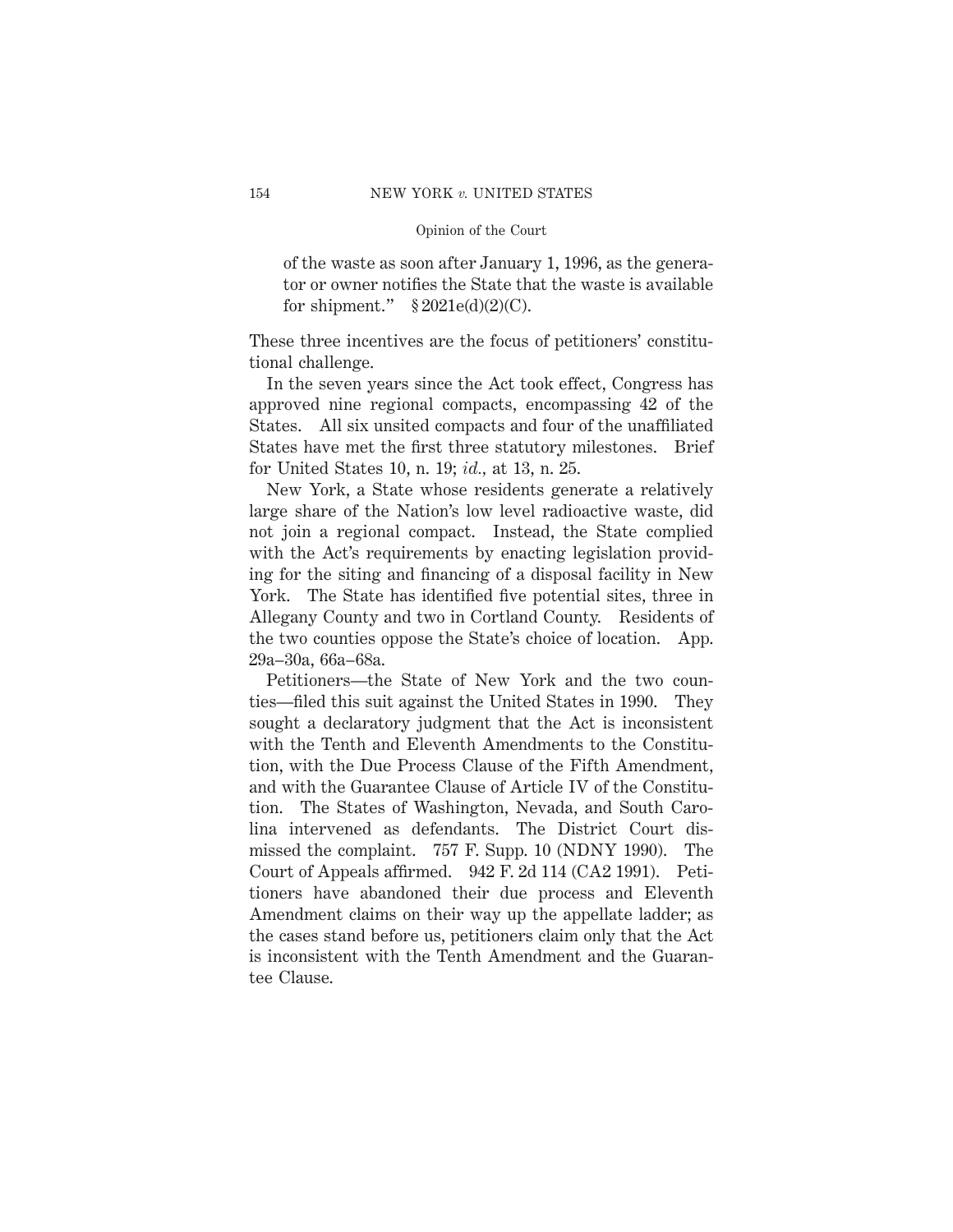## II A

In 1788, in the course of explaining to the citizens of New York why the recently drafted Constitution provided for federal courts, Alexander Hamilton observed: "The erection of a new government, whatever care or wisdom may distinguish the work, cannot fail to originate questions of intricacy and nicety; and these may, in a particular manner, be expected to flow from the the establishment of a constitution founded upon the total or partial incorporation of a number of distinct sovereignties." The Federalist No. 82, p. 491 (C. Rossiter ed. 1961). Hamilton's prediction has proved quite accurate. While no one disputes the proposition that "[t]he Constitution created a Federal Government of limited powers," *Gregory* v. *Ashcroft,* 501 U. S. 452, 457 (1991); and while the Tenth Amendment makes explicit that "[t]he powers not delegated to the United States by the Constitution, nor prohibited by it to the States, are reserved to the States respectively, or to the people"; the task of ascertaining the constitutional line between federal and state power has given rise to many of the Court's most difficult and celebrated cases. At least as far back as *Martin* v. *Hunter's Lessee,* 1 Wheat. 304, 324 (1816), the Court has resolved questions "of great importance and delicacy" in determining whether particular sovereign powers have been granted by the Constitution to the Federal Government or have been retained by the States.

These questions can be viewed in either of two ways. In some cases the Court has inquired whether an Act of Congress is authorized by one of the powers delegated to Congress in Article I of the Constitution. See, *e. g., Perez* v. *United States,* 402 U. S. 146 (1971); *McCulloch* v. *Maryland,* 4 Wheat. 316 (1819). In other cases the Court has sought to determine whether an Act of Congress invades the province of state sovereignty reserved by the Tenth Amendment. See, *e. g., Garcia* v. *San Antonio Metropolitan Transit Au-*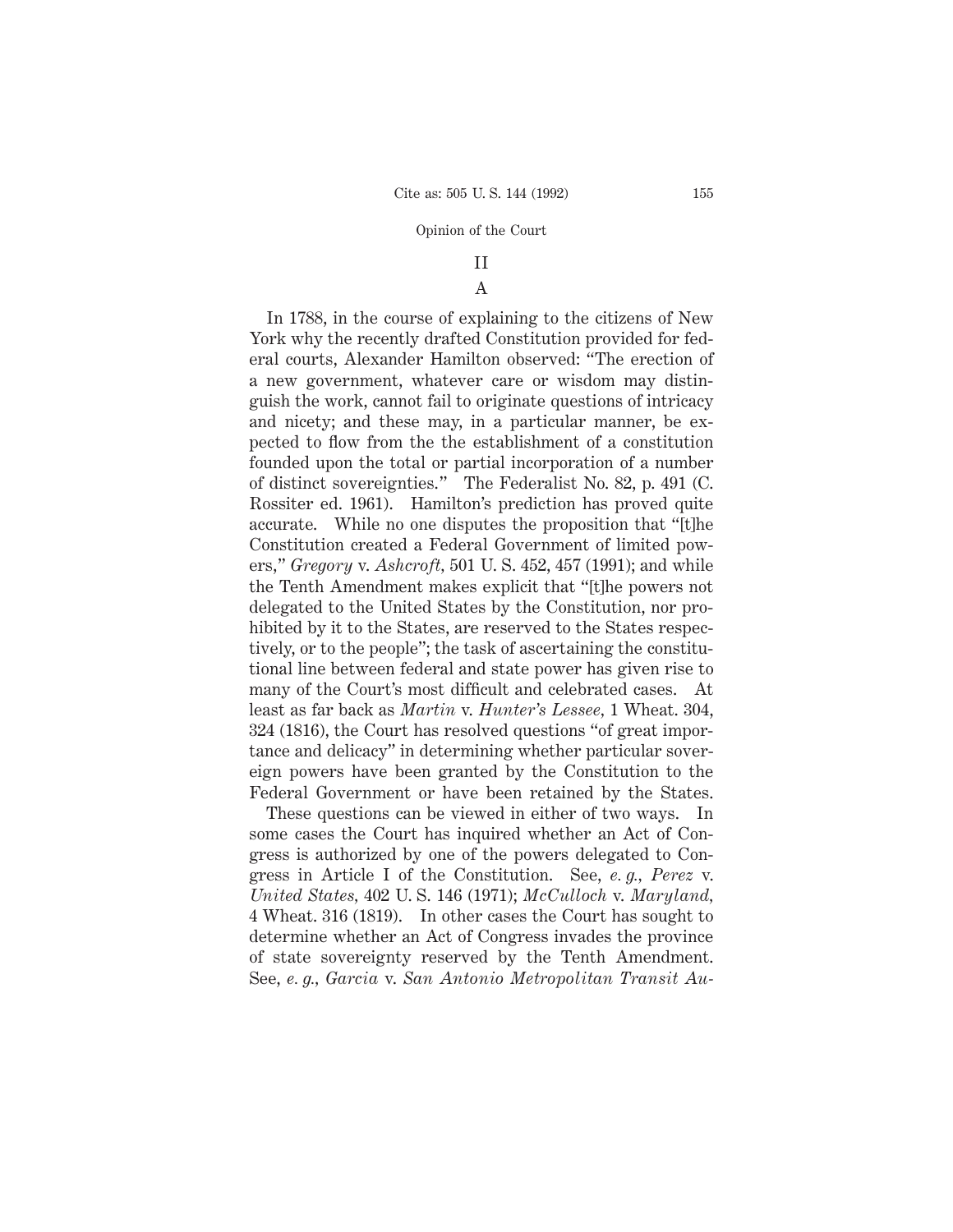*thority*, 469 U.S. 528 (1985); Lane County v. Oregon, 7 Wall. 71 (1869). In a case like these, involving the division of authority between federal and state governments, the two inquiries are mirror images of each other. If a power is delegated to Congress in the Constitution, the Tenth Amendment expressly disclaims any reservation of that power to the States; if a power is an attribute of state sovereignty reserved by the Tenth Amendment, it is necessarily a power the Constitution has not conferred on Congress. See United States v. Oregon, 366 U.S. 643, 649 (1961); Case v. Bowles, 327 U.S. 92, 102 (1946); Oklahoma ex rel. Phillips v. Guy F. Atkinson Co., 313 U.S. 508, 534 (1941).

It is in this sense that the Tenth Amendment "states but a truism that all is retained which has not been surrendered." United States v. Darby, 312 U.S.  $100$ , 124 (1941). As Justice Story put it, "[t] his amendment is a mere affirmation of what, upon any just reasoning, is a necessary rule of interpreting the constitution. Being an instrument of limited and enumerated powers, it follows irresistibly, that what is not conferred, is withheld, and belongs to the state authorities." 3 J. Story, Commentaries on the Constitution of the United States 752 (1833). This has been the Court's consistent understanding: "The States unquestionably do retail a significant measure of sovereign authority  $\dots$  to the extent that the Constitution has not divested them of their original powers and transferred those powers to the Federal Government." Garcia v. San Antonio Metropolitan Transit Au*thority, supra, at 549 (internal quotation marks omitted).* 

Congress exercises its conferred powers subject to the limitations contained in the Constitution. Thus, for example, under the Commerce Clause Congress may regulate publishers engaged in interstate commerce, but Congress is constrained in the exercise of that power by the First Amendment. The Tenth Amendment likewise restrains the power of Congress, but this limit is not derived from the text of the Tenth Amendment itself, which, as we have discussed,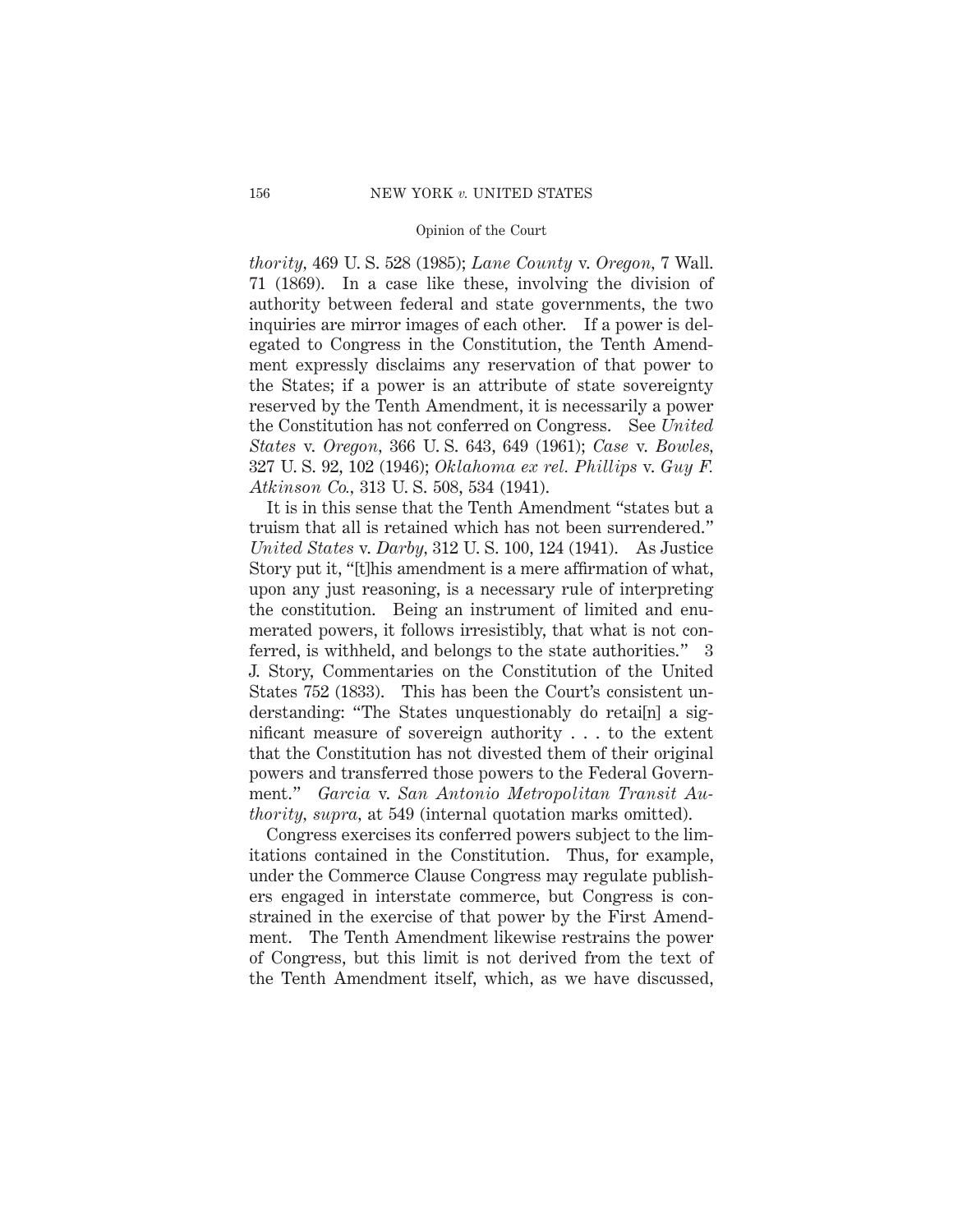is essentially a tautology. Instead, the Tenth Amendment confirms that the power of the Federal Government is subject to limits that may, in a given instance, reserve power to the States. The Tenth Amendment thus directs us to determine, as in this case, whether an incident of state sovereignty is protected by a limitation on an Article I power.

The benefits of this federal structure have been extensively cataloged elsewhere, see, e.g., Gregory v. Ashcroft, supra, at 457-460; Merritt, The Guarantee Clause and State Autonomy: Federalism for a Third Century, 88 Colum. L. Rev. 1, 3–10 (1988); McConnell, Federalism: Evaluating the Founders' Design, 54 U. Chi. L. Rev. 1484, 1491–1511 (1987), but they need not concern us here. Our task would be the same even if one could prove that federalism secured no advantages to anyone. It consists not of devising our preferred system of government, but of understanding and applying the framework set forth in the Constitution. "The question is not what power the Federal Government ought to have but what powers in fact have been given by the people." United States v. Butler, 297 U.S. 1, 63 (1936).

This framework has been sufficiently flexible over the past two centuries to allow for enormous changes in the nature of government. The Federal Government undertakes activities today that would have been unimaginable to the Framers in two senses; first, because the Framers would not have conceived that *any* government would conduct such activities; and second, because the Framers would not have believed that the Federal Government, rather than the States, would assume such responsibilities. Yet the powers conferred upon the Federal Government by the Constitution were phrased in language broad enough to allow for the expansion of the Federal Government's role. Among the provisions of the Constitution that have been particularly important in this regard, three concern us here.

First, the Constitution allocates to Congress the power "[t] o regulate Commerce . . . among the several States."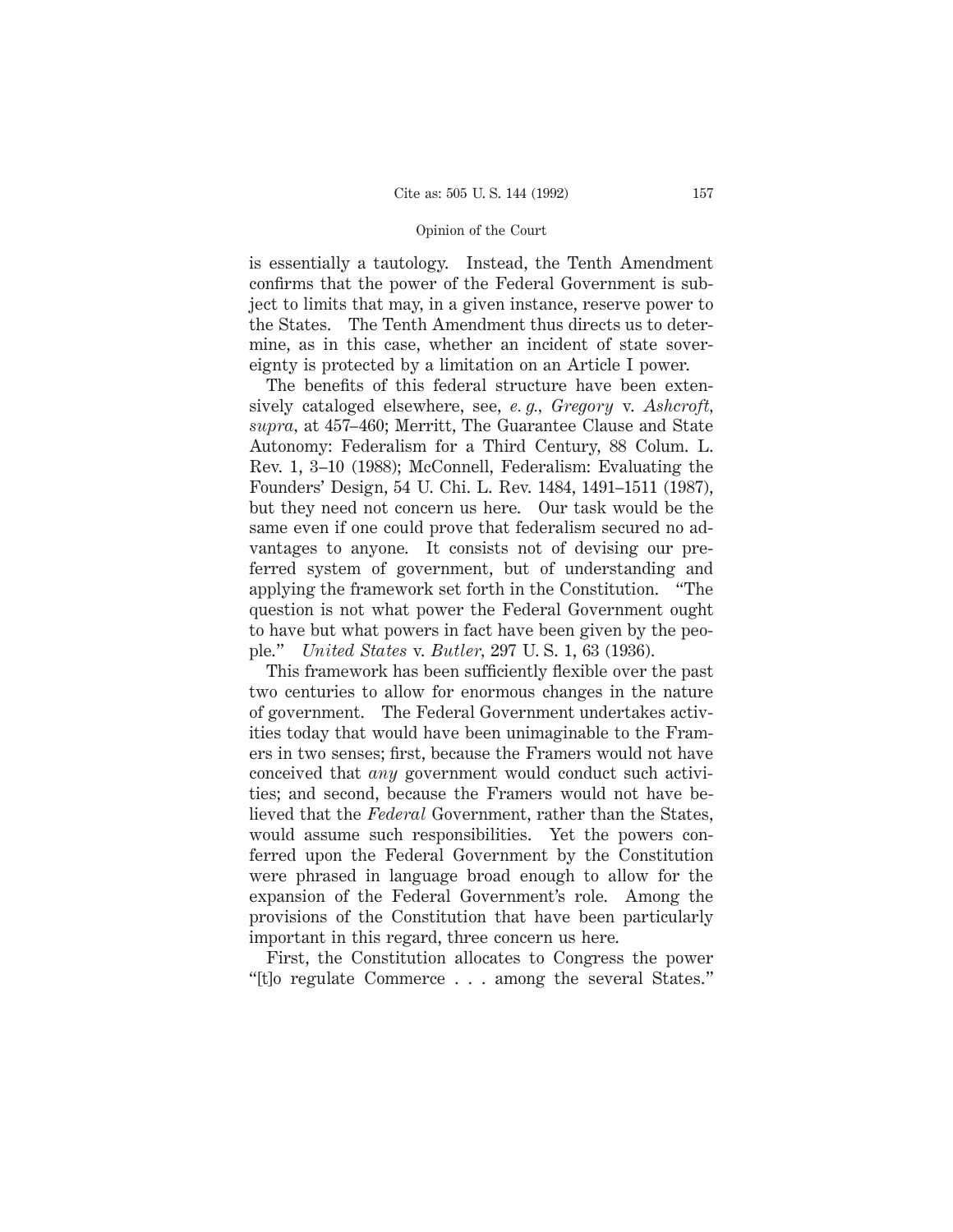Art. I, §8, cl. 3. Interstate commerce was an established feature of life in the late 18th century. See, e. q., The Federalist No. 42, p. 267 (C. Rossiter ed. 1961) ("The defect of power in the existing Confederacy to regulate the commerce between its several members [has] been clearly pointed out by experience"). The volume of interstate commerce and the range of commonly accepted objects of government regulation have, however, expanded considerably in the last 200 years, and the regulatory authority of Congress has expanded along with them. As interstate commerce has become ubiquitous, activities once considered purely local have come to have effects on the national economy, and have accordingly come within the scope of Congress' commerce power. See, e.g., Katzenbach v. McClung, 379 U.S. 294 (1964); *Wickard v. Filburn*, 317 U.S. 111 (1942).

Second, the Constitution authorizes Congress "to pay the Debts and provide for the ... general Welfare of the United States." Art. I, §8, cl. 1. As conventional notions of the proper objects of government spending have changed over the years, so has the ability of Congress to "fix the terms on which it shall disburse federal money to the States." Pennhurst State School and Hospital v. Halderman, 451 U.S. 1, 17 (1981). Compare, e.g., United States v. Butler, supra, at 72–75 (spending power does not authorize Congress to subsidize farmers), with South Dakota v. Dole, 483 U.S. 203 (1987) (spending power permits Congress to condition highway funds on States' adoption of minimum drinking age). While the spending power is "subject to several general restrictions articulated in our cases," id., at 207, these restrictions have not been so severe as to prevent the regulatory authority of Congress from generally keeping up with the growth of the federal budget.

The Court's broad construction of Congress' power under the Commerce and Spending Clauses has of course been guided, as it has with respect to Congress' power generally, by the Constitution's Necessary and Proper Clause, which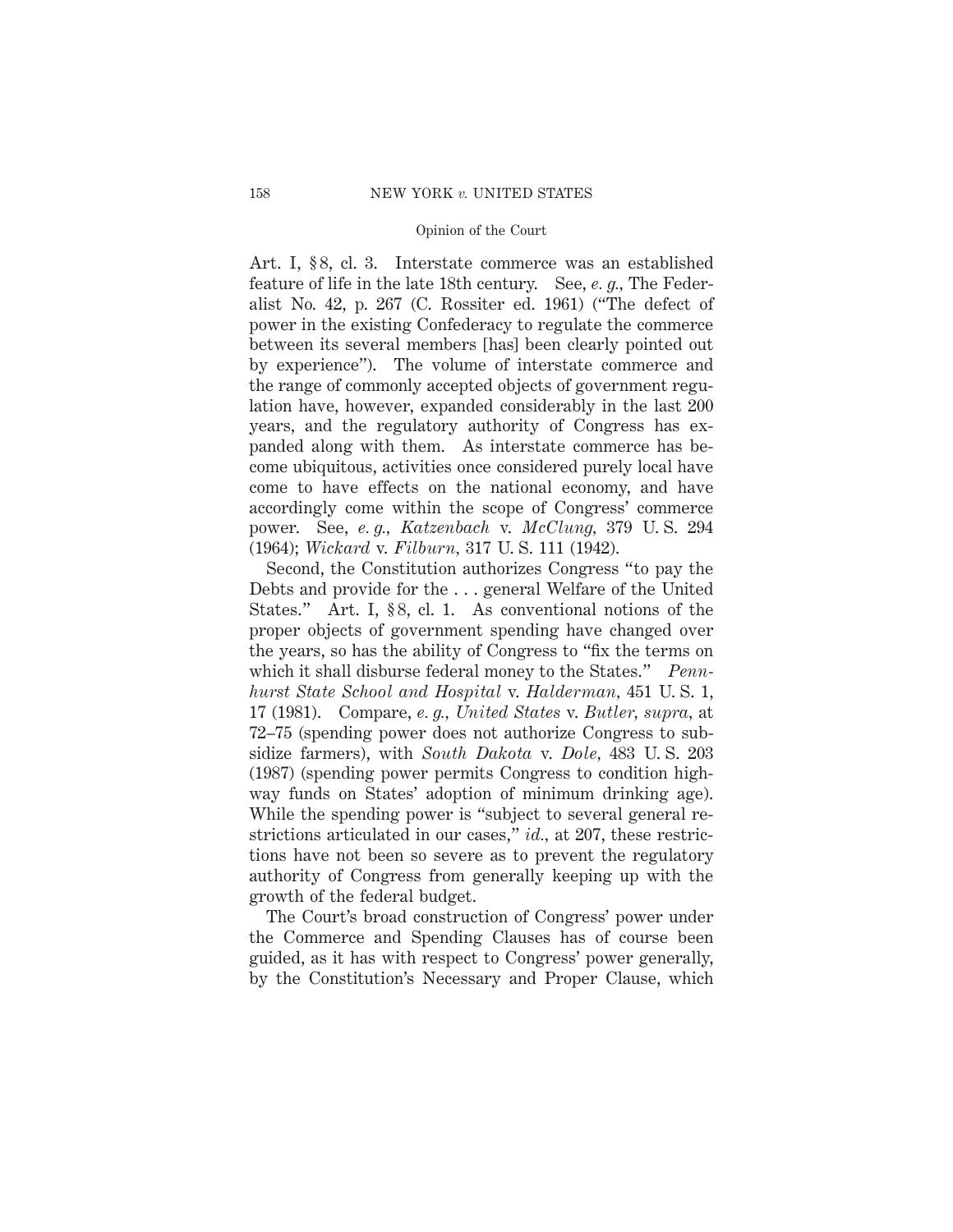authorizes Congress "[t]o make all Laws which shall be necessary and proper for carrying into Execution the foregoing Powers." U.S. Const., Art. I, §8, cl. 18. See, e.g., Legal Tender Case, 110 U.S. 421, 449–450 (1884); McCulloch v. *Maryland*, 4 Wheat., at  $411-421$ .

Finally, the Constitution provides that "the Laws of the United States . . . shall be the supreme Law of the Land . . . any Thing in the Constitution or Laws of any State to the Contrary notwithstanding." U.S. Const., Art. VI, cl. 2. As the Federal Government's willingness to exercise power within the confines of the Constitution has grown, the authority of the States has correspondingly diminished to the extent that federal and state policies have conflicted. See, e. g., Shaw v. Delta Air Lines, Inc., 463 U.S. 85 (1983). We have observed that the Supremacy Clause gives the Federal Government "a decided advantage in the delicate balance" the Constitution strikes between state and federal power. Gregory v. Ashcroft, 501 U.S., at 460.

The actual scope of the Federal Government's authority with respect to the States has changed over the years, therefore, but the constitutional structure underlying and limiting that authority has not. In the end, just as a cup may be half empty or half full, it makes no difference whether one views the question at issue in these cases as one of ascertaining the limits of the power delegated to the Federal Government under the affirmative provisions of the Constitution or one of discerning the core of sovereignty retained by the States under the Tenth Amendment. Either way, we must determine whether any of the three challenged provisions of the Low-Level Radioactive Waste Policy Amendments Act of 1985 oversteps the boundary between federal and state authority.

## B

Petitioners do not contend that Congress lacks the power to regulate the disposal of low level radioactive waste. Space in radioactive waste disposal sites is frequently sold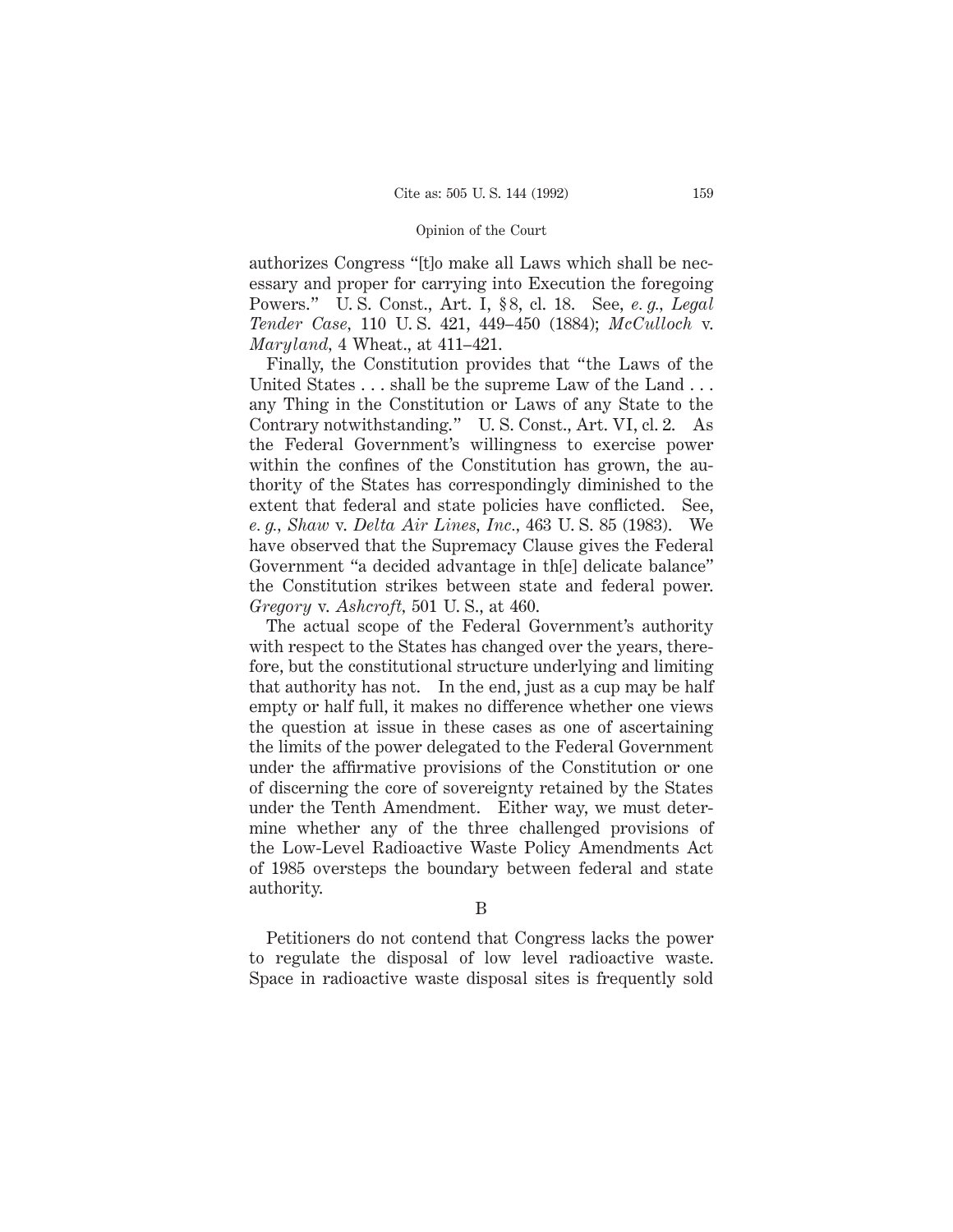by residents of one State to residents of another. Regulation of the resulting interstate market in waste disposal is therefore well within Congress' authority under the Commerce Clause. Cf. *Philadelphia* v. *New Jersey,* 437 U. S. 617, 621–623 (1978); *Fort Gratiot Sanitary Landfill, Inc.* v. *Michigan Dept. of Natural Resources,* 504 U. S. 353, 359 (1992). Petitioners likewise do not dispute that under the Supremacy Clause Congress could, if it wished, pre-empt state radioactive waste regulation. Petitioners contend only that the Tenth Amendment limits the power of Congress to regulate in the way it has chosen. Rather than addressing the problem of waste disposal by directly regulating the generators and disposers of waste, petitioners argue, Congress has impermissibly directed the States to regulate in this field.

Most of our recent cases interpreting the Tenth Amendment have concerned the authority of Congress to subject state governments to generally applicable laws. The Court's jurisprudence in this area has traveled an unsteady path. See *Maryland* v. *Wirtz,* 392 U. S. 183 (1968) (state schools and hospitals are subject to Fair Labor Standards Act); *National League of Cities* v. *Usery,* 426 U. S. 833 (1976) (overruling *Wirtz*) (state employers are *not* subject to Fair Labor Standards Act); *Garcia* v. *San Antonio Metropolitan Transit Authority,* 469 U. S. 528 (1985) (overruling *National League of Cities*) (state employers are once again subject to Fair Labor Standards Act). See also *New York* v. *United States,* 326 U. S. 572 (1946); *Fry* v. *United States,* 421 U. S. 542 (1975); *Transportation Union* v. *Long Island R. Co.,* 455 U. S. 678 (1982); *EEOC* v. *Wyoming,* 460 U. S. 226 (1983); *South Carolina* v. *Baker,* 485 U. S. 505 (1988); *Gregory* v. *Ashcroft, supra.* This litigation presents no occasion to apply or revisit the holdings of any of these cases, as this is not a case in which Congress has subjected a State to the same legislation applicable to private parties. Cf. *FERC* v. *Mississippi,* 456 U. S. 742, 758–759 (1982).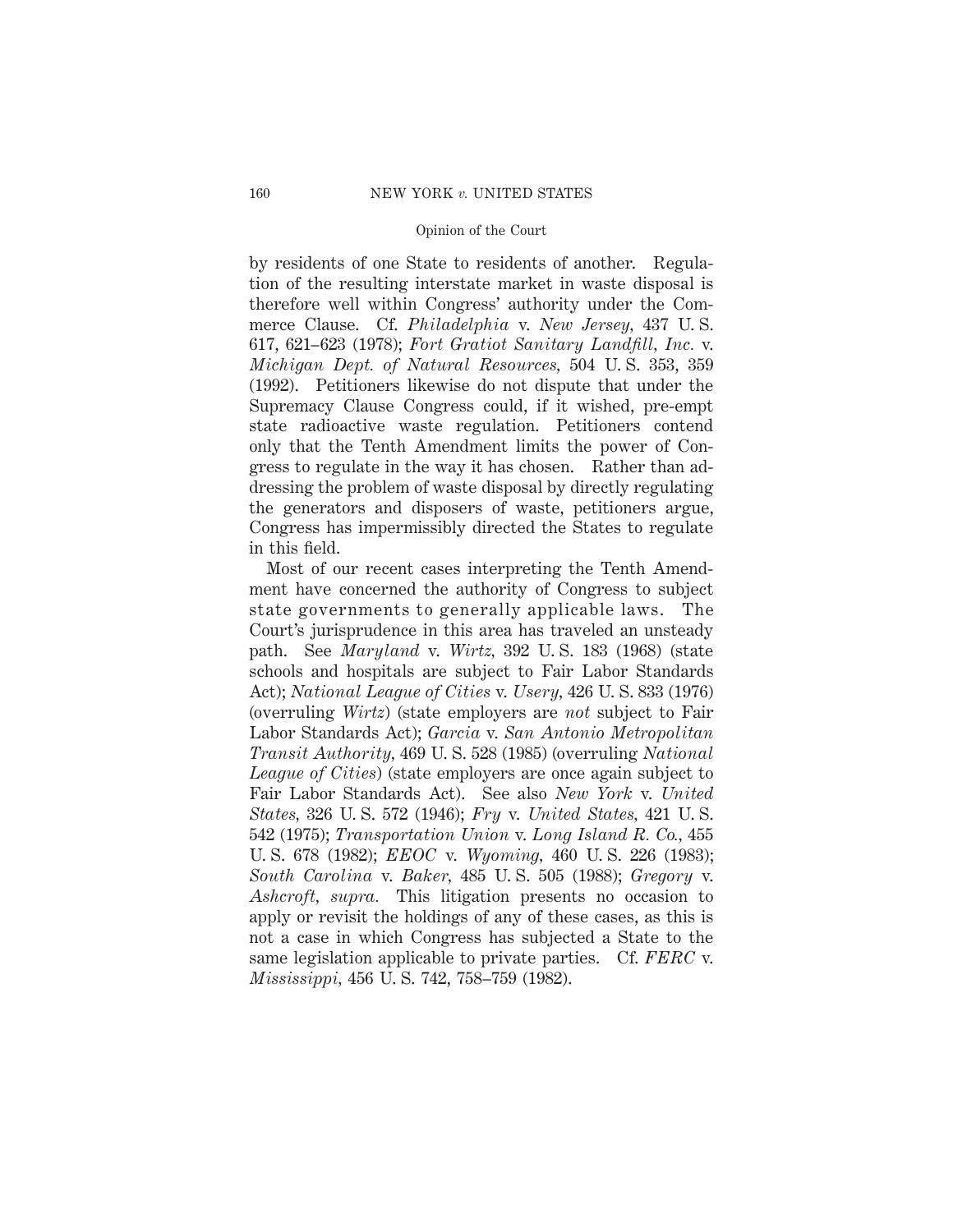This litigation instead concerns the circumstances under which Congress may use the States as implements of regulation; that is, whether Congress may direct or otherwise motivate the States to regulate in a particular field or a particular way. Our cases have established a few principles that guide our resolution of the issue.

1

As an initial matter, Congress may not simply "commandee[r] the legislative processes of the States by directly compelling them to enact and enforce a federal regulatory program." *Hodel* v. *Virginia Surface Mining & Reclamation Assn., Inc.,* 452 U. S. 264, 288 (1981). In *Hodel,* the Court upheld the Surface Mining Control and Reclamation Act of 1977 precisely because it did *not* "commandeer" the States into regulating mining. The Court found that "the States are not compelled to enforce the steep-slope standards, to expend any state funds, or to participate in the federal regulatory program in any manner whatsoever. If a State does not wish to submit a proposed permanent program that complies with the Act and implementing regulations, the full regulatory burden will be borne by the Federal Government." *Ibid.*

The Court reached the same conclusion the following year in *FERC* v. *Mississippi, supra.* At issue in *FERC* was the Public Utility Regulatory Policies Act of 1978, a federal statute encouraging the States in various ways to develop programs to combat the Nation's energy crisis. We observed that "this Court never has sanctioned explicitly a federal command to the States to promulgate and enforce laws and regulations." *Id.,* at 761–762. As in *Hodel,* the Court upheld the statute at issue because it did not view the statute as such a command. The Court emphasized: "Titles I and III of [the Public Utility Regulatory Policies Act of 1978 (PURPA)] require *only consideration* of federal standards. And if a State has no utilities commission, or simply stops regulating in the field, it need not even entertain the federal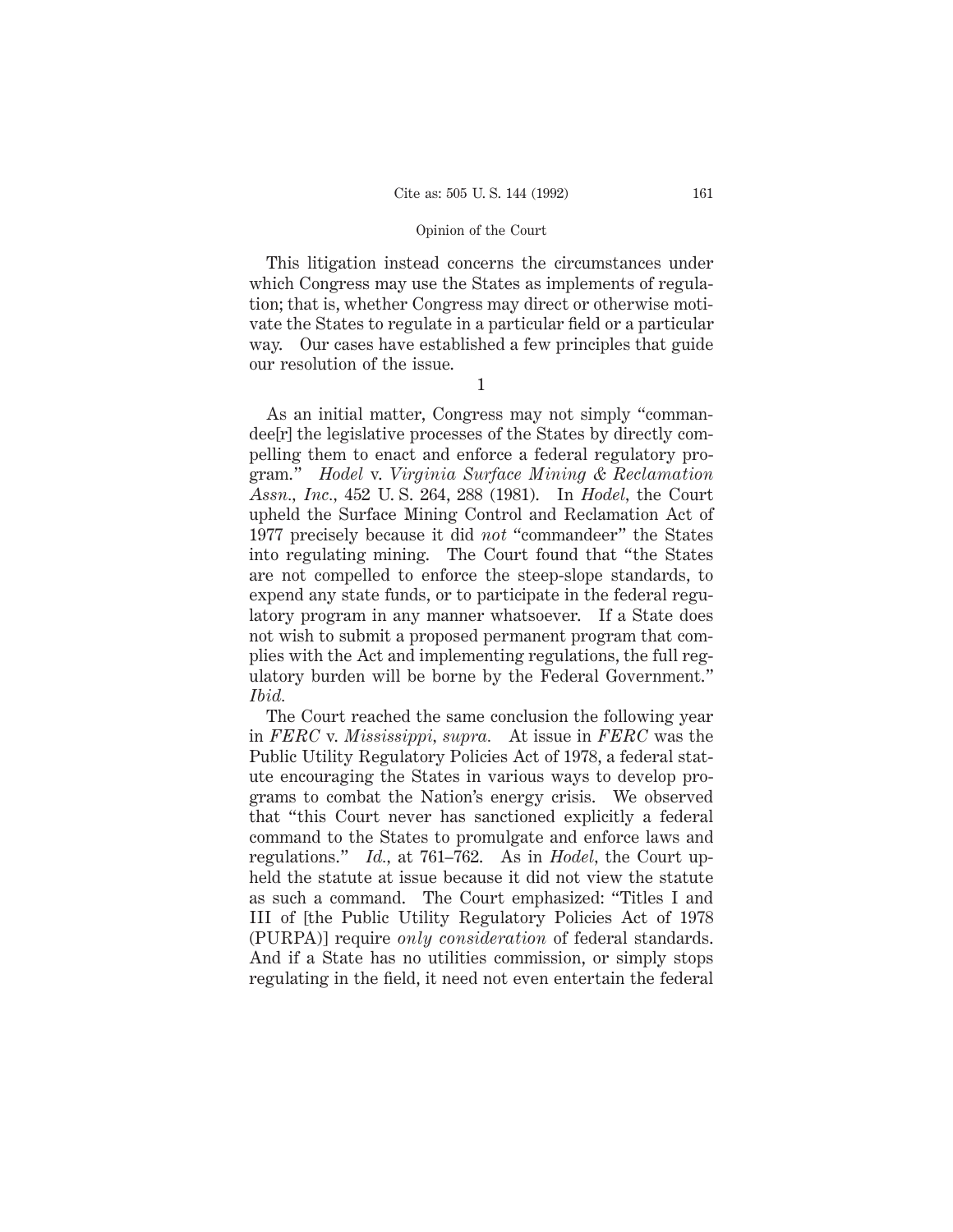proposals." 456 U.S., at 764 (emphasis in original). Because "[t] here [wa]s nothing in PURPA 'directly compelling' the States to enact a legislative program," the statute was not inconsistent with the Constitution's division of authority between the Federal Government and the States. Id., at 765 (quoting Hodel v. Virginia Surface Mining & Reclamation Assn., Inc., supra, at 288). See also South Carolina v. *Baker*, *supra*, at 513 (noting "the possibility that the Tenth Amendment might set some limits on Congress' power to compel States to regulate on behalf of federal interests"); Garcia v. San Antonio Metropolitan Transit Authority, supra, at 556 (same).

These statements in FERC and Hodel were not innovations. While Congress has substantial powers to govern the Nation directly, including in areas of intimate concern to the States, the Constitution has never been understood to confer upon Congress the ability to require the States to govern according to Congress' instructions. See Coyle v. Smith,  $221$  U.S. 559, 565 (1911). The Court has been explicit about this distinction. "Both the States and the United States existed before the Constitution. The people, through that instrument, established a more perfect union by substituting a national government, acting, with ample power, *directly* upon the citizens, instead of the Confederate government, which acted with powers, greatly restricted, only upon the States." Lane County v. Oregon, 7 Wall., at 76 (emphasis added). The Court has made the same point with more rhetorical flourish, although perhaps with less precision, on a number of occasions. In Chief Justice Chase's much-quoted words, "the preservation of the States, and the maintenance of their governments, are as much within the design and care of the Constitution as the preservation of the Union and the maintenance of the National government. The Constitution, in all its provisions, looks to an indestructible Union, composed of indestructible States." Texas v. White, 7 Wall. 700, 725 (1869). See also Metcalf & Eddy v. Mitchell, 269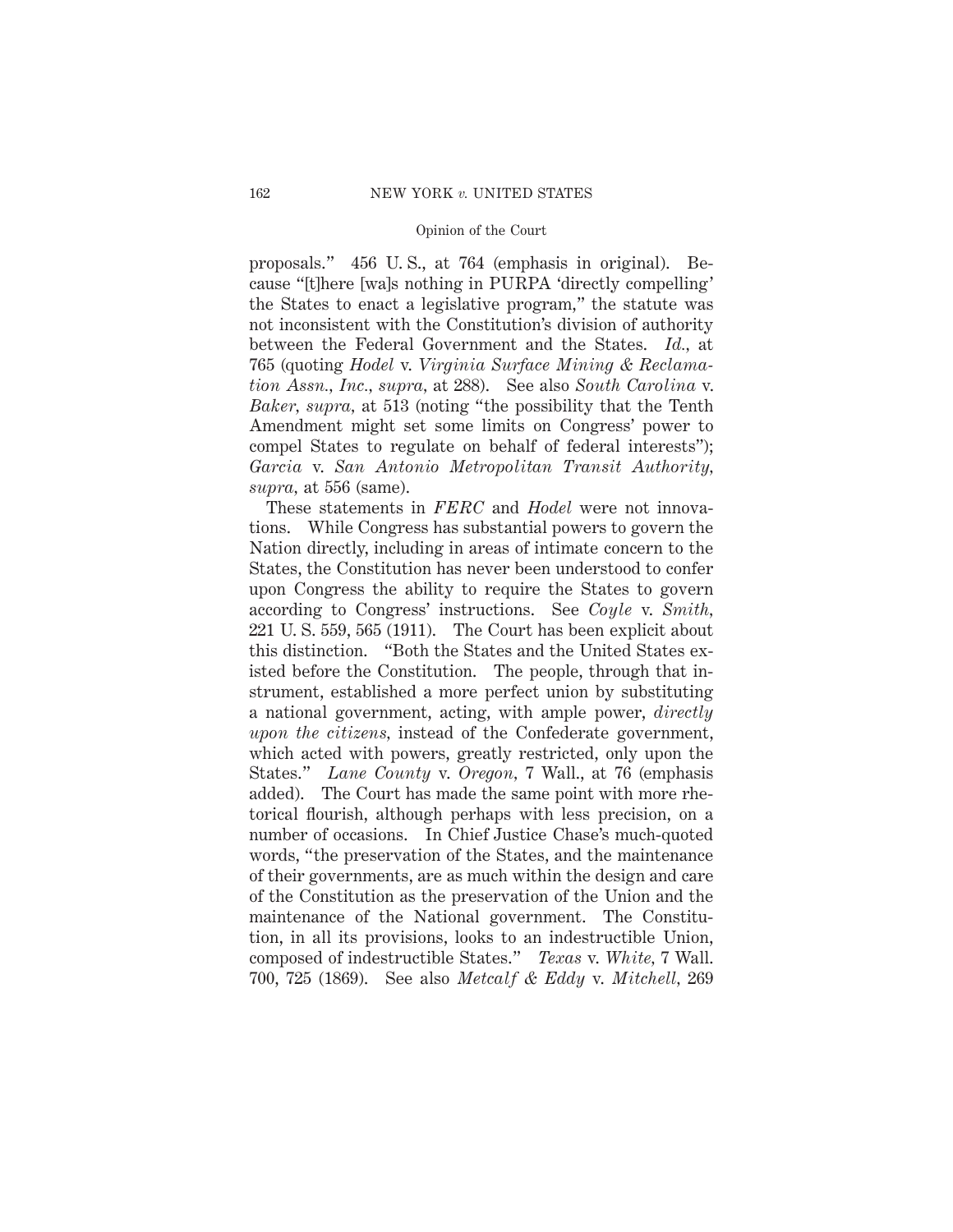U. S. 514, 523 (1926) ("[N]either government may destroy the other nor curtail in any substantial manner the exercise of its powers"); *Tafflin* v. *Levitt,* 493 U. S. 455, 458 (1990) ("[U]nder our federal system, the States possess sovereignty concurrent with that of the Federal Government"); *Gregory* v. *Ashcroft,* 501 U. S., at 461 ("[T]he States retain substantial sovereign powers under our constitutional scheme, powers with which Congress does not readily interfere".

Indeed, the question whether the Constitution should permit Congress to employ state governments as regulatory agencies was a topic of lively debate among the Framers. Under the Articles of Confederation, Congress lacked the authority in most respects to govern the people directly. In practice, Congress "could not directly tax or legislate upon individuals; it had no explicit 'legislative' or 'governmental' power to make binding 'law' enforceable as such." Amar, Of Sovereignty and Federalism, 96 Yale L. J. 1425, 1447 (1987).

The inadequacy of this governmental structure was responsible in part for the Constitutional Convention. Alexander Hamilton observed: "The great and radical vice in the construction of the existing Confederation is in the principle of legislation for states or governments, in their cor-PORATE OF COLLECTIVE CAPACITIES, and as contradistinguished from the individuals of whom they consist." The Federalist No. 15, p. 108 (C. Rossiter ed. 1961). As Hamilton saw it, "we must resolve to incorporate into our plan those ingredients which may be considered as forming the characteristic difference between a league and a government; we must extend the authority of the Union to the persons of the citizens—the only proper objects of government." *Id.,* at 109. The new National Government "must carry its agency to the persons of the citizens. It must stand in need of no intermediate legislations . . . . The government of the Union, like that of each State, must be able to address itself immediately to the hopes and fears of individuals." *Id.,* No. 16, at 116.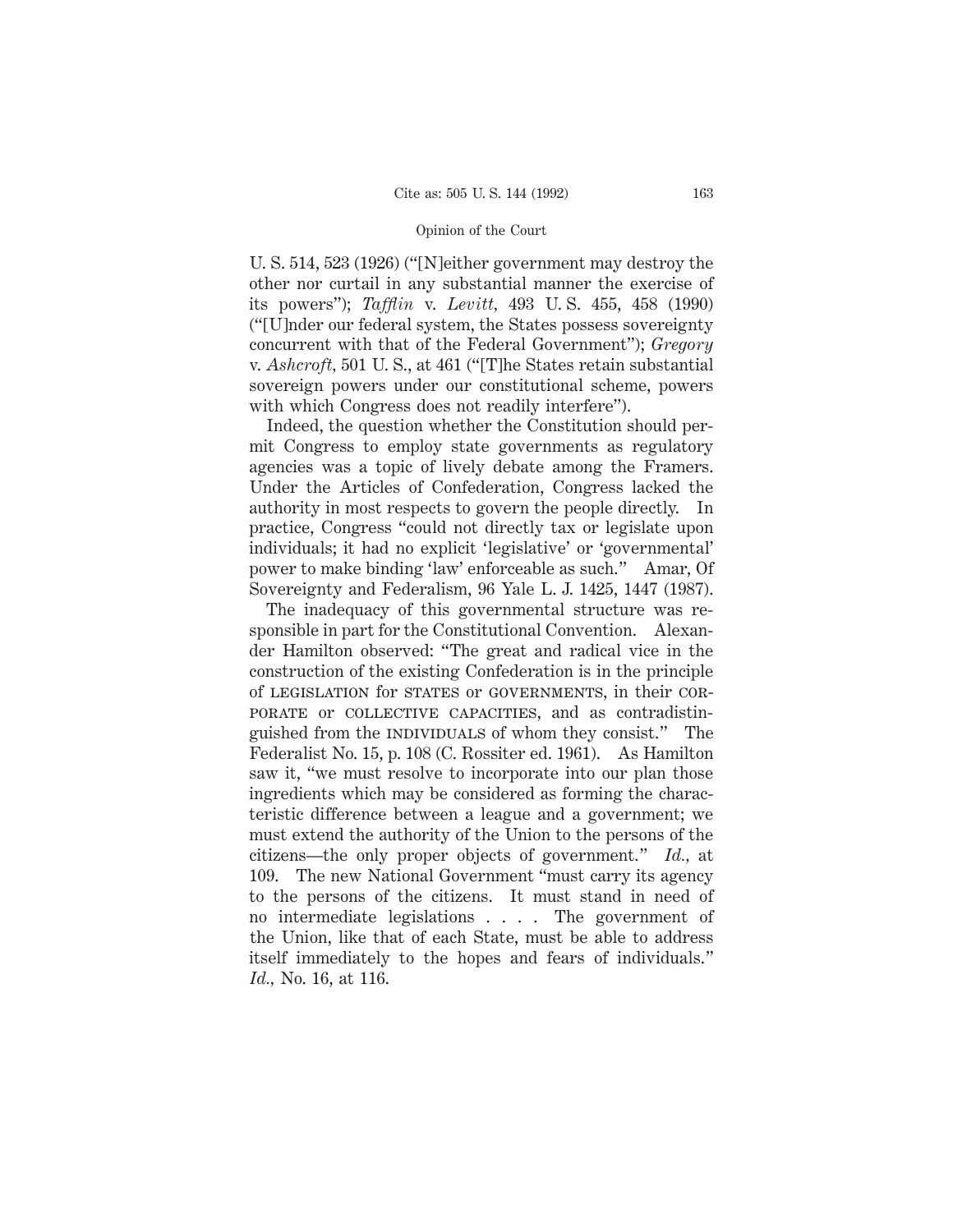The Convention generated a great number of proposals for the structure of the new Government, but two quickly took center stage. Under the Virginia Plan, as first introduced by Edmund Randolph, Congress would exercise legislative authority directly upon individuals, without employing the States as intermediaries. 1 Records of the Federal Convention of 1787, p. 21 (M. Farrand ed. 1911). Under the New Jersey Plan, as first introduced by William Paterson, Congress would continue to require the approval of the States before legislating, as it had under the Articles of Confederation. 1 *id.,* at 243–244. These two plans underwent various revisions as the Convention progressed, but they remained the two primary options discussed by the delegates. One frequently expressed objection to the New Jersey Plan was that it might require the Federal Government to coerce the States into implementing legislation. As Randolph explained the distinction, "[t]he true question is whether we shall adhere to the federal plan [*i. e.,* the New Jersey Plan], or introduce the national plan. The insufficiency of the former has been fully displayed.... There are but two modes, by which the end of a Gen[eral] Gov[ernment] can be attained: the 1st is by coercion as proposed by Mr. P[aterson's] plan[, the 2nd] by real legislation as prop[osed] by the other plan. Coercion [is] *impracticable, expensive, cruel to individuals.* . . . We must resort therefore to a national *Legislation over individuals.*" 1 *id.,* at 255–256 (emphasis in original). Madison echoed this view: "The practicability of making laws, with coercive sanctions, for the States as political bodies, had been exploded on all hands." 2 *id.,* at 9.

Under one preliminary draft of what would become the New Jersey Plan, state governments would occupy a position relative to Congress similar to that contemplated by the Act at issue in these cases: "[T]he laws of the United States ought, as far as may be consistent with the common interests of the Union, to be carried into execution by the judiciary and executive officers of the respective states, wherein the exe-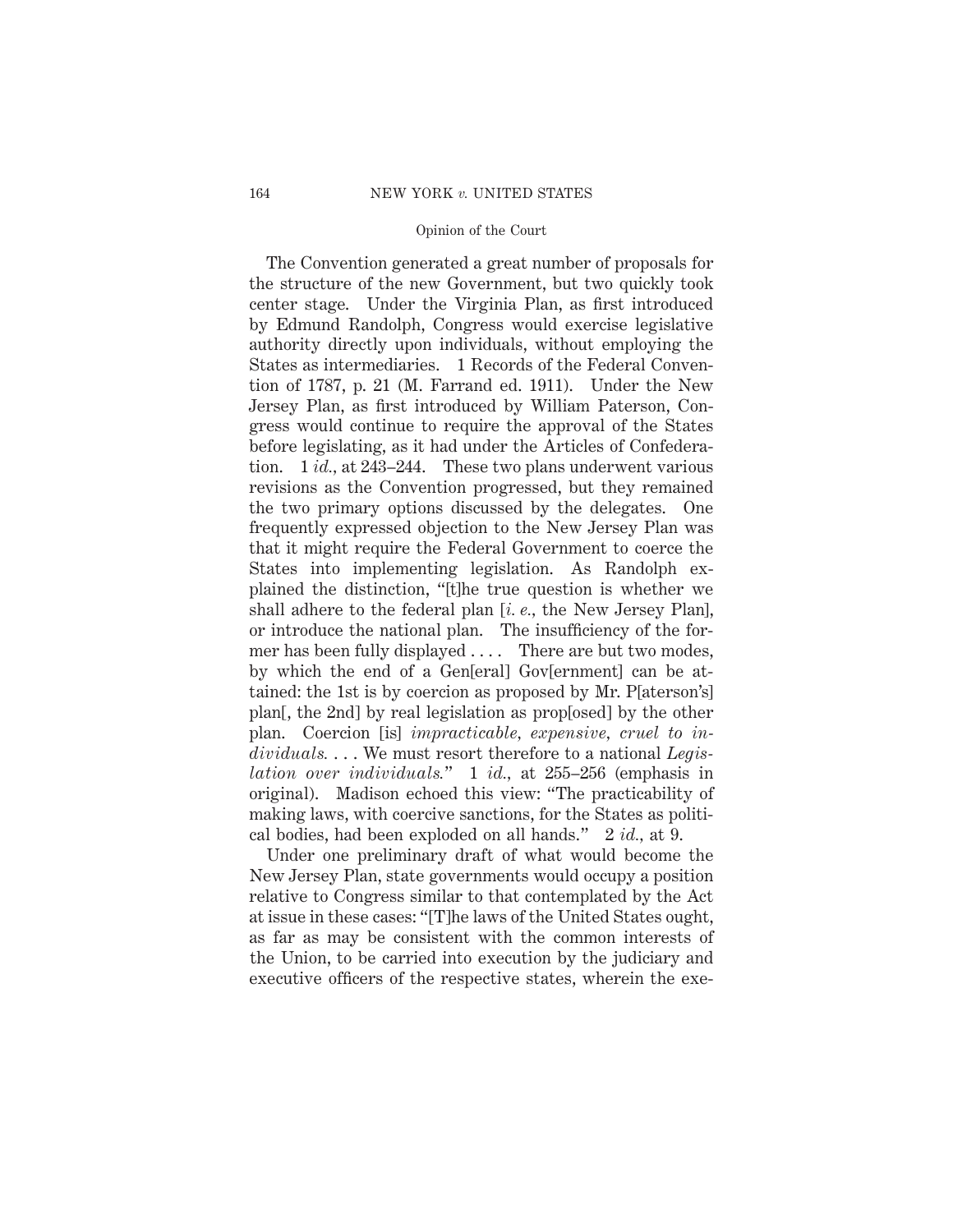cution thereof is required." 3 *id.,* at 616. This idea apparently never even progressed so far as to be debated by the delegates, as contemporary accounts of the Convention do not mention any such discussion. The delegates' many descriptions of the Virginia and New Jersey Plans speak only in general terms about whether Congress was to derive its authority from the people or from the States, and whether it was to issue directives to individuals or to States. See 1 *id.,* at 260–280.

In the end, the Convention opted for a Constitution in which Congress would exercise its legislative authority directly over individuals rather than over States; for a variety of reasons, it rejected the New Jersey Plan in favor of the Virginia Plan. 1 *id.,* at 313. This choice was made clear to the subsequent state ratifying conventions. Oliver Ellsworth, a member of the Connecticut delegation in Philadelphia, explained the distinction to his State's convention: "This Constitution does not attempt to coerce sovereign bodies, states, in their political capacity. . . . But this legal coercion singles out the . . . individual." 2 J. Elliot, Debates on the Federal Constitution 197 (2d ed. 1863). Charles Pinckney, another delegate at the Constitutional Convention, emphasized to the South Carolina House of Representatives that in Philadelphia "the necessity of having a government which should at once operate upon the people, and not upon the states, was conceived to be indispensable by every delegation present." 4 *id.,* at 256. Rufus King, one of Massachusetts' delegates, returned home to support ratification by recalling the Commonwealth's unhappy experience under the Articles of Confederation and arguing: "Laws, to be effective, therefore, must not be laid on states, but upon individuals." 2 *id.,* at 56. At New York's convention, Hamilton (another delegate in Philadelphia) exclaimed: "But can we believe that one state will ever suffer itself to be used as an instrument of coercion? The thing is a dream; it is impossible. Then we are brought to this dilemma—either a federal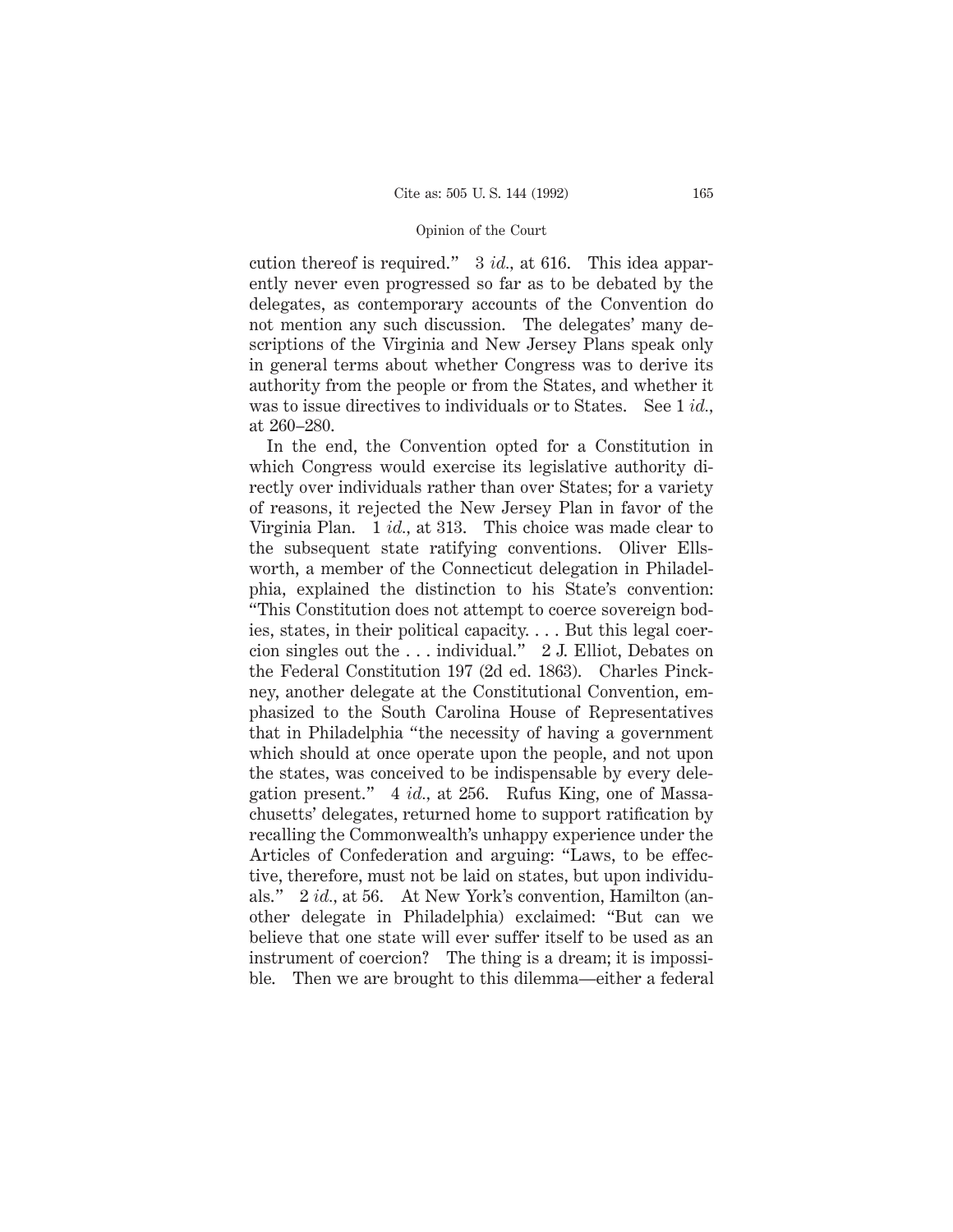standing army is to enforce the requisitions, or the federal treasury is left without supplies, and the government without support. What, sir, is the cure for this great evil? Nothing, but to enable the national laws to operate on individuals, in the same manner as those of the states do." 2 *id.,* at 233. At North Carolina's convention, Samuel Spencer recognized that "all the laws of the Confederation were binding on the states in their political capacities, . . . but now the thing is entirely different. The laws of Congress will be binding on individuals." 4 *id.,* at 153.

In providing for a stronger central government, therefore, the Framers explicitly chose a Constitution that confers upon Congress the power to regulate individuals, not States. As we have seen, the Court has consistently respected this choice. We have always understood that even where Congress has the authority under the Constitution to pass laws requiring or prohibiting certain acts, it lacks the power directly to compel the States to require or prohibit those acts. *E. g., FERC* v. *Mississippi,* 456 U. S., at 762–766; *Hodel* v. *Virginia Surface Mining & Reclamation Assn., Inc.,* 452 U. S., at 288–289; *Lane County* v. *Oregon,* 7 Wall., at 76. The allocation of power contained in the Commerce Clause, for example, authorizes Congress to regulate interstate commerce directly; it does not authorize Congress to regulate state governments' regulation of interstate commerce.

2

This is not to say that Congress lacks the ability to encourage a State to regulate in a particular way, or that Congress may not hold out incentives to the States as a method of influencing a State's policy choices. Our cases have identified a variety of methods, short of outright coercion, by which Congress may urge a State to adopt a legislative program consistent with federal interests. Two of these methods are of particular relevance here.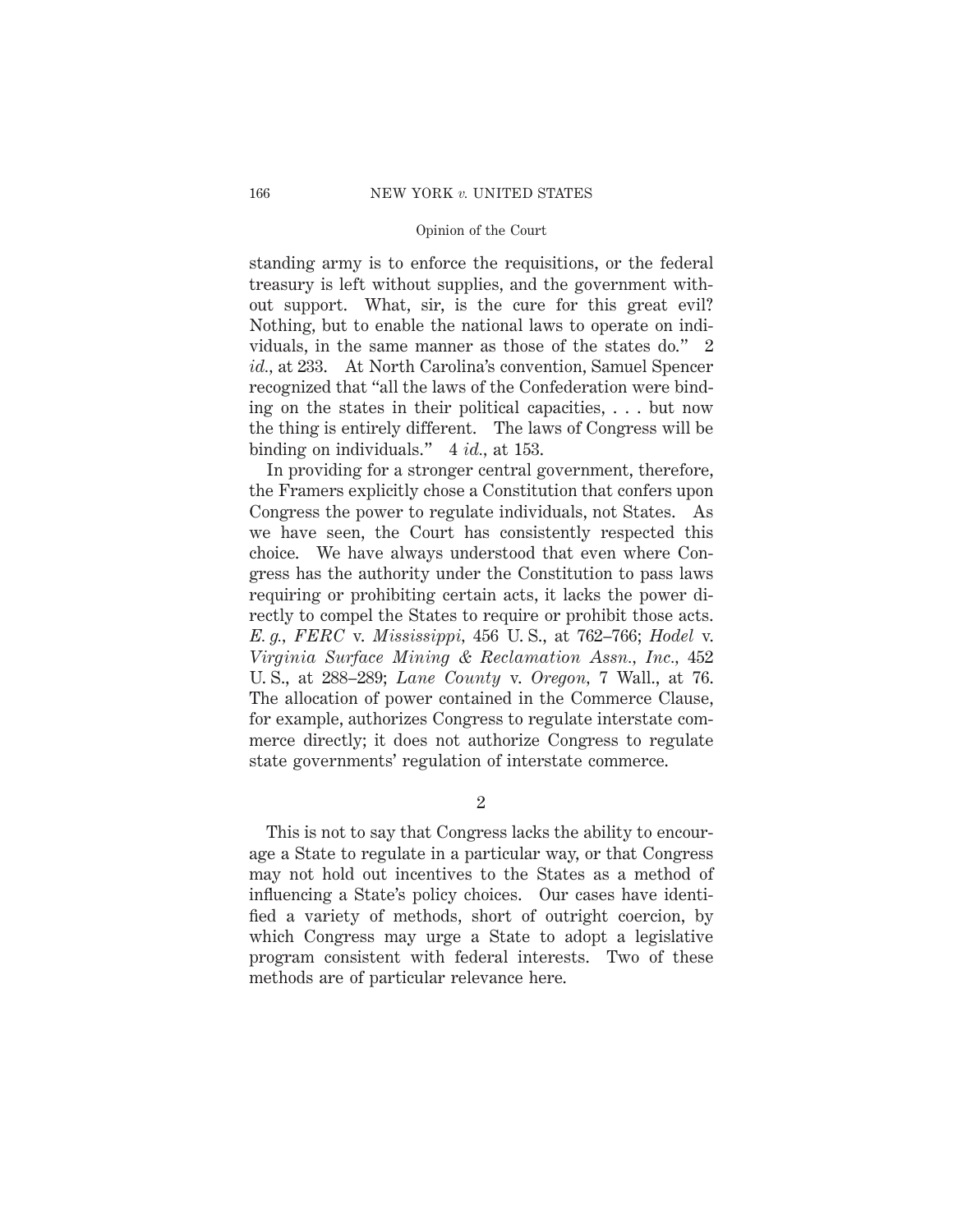First, under Congress' spending power, "Congress may attach conditions on the receipt of federal funds." *South Dakota* v. *Dole,* 483 U. S., at 206. Such conditions must (among other requirements) bear some relationship to the purpose of the federal spending, *id.,* at 207–208, and n. 3; otherwise, of course, the spending power could render academic the Constitution's other grants and limits of federal authority. Where the recipient of federal funds is a State, as is not unusual today, the conditions attached to the funds by Congress may influence a State's legislative choices. See Kaden, Politics, Money, and State Sovereignty: The Judicial Role, 79 Colum. L. Rev. 847, 874–881 (1979). *Dole* was one such case: The Court found no constitutional flaw in a federal statute directing the Secretary of Transportation to withhold federal highway funds from States failing to adopt Congress' choice of a minimum drinking age. Similar examples abound. See, *e. g., Fullilove* v. *Klutznick,* 448 U. S. 448, 478–480 (1980); *Massachusetts* v. *United States,* 435 U. S. 444, 461–462 (1978); *Lau* v. *Nichols,* 414 U. S. 563, 568–569 (1974); *Oklahoma* v. *United States Civil Service Comm'n,* 330 U. S. 127, 142–144 (1947).

Second, where Congress has the authority to regulate private activity under the Commerce Clause, we have recognized Congress' power to offer States the choice of regulating that activity according to federal standards or having state law pre-empted by federal regulation. *Hodel* v. *Virginia Surface Mining & Reclamation Assn., Inc., supra,* at 288. See also *FERC* v. *Mississippi, supra,* at 764–765. This arrangement, which has been termed "a program of cooperative federalism," *Hodel, supra,* at 289, is replicated in numerous federal statutory schemes. These include the Clean Water Act, 86 Stat. 816, as amended, 33 U. S. C. § 1251 *et seq.,* see *Arkansas* v. *Oklahoma,* 503 U. S. 91, 101 (1992) (Clean Water Act "anticipates a partnership between the States and the Federal Government, animated by a shared objective"); the Occupational Safety and Health Act of 1970,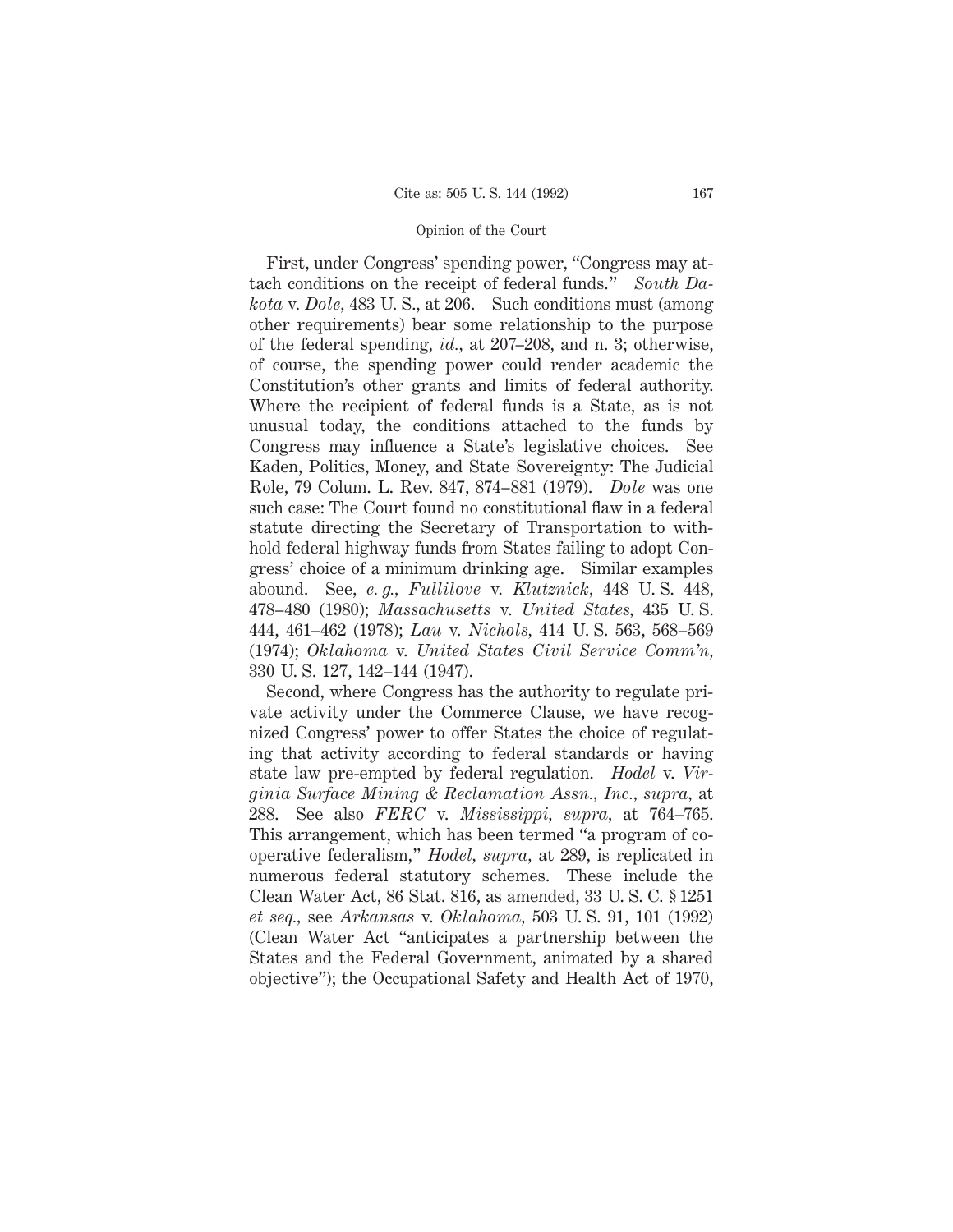84 Stat. 1590, 29 U.S.C. § 651 et seq., see Gade v. National Solid Wastes Management Assn., ante, at 97; the Resource Conservation and Recovery Act of 1976, 90 Stat. 2796, as amended, 42 U.S.C. § 6901 et seq., see Department of Energy v. *Ohio*, 503 U.S. 607, 611–612 (1992); and the Alaska National Interest Lands Conservation Act, 94 Stat. 2374, 16 U.S.C. § 3101 et seq., see Kenaitze Indian Tribe v. Alaska, 860 F. 2d 312, 314 (CA9 1988), cert. denied, 491 U.S. 905  $(1989).$ 

By either of these methods, as by any other permissible method of encouraging a State to conform to federal policy choices, the residents of the State retain the ultimate decision as to whether or not the State will comply. If a State's citizens view federal policy as sufficiently contrary to local interests, they may elect to decline a federal grant. If state residents would prefer their government to devote its attention and resources to problems other than those deemed important by Congress, they may choose to have the Federal Government rather than the State bear the expense of a federally mandated regulatory program, and they may continue to supplement that program to the extent state law is not pre-empted. Where Congress encourages state regulation rather than compelling it, state governments remain responsive to the local electorate's preferences; state officials remain accountable to the people.

By contrast, where the Federal Government compels States to regulate, the accountability of both state and federal officials is diminished. If the citizens of New York, for example, do not consider that making provision for the disposal of radioactive waste is in their best interest, they may elect state officials who share their view. That view can always be pre-empted under the Supremacy Clause if it is contrary to the national view, but in such a case it is the Federal Government that makes the decision in full view of the public, and it will be federal officials that suffer the consequences if the decision turns out to be detrimental or unpopular.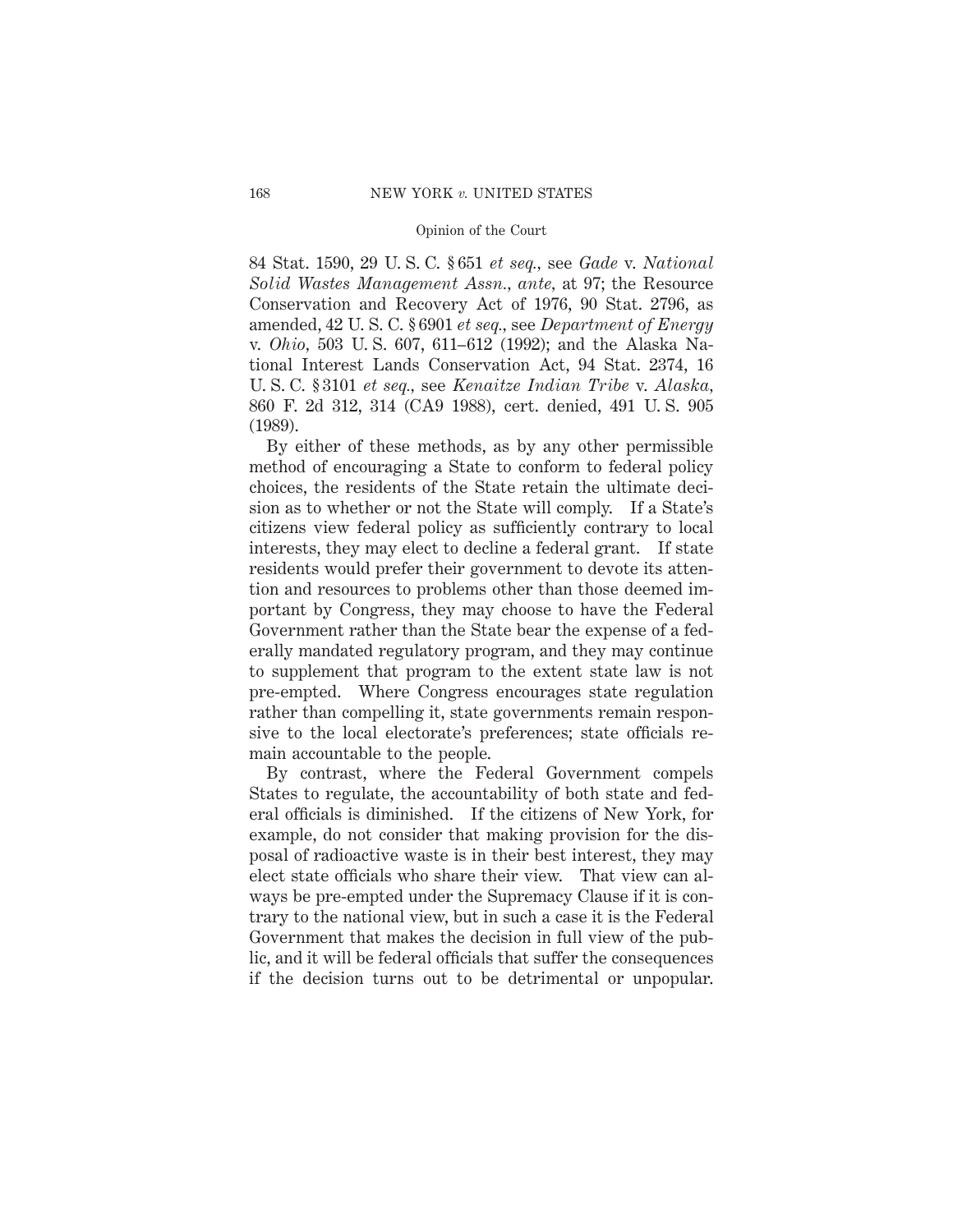But where the Federal Government directs the States to regulate, it may be state officials who will bear the brunt of public disapproval, while the federal officials who devised the regulatory program may remain insulated from the electoral ramifications of their decision. Accountability is thus diminished when, due to federal coercion, elected state officials cannot regulate in accordance with the views of the local electorate in matters not pre-empted by federal regulation. See Merritt, 88 Colum. L. Rev., at 61-62; La Pierre, Political Accountability in the National Political Process—The Alternative to Judicial Review of Federalism Issues, 80 Nw. U. L. Rev. 577, 639–665 (1985).

With these principles in mind, we turn to the three challenged provisions of the Low-Level Radioactive Waste Policy Amendments Act of 1985.

## **III**

The parties in these cases advance two quite different views of the Act. As petitioners see it, the Act imposes a requirement directly upon the States that they regulate in the field of radioactive waste disposal in order to meet Congress' mandate that "[e] ach State shall be responsible for providing ... for the disposal of ... low-level radioactive waste." 42 U.S.C.  $\S 2021c(a)(1)(A)$ . Petitioners understand this provision as a direct command from Congress, enforceable independent of the three sets of incentives provided by the Act. Respondents, on the other hand, read this provision together with the incentives, and see the Act as affording the States three sets of choices. According to respondents, the Act permits a State to choose first between regulating pursuant to federal standards and losing the right to a share of the Secretary of Energy's escrow account; to choose second between regulating pursuant to federal standards and progressively losing access to disposal sites in other States; and to choose third between regulating pursuant to federal standards and taking title to the waste generated within the State.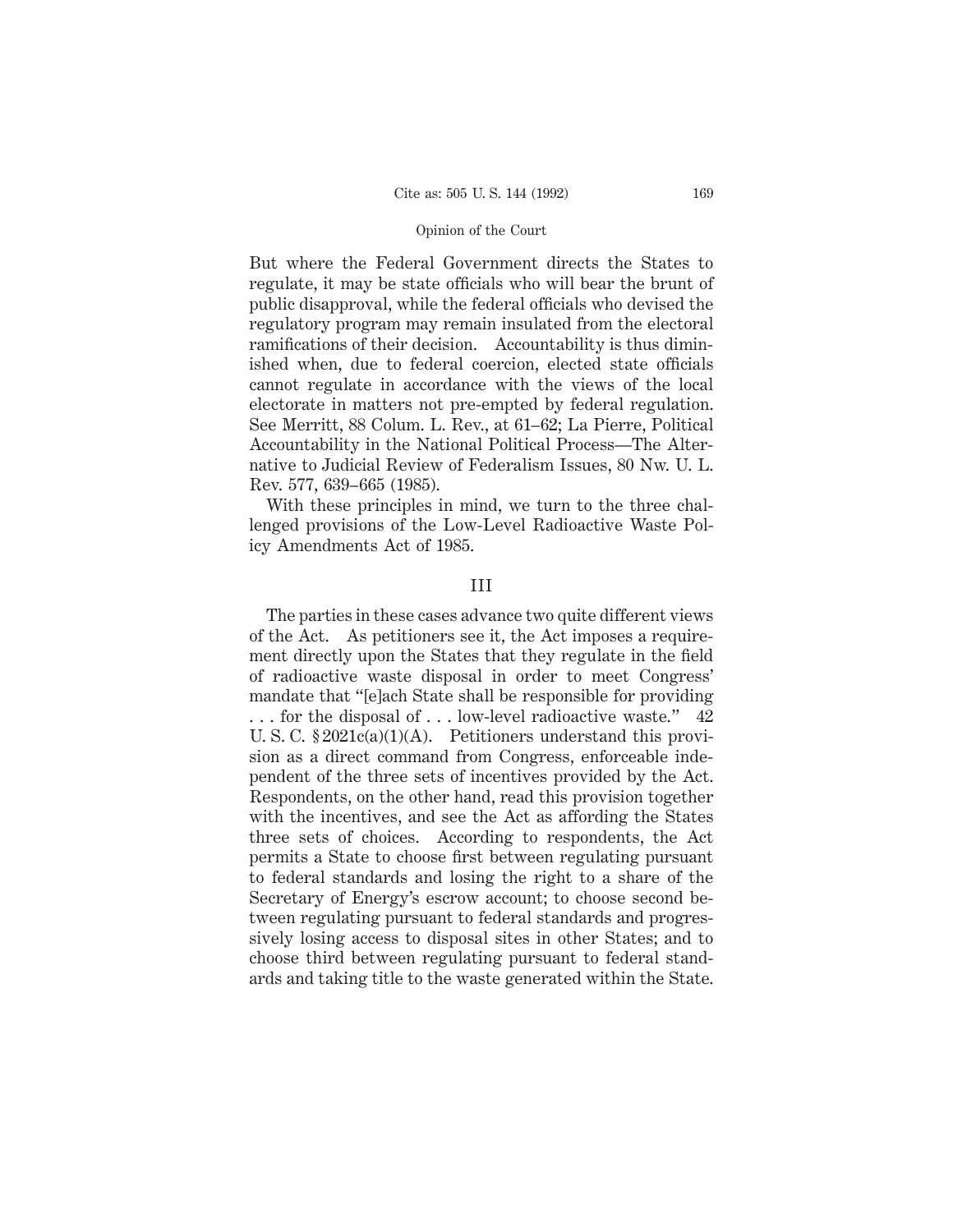Respondents thus interpret  $\S 2021c(a)(1)(A)$ , despite the statute's use of the word "shall," to provide no more than an option which a State may elect or eschew.

The Act could plausibly be understood either as a mandate to regulate or as a series of incentives. Under petitioners' view, however,  $\S 2021c(a)(1)(A)$  of the Act would clearly "commandee[r] the legislative processes of the States by directly compelling them to enact and enforce a federal regulatory program." *Hodel* v. *Virginia Surface Mining & Reclamation Assn., Inc.,* 452 U. S., at 288. We must reject this interpretation of the provision for two reasons. First, such an outcome would, to say the least, "upset the usual constitutional balance of federal and state powers." *Gregory* v. *Ashcroft,* 501 U. S., at 460. "[I]t is incumbent upon the federal courts to be certain of Congress' intent before finding that federal law overrides this balance," *ibid.* (internal quotation marks omitted), but the Act's amenability to an equally plausible alternative construction prevents us from possessing such certainty. Second, "where an otherwise acceptable construction of a statute would raise serious constitutional problems, the Court will construe the statute to avoid such problems unless such construction is plainly contrary to the intent of Congress." *Edward J. DeBartolo Corp.* v. *Florida Gulf Coast Building & Construction Trades Council,* 485 U. S. 568, 575 (1988). This rule of statutory construction pushes us away from petitioners' understanding of § 2021c  $(a)(1)(A)$  of the Act, under which it compels the States to regulate according to Congress' instructions.

We therefore decline petitioners' invitation to construe  $$2021c(a)(1)(A)$ , alone and in isolation, as a command to the States independent of the remainder of the Act. Construed as a whole, the Act comprises three sets of "incentives" for the States to provide for the disposal of low level radioactive waste generated within their borders. We consider each in turn.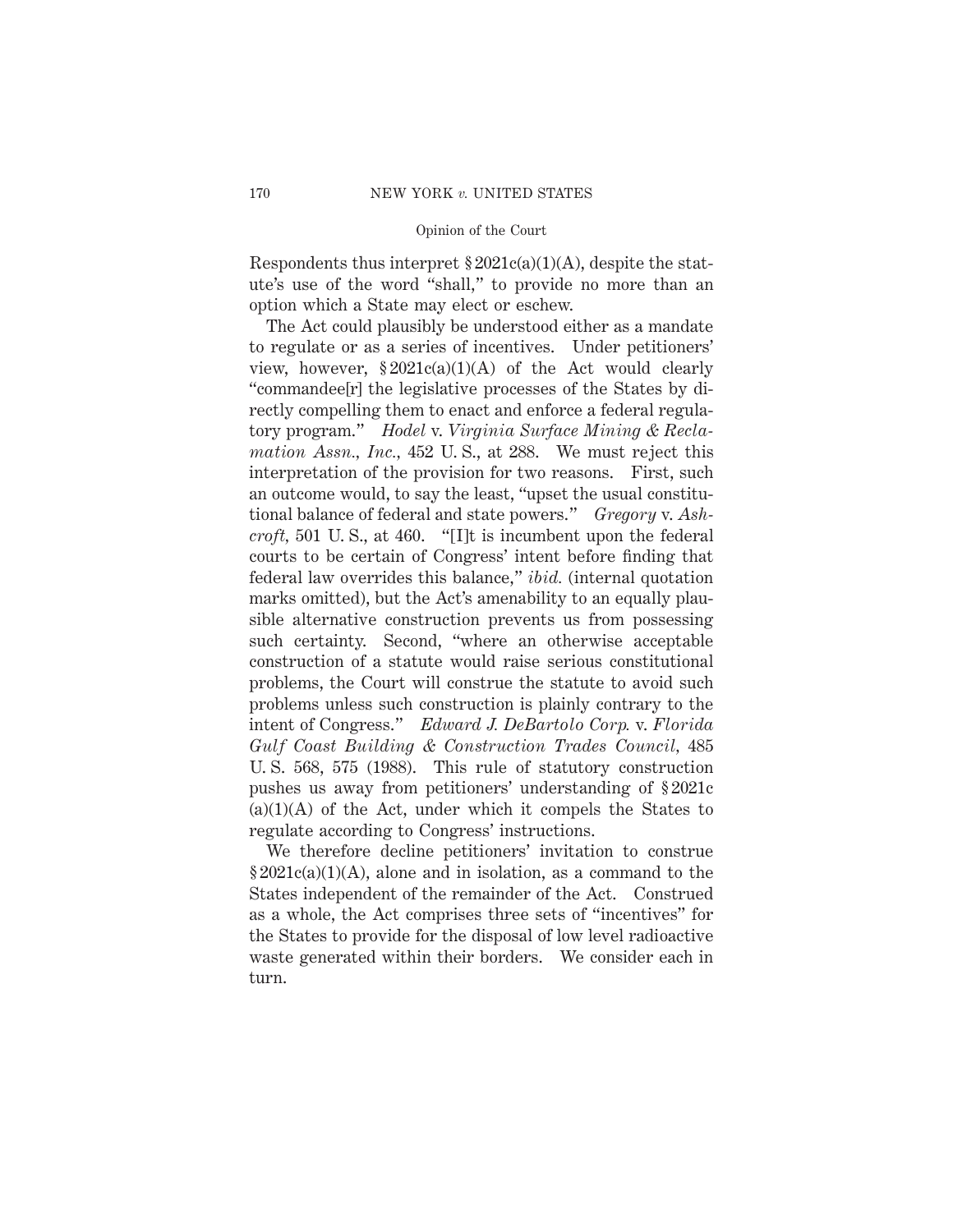## A

The first set of incentives works in three steps. First, Congress has authorized States with disposal sites to impose a surcharge on radioactive waste received from other States. Second, the Secretary of Energy collects a portion of this surcharge and places the money in an escrow account. Third, States achieving a series of milestones receive portions of this fund.

The first of these steps is an unexceptionable exercise of Congress' power to authorize the States to burden interstate commerce. While the Commerce Clause has long been understood to limit the States' ability to discriminate against interstate commerce, see, *e. g., Wyoming* v. *Oklahoma,* 502 U. S. 437, 454–455 (1992); *Cooley* v. *Board of Wardens of Port of Philadelphia ex rel. Society for Relief of Distressed Pilots,* 12 How. 299 (1852), that limit may be lifted, as it has been here, by an expression of the "unambiguous intent" of Congress. *Wyoming, supra,* at 458; *Prudential Ins. Co.* v. *Benjamin,* 328 U. S. 408, 427–431 (1946). Whether or not the States would be permitted to burden the interstate transport of low level radioactive waste in the absence of Congress' approval, the States can clearly do so *with* Congress' approval, which is what the Act gives them.

The second step, the Secretary's collection of a percentage of the surcharge, is no more than a federal tax on interstate commerce, which petitioners do not claim to be an invalid exercise of either Congress' commerce or taxing power. Cf. *United States* v. *Sanchez,* 340 U. S. 42, 44–45 (1950); *Steward Machine Co.* v. *Davis,* 301 U. S. 548, 581–583 (1937).

The third step is a conditional exercise of Congress' authority under the Spending Clause: Congress has placed conditions—the achievement of the milestones—on the receipt of federal funds. Petitioners do not contend that Congress has exceeded its authority in any of the four respects our cases have identified. See generally *South Dakota* v. *Dole,* 483 U. S., at 207–208. The expenditure is for the general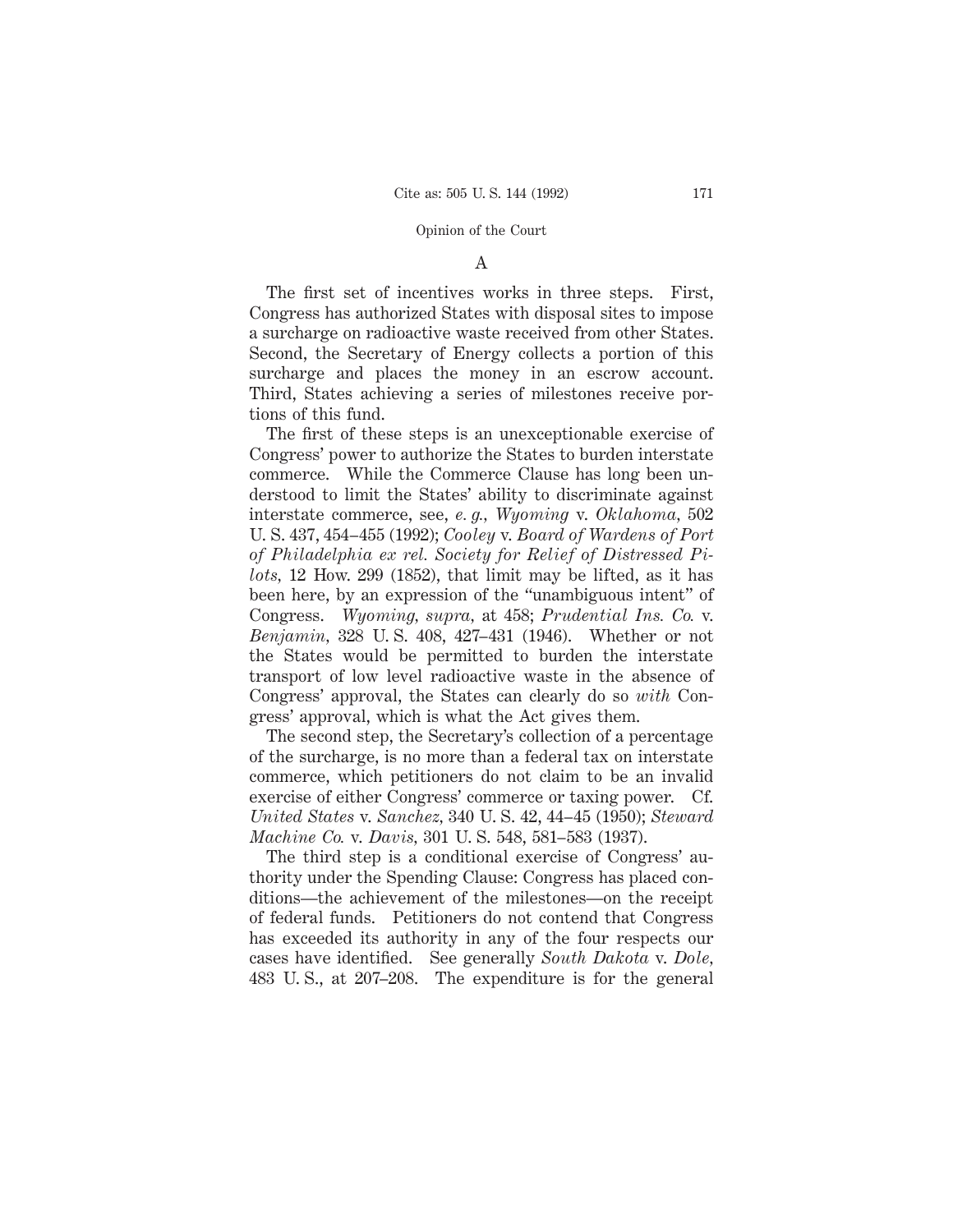welfare, *Helvering* v. *Davis,* 301 U. S. 619, 640–641 (1937); the States are required to use the money they receive for the purpose of assuring the safe disposal of radioactive waste. 42 U.S.C.  $2021e(d)(2)(E)$ . The conditions imposed are unambiguous, *Pennhurst State School and Hospital* v. *Halderman,* 451 U. S., at 17; the Act informs the States exactly what they must do and by when they must do it in order to obtain a share of the escrow account. The conditions imposed are reasonably related to the purpose of the expenditure, *Massachusetts* v. *United States,* 435 U. S., at 461; both the conditions and the payments embody Congress' efforts to address the pressing problem of radioactive waste disposal. Finally, petitioners do not claim that the conditions imposed by the Act violate any independent constitutional prohibition. *Lawrence County* v. *Lead-Deadwood School Dist. No. 40–1,* 469 U. S. 256, 269–270 (1985).

Petitioners contend nevertheless that the *form* of these expenditures removes them from the scope of Congress' spending power. Petitioners emphasize the Act's instruction to the Secretary of Energy to "deposit all funds received in a special escrow account. The funds so deposited shall not be the property of the United States." 42 U. S. C.  $§ 2021e(d)(2)(A)$ . Petitioners argue that because the money collected and redisbursed to the States is kept in an account separate from the general treasury, because the Secretary holds the funds only as a trustee, and because the States themselves are largely able to control whether they will pay into the escrow account or receive a share, the Act "in no manner calls for the spending of federal funds." Reply Brief for Petitioner State of New York 6.

The Constitution's grant to Congress of the authority to "pay the Debts and provide for the . . . general Welfare" has never, however, been thought to mandate a particular form of accounting. A great deal of federal spending comes from segregated trust funds collected and spent for a particular purpose. See, *e. g.,* 23 U. S. C. § 118 (Highway Trust Fund);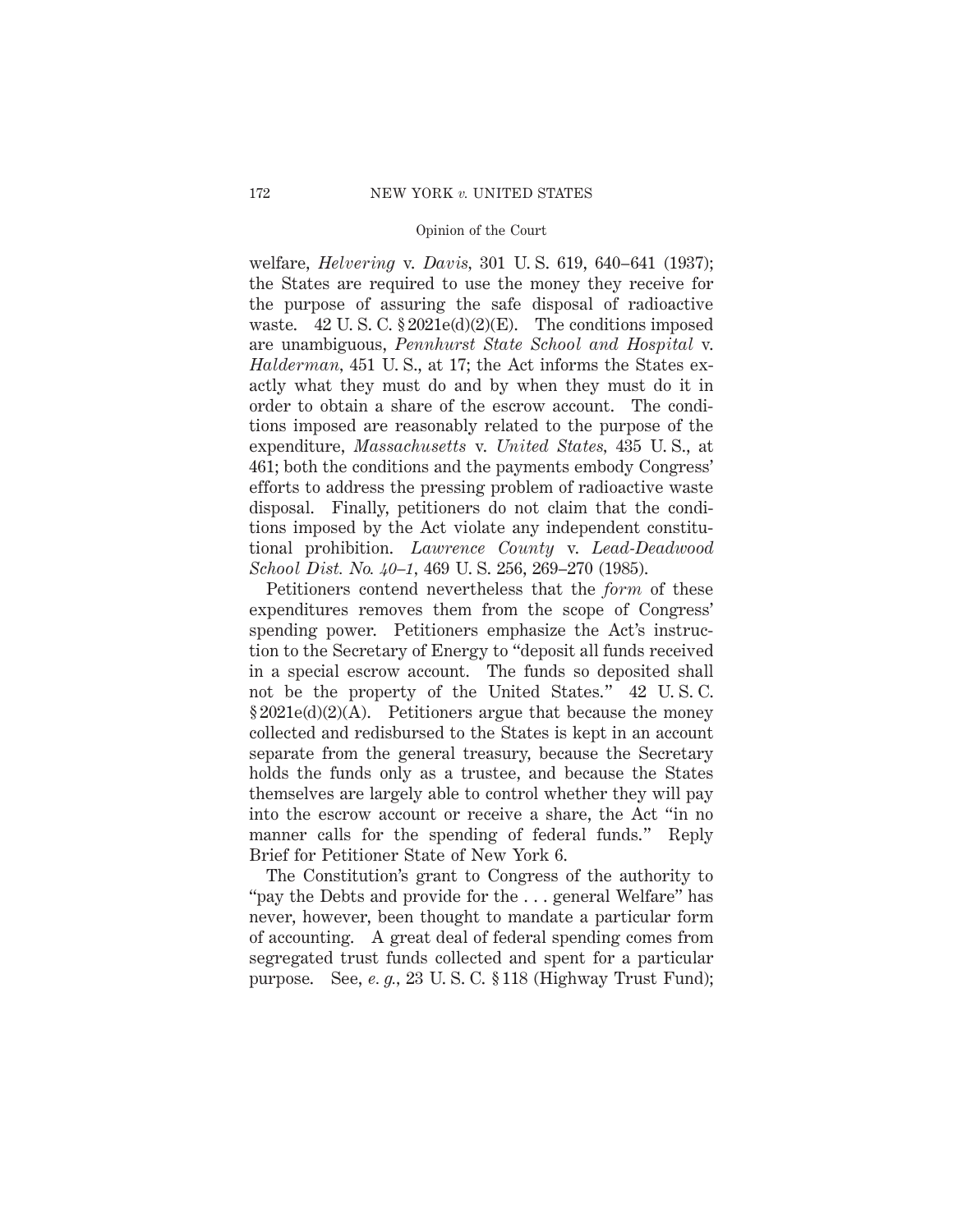42 U.S.C. §401(a) (Federal Old-Age and Survivors Insurance Trust Fund); 42 U.S.C. §401(b) (Federal Disability Insurance Trust Fund); 42 U.S.C. § 1395t (Federal Supplementary Medical Insurance Trust Fund). The Spending Clause has never been construed to deprive Congress of the power to structure federal spending in this manner. Petitioners' argument regarding the States' ability to determine the escrow account's income and disbursements ignores the fact that Congress specifically provided the States with this ability as a method of encouraging the States to regulate according to the federal plan. That the States are able to choose whether they will receive federal funds does not make the resulting expenditures any less federal; indeed, the location of such choice in the States is an inherent element in any conditional exercise of Congress' spending power.

The Act's first set of incentives, in which Congress has conditioned grants to the States upon the States' attainment of a series of milestones, is thus well within the authority of Congress under the Commerce and Spending Clauses. Because the first set of incentives is supported by affirmative constitutional grants of power to Congress, it is not inconsistent with the Tenth Amendment.

B

In the second set of incentives, Congress has authorized States and regional compacts with disposal sites gradually to increase the cost of access to the sites, and then to deny access altogether, to radioactive waste generated in States that do not meet federal deadlines. As a simple regulation, this provision would be within the power of Congress to authorize the States to discriminate against interstate commerce. See Northeast Bancorp, Inc. v. Board of Governors, *FRS*, 472 U.S. 159, 174–175 (1985). Where federal regulation of private activity is within the scope of the Commerce Clause, we have recognized the ability of Congress to offer States the choice of regulating that activity according to fed-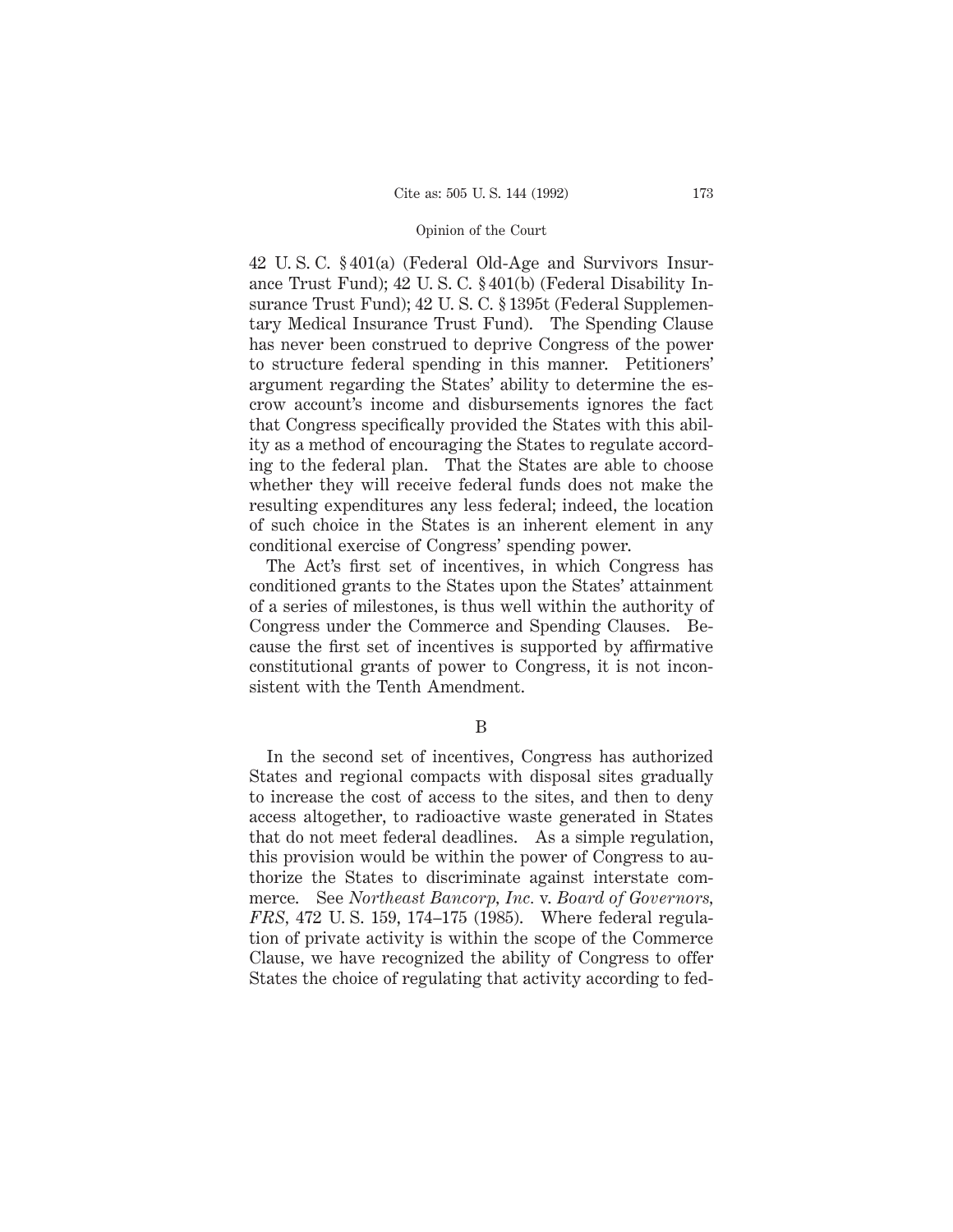eral standards or having state law pre-empted by federal regulation. See *Hodel* v. *Virginia Surface Mining & Reclamation Assn., Inc.,* 452 U. S., at 288; *FERC* v. *Mississippi,* 456 U. S., at 764–765.

This is the choice presented to nonsited States by the Act's second set of incentives: States may either regulate the disposal of radioactive waste according to federal standards by attaining local or regional self-sufficiency, or their residents who produce radioactive waste will be subject to federal regulation authorizing sited States and regions to deny access to their disposal sites. The affected States are not compelled by Congress to regulate, because any burden caused by a State's refusal to regulate will fall on those who generate waste and find no outlet for its disposal, rather than on the State as a sovereign. A State whose citizens do not wish it to attain the Act's milestones may devote its attention and its resources to issues its citizens deem more worthy; the choice remains at all times with the residents of the State, not with Congress. The State need not expend any funds, or participate in any federal program, if local residents do not view such expenditures or participation as worthwhile. Cf. *Hodel, supra,* at 288. Nor must the State abandon the field if it does not accede to federal direction; the State may continue to regulate the generation and disposal of radioactive waste in any manner its citizens see fit.

The Act's second set of incentives thus represents a conditional exercise of Congress' commerce power, along the lines of those we have held to be within Congress' authority. As a result, the second set of incentives does not intrude on the sovereignty reserved to the States by the Tenth Amendment.

 $\mathcal{C}$ 

The take title provision is of a different character. This third so-called "incentive" offers States, as an alternative to regulating pursuant to Congress' direction, the option of taking title to and possession of the low level radioactive waste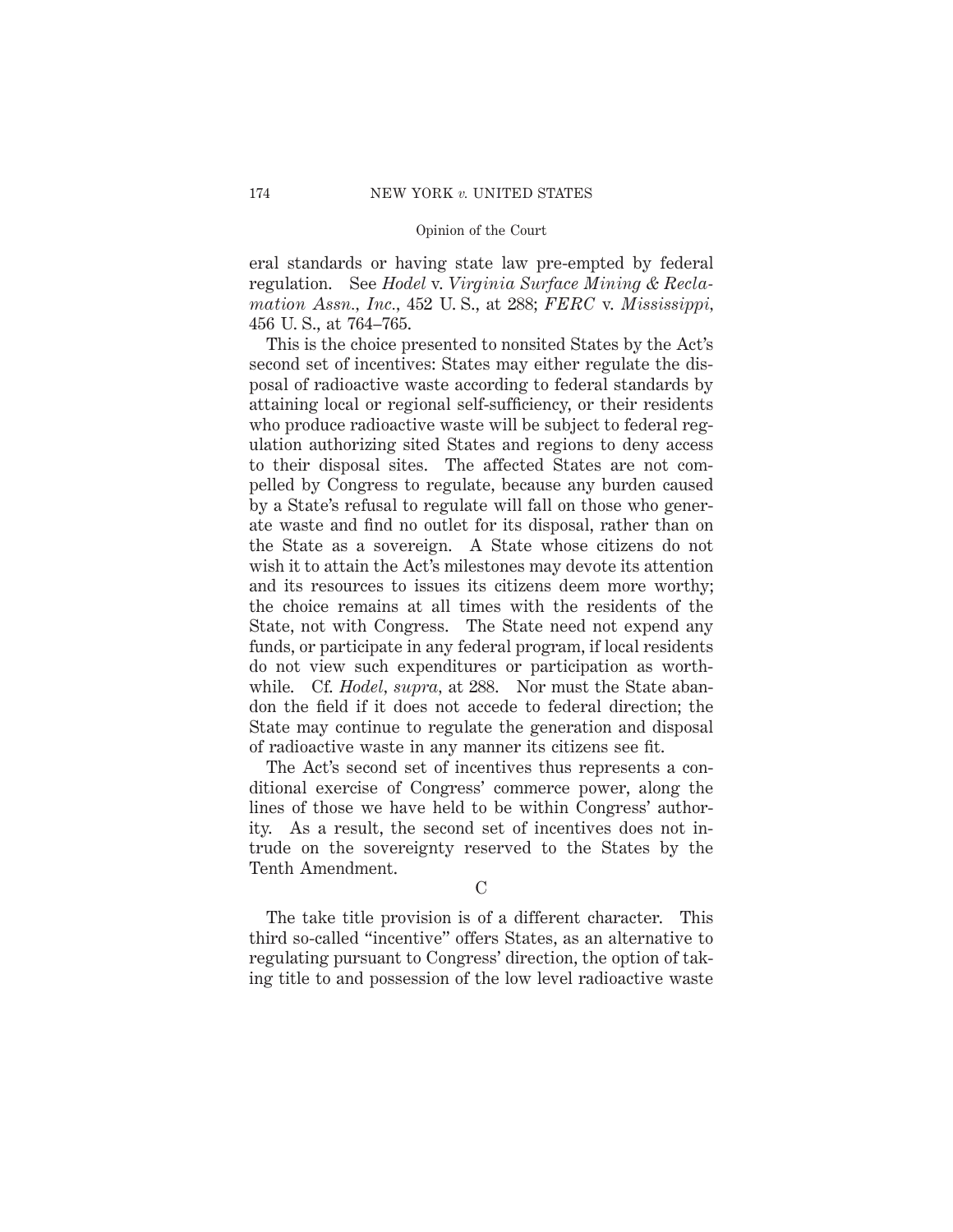generated within their borders and becoming liable for all damages waste generators suffer as a result of the States' failure to do so promptly. In this provision, Congress has crossed the line distinguishing encouragement from coercion.

We must initially reject respondents' suggestion that, because the take title provision will not take effect until January 1, 1996, petitioners' challenge thereto is unripe. It takes many years to develop a new disposal site. All parties agree that New York must take action now in order to avoid the take title provision's consequences, and no party suggests that the State's waste generators will have ceased producing waste by 1996. The issue is thus ripe for review. Cf. *Pacific Gas & Elec. Co.* v. *State Energy Resources Conservation and Development Comm'n,* 461 U. S. 190, 201 (1983); *Regional Rail Reorganization Act Cases,* 419 U. S. 102, 144– 145 (1974).

The take title provision offers state governments a "choice" of either accepting ownership of waste or regulating according to the instructions of Congress. Respondents do not claim that the Constitution would authorize Congress to impose either option as a freestanding requirement. On one hand, the Constitution would not permit Congress simply to transfer radioactive waste from generators to state governments. Such a forced transfer, standing alone, would in principle be no different than a congressionally compelled subsidy from state governments to radioactive waste producers. The same is true of the provision requiring the States to become liable for the generators' damages. Standing alone, this provision would be indistinguishable from an Act of Congress directing the States to assume the liabilities of certain state residents. Either type of federal action would "commandeer" state governments into the service of federal regulatory purposes, and would for this reason be inconsistent with the Constitution's division of authority between federal and state governments. On the other hand, the second alternative held out to state governments—regulating pur-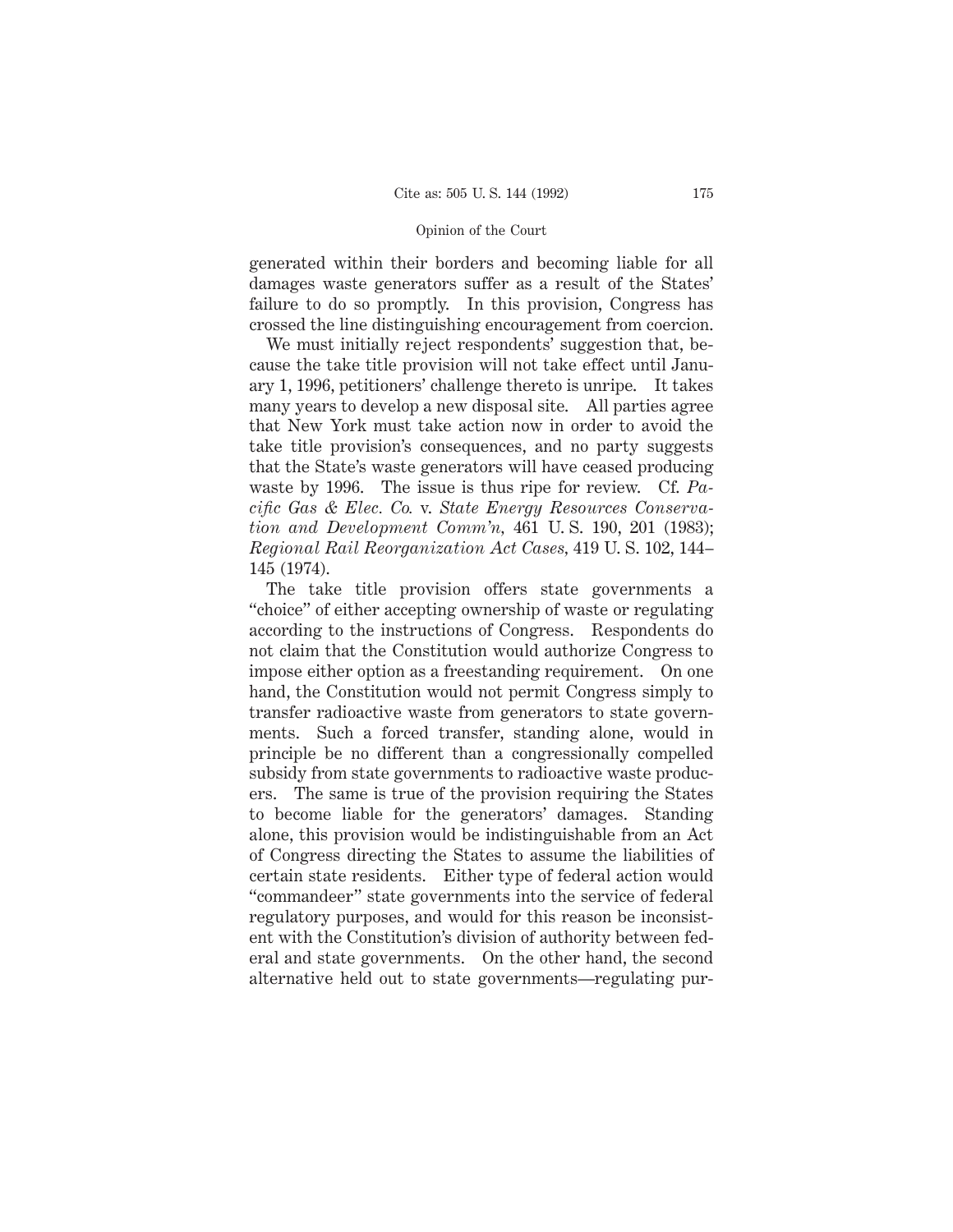suant to Congress' direction—would, standing alone, present a simple command to state governments to implement legislation enacted by Congress. As we have seen, the Constitution does not empower Congress to subject state governments to this type of instruction.

Because an instruction to state governments to take title to waste, standing alone, would be beyond the authority of Congress, and because a direct order to regulate, standing alone, would also be beyond the authority of Congress, it follows that Congress lacks the power to offer the States a choice between the two. Unlike the first two sets of incentives, the take title incentive does not represent the conditional exercise of any congressional power enumerated in the Constitution. In this provision, Congress has not held out the threat of exercising its spending power or its commerce power; it has instead held out the threat, should the States not regulate according to one federal instruction, of simply forcing the States to submit to another federal instruction. A choice between two unconstitutionally coercive regulatory techniques is no choice at all. Either way, "the Act commandeers the legislative processes of the States by directly compelling them to enact and enforce a federal regulatory program," *Hodel* v. *Virginia Surface Mining & Reclamation Assn., Inc., supra,* at 288, an outcome that has never been understood to lie within the authority conferred upon Congress by the Constitution.

Respondents emphasize the latitude given to the States to implement Congress' plan. The Act enables the States to regulate pursuant to Congress' instructions in any number of different ways. States may avoid taking title by contracting with sited regional compacts, by building a disposal site alone or as part of a compact, or by permitting private parties to build a disposal site. States that host sites may employ a wide range of designs and disposal methods, subject only to broad federal regulatory limits. This line of reasoning, however, only underscores the critical alternative a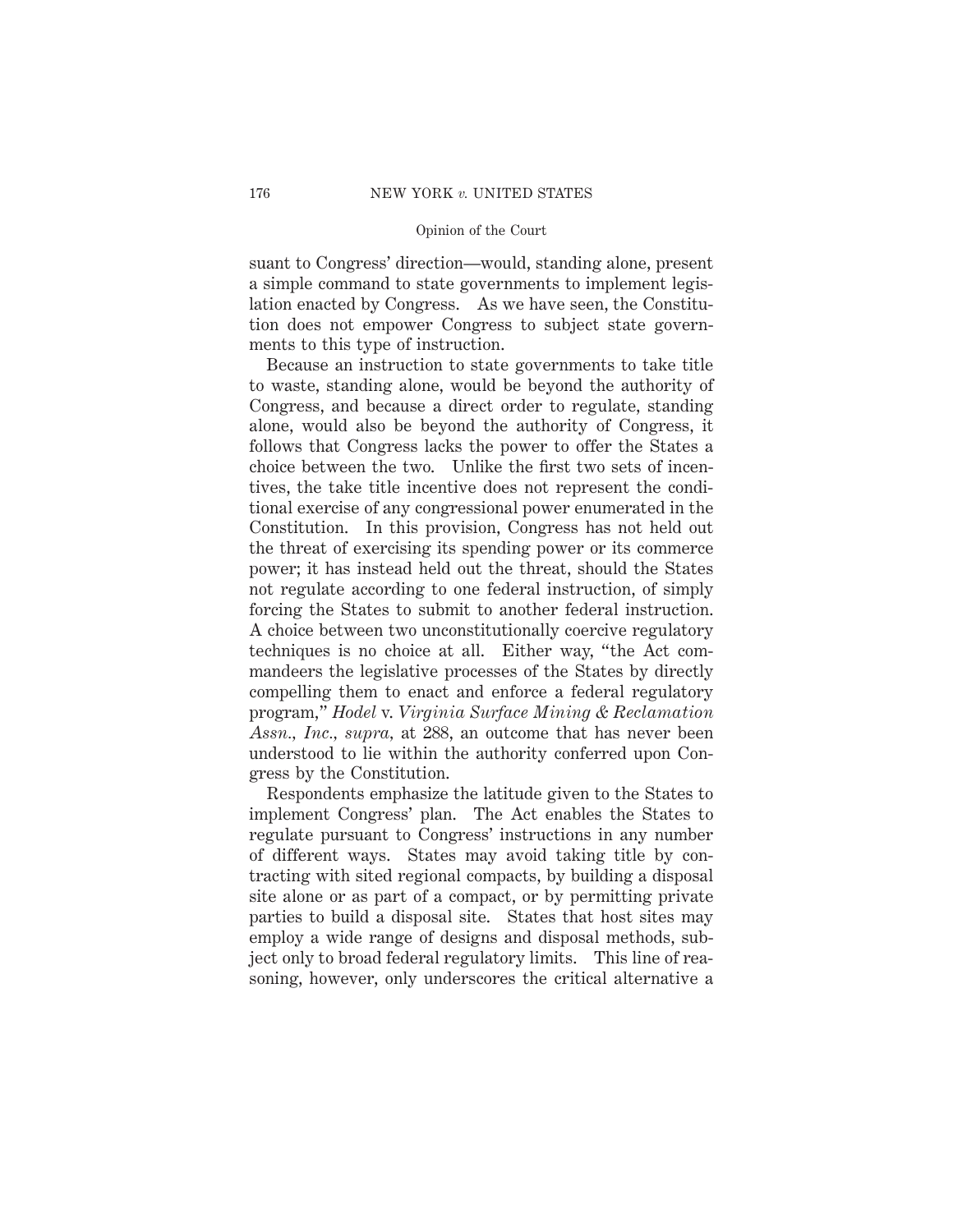State lacks: A State may not decline to administer the federal program. No matter which path the State chooses, it must follow the direction of Congress.

The take title provision appears to be unique. No other federal statute has been cited which offers a state government no option other than that of implementing legislation enacted by Congress. Whether one views the take title provision as lying outside Congress' enumerated powers, or as infringing upon the core of state sovereignty reserved by the Tenth Amendment, the provision is inconsistent with the federal structure of our Government established by the Constitution.

## IV

Respondents raise a number of objections to this understanding of the limits of Congress' power.

## A

The United States proposes three alternative views of the constitutional line separating state and federal authority. While each view concedes that Congress *generally* may not compel state governments to regulate pursuant to federal direction, each purports to find a limited domain in which such coercion is permitted by the Constitution.

First, the United States argues that the Constitution's prohibition of congressional directives to state governments can be overcome where the federal interest is sufficiently important to justify state submission. This argument contains a kernel of truth: In determining whether the Tenth Amendment limits the ability of Congress to subject state governments to generally applicable laws, the Court *has* in some cases stated that it will evaluate the strength of federal interests in light of the degree to which such laws would prevent the State from functioning as a sovereign; that is, the extent to which such generally applicable laws would impede a state government's responsibility to represent and be accountable to the citizens of the State. See, *e. g., EEOC* v.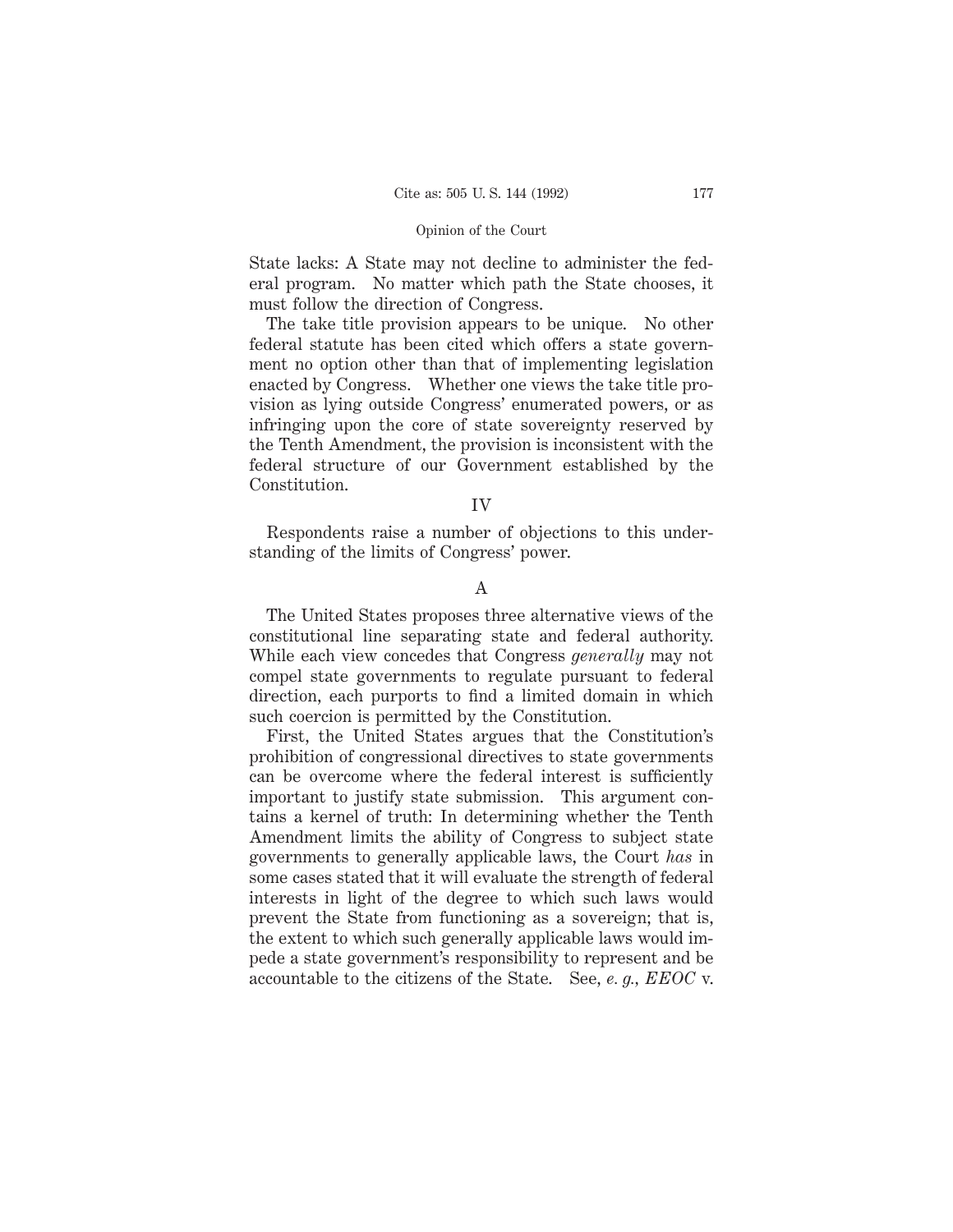*Wyoming,* 460 U. S., at 242, n. 17; *Transportation Union* v. *Long Island R. Co.,* 455 U. S., at 684, n. 9; *National League of Cities* v. *Usery,* 426 U. S., at 853. The Court has more recently departed from this approach. See, *e. g., South Carolina* v. *Baker,* 485 U. S., at 512–513; *Garcia* v. *San Antonio Metropolitan Transit Authority,* 469 U. S., at 556–557. But whether or not a particularly strong federal interest enables Congress to bring state governments within the orbit of generally applicable *federal* regulation, no Member of the Court has ever suggested that such a federal interest would enable Congress to command a state government to enact *state* regulation. No matter how powerful the federal interest involved, the Constitution simply does not give Congress the authority to require the States to regulate. The Constitution instead gives Congress the authority to regulate matters directly and to pre-empt contrary state regulation. Where a federal interest is sufficiently strong to cause Congress to legislate, it must do so directly; it may not conscript state governments as its agents.

Second, the United States argues that the Constitution does, in some circumstances, permit federal directives to state governments. Various cases are cited for this proposition, but none support it. Some of these cases discuss the well established power of Congress to pass laws enforceable in state courts. See *Testa* v. *Katt,* 330 U. S. 386 (1947); *Palmore* v. *United States,* 411 U. S. 389, 402 (1973); see also *Second Employers' Liability Cases,* 223 U. S. 1, 57 (1912); *Claflin* v. *Houseman,* 93 U. S. 130, 136–137 (1876). These cases involve no more than an application of the Supremacy Clause's provision that federal law "shall be the supreme Law of the Land," enforceable in every State. More to the point, all involve congressional regulation of individuals, not congressional requirements that States regulate. Federal statutes enforceable in state courts do, in a sense, direct state judges to enforce them, but this sort of federal "direction" of state judges is mandated by the text of the Suprem-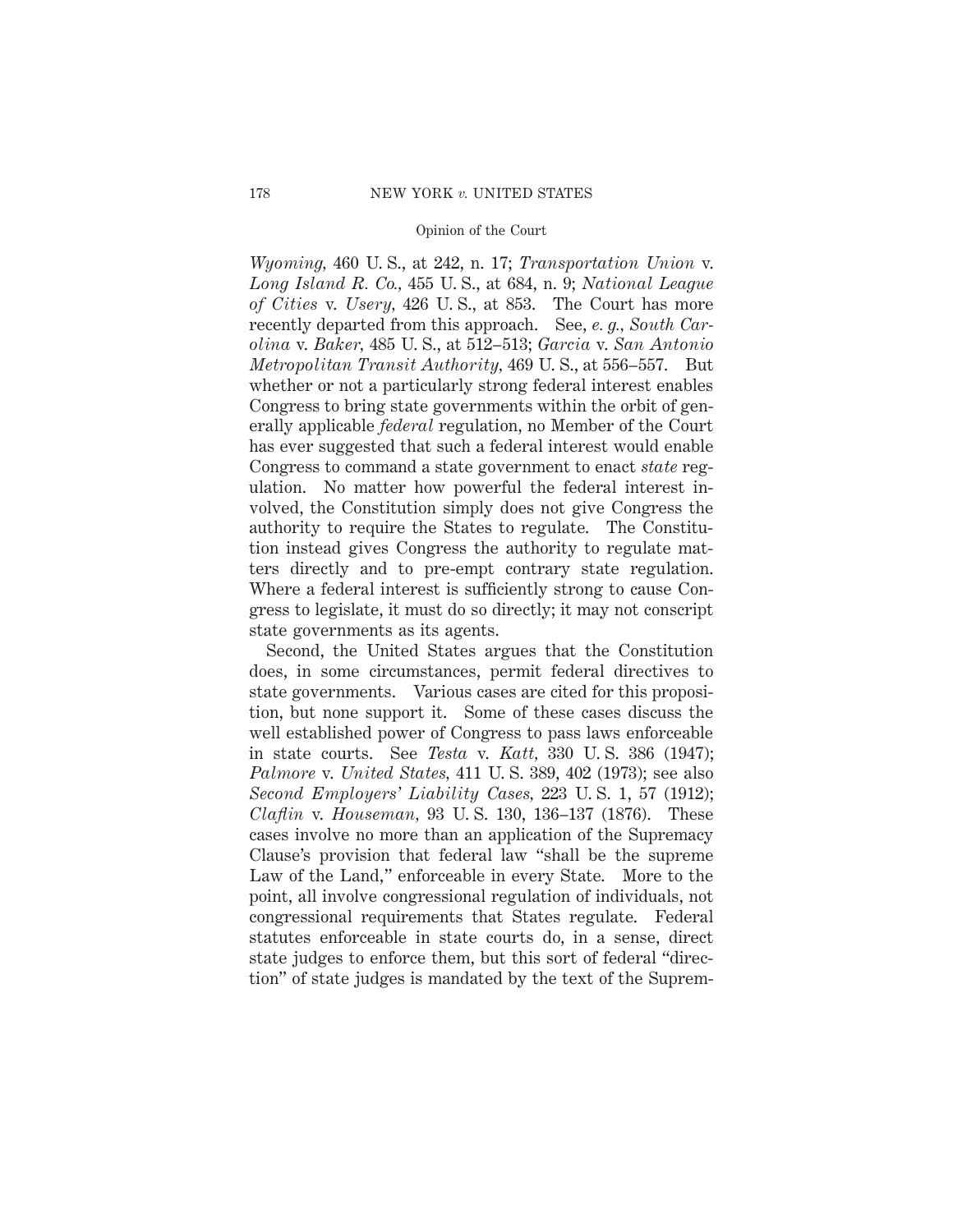acy Clause. No comparable constitutional provision authorizes Congress to command state legislatures to legislate.

Additional cases cited by the United States discuss the power of federal *courts* to order state officials to comply with federal law. See *Puerto Rico v. Branstad*, 483 U.S. 219, 228 (1987); Washington v. Washington State Commercial Passenger Fishing Vessel Assn., 443 U.S. 658, 695 (1979); Illinois v. City of Milwaukee, 406 U.S. 91, 106–108 (1972); see also Cooper v. Aaron, 358 U.S. 1, 18-19 (1958); Brown v. *Board of Education*, 349 U.S. 294, 300 (1955); *Ex parte Young*, 209 U.S. 123, 155–156 (1908). Again, however, the text of the Constitution plainly confers this authority on the federal courts, the "judicial Power" of which "shall extend to all Cases, in Law and Equity, arising under this Constitution, [and] the Laws of the United States  $\dots$ ; [and] to Controversies between two or more States; [and] between a State and Citizens of another State." U.S. Const., Art. III, §2. The Constitution contains no analogous grant of authority to Congress. Moreover, the Supremacy Clause makes federal law paramount over the contrary positions of state officials; the power of federal courts to enforce federal law thus presupposes some authority to order state officials to comply. See Puerto Rico v. Branstad, supra, at 227–228 (overruling Kentucky v. Dennison, 24 How. 66 (1861)).

In sum, the cases relied upon by the United States hold only that federal law is enforceable in state courts and that federal courts may in proper circumstances order state officials to comply with federal law, propositions that by no means imply any authority on the part of Congress to mandate state regulation.

Third, the United States, supported by the three sited regional compacts as *amici*, argues that the Constitution envisions a role for Congress as an arbiter of interstate disputes. The United States observes that federal courts, and this Court in particular, have frequently resolved conflicts among States. See, e.g., Arkansas v. Oklahoma, 503 U.S. 91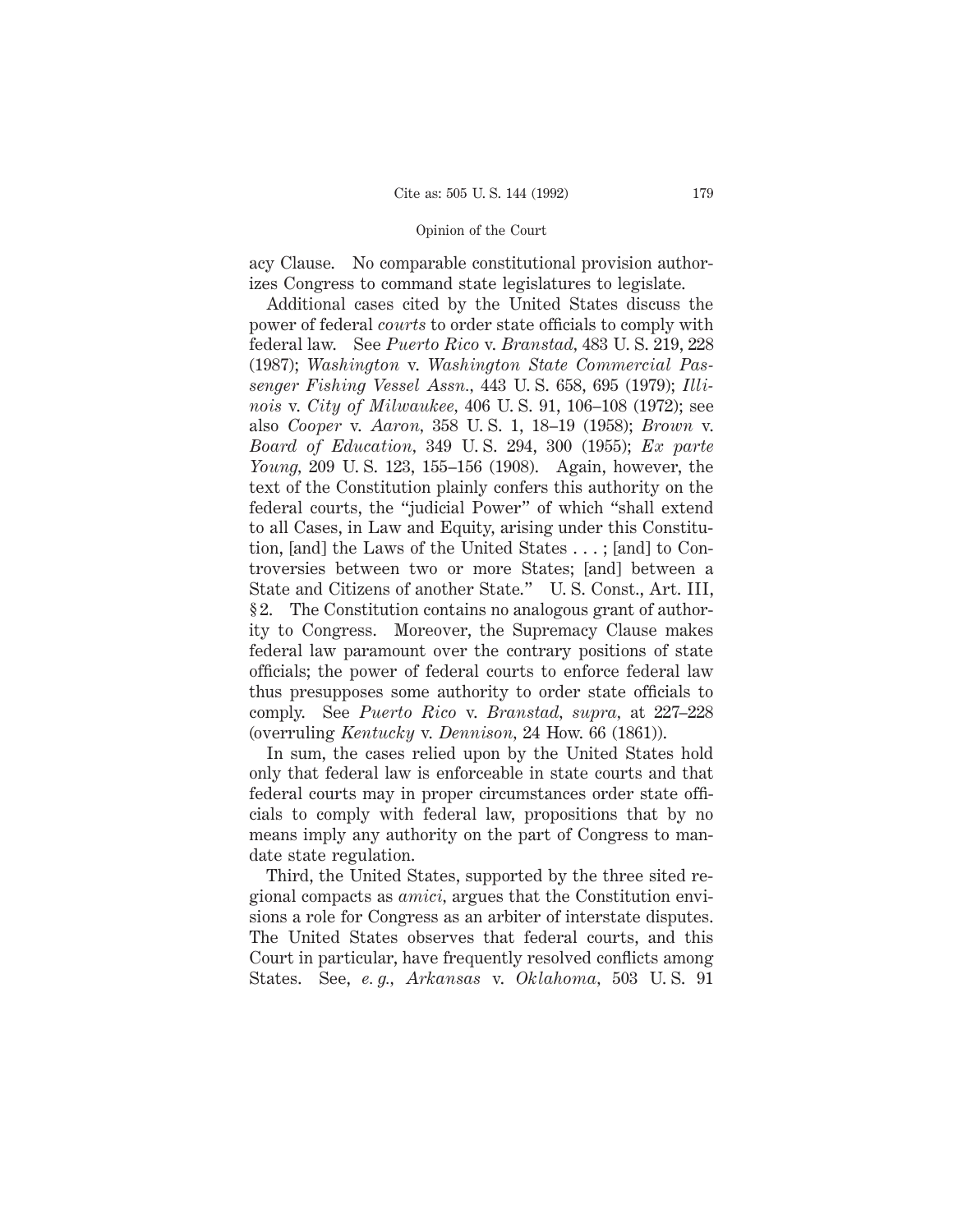(1992); Wyoming v. Oklahoma, 502 U.S. 437 (1992). Many of these disputes have involved the allocation of shared resources among the States, a category perhaps broad enough to encompass the allocation of scarce disposal space for radioactive waste. See, e.g., Colorado v. New Mexico, 459 U.S. 176 (1982); Arizona v. California, 373 U.S. 546 (1963). The United States suggests that if the Court may resolve such interstate disputes, Congress can surely do the same under the Commerce Clause. The regional compacts support this argument with a series of quotations from The Federalist and other contemporaneous documents, which the compacts contend demonstrate that the Framers established a strong National Legislature for the purpose of resolving trade disputes among the States. Brief for Rocky Mountain Low-Level Radioactive Waste Compact et al. as Amici Curiae 17, and n. 16.

While the Framers no doubt endowed Congress with the power to regulate interstate commerce in order to avoid further instances of the interstate trade disputes that were common under the Articles of Confederation, the Framers did not intend that Congress should exercise that power through the mechanism of mandating state regulation. The Constitution established Congress as "a superintending authority over the reciprocal trade" among the States, The Federalist No. 42, p. 268 (C. Rossiter ed. 1961), by empowering Congress to regulate that trade directly, not by authorizing Congress to issue trade-related orders to state governments. As Madison and Hamilton explained, "a sovereignty" over sovereigns, a government over governments, a legislation for communities, as contradistinguished from individuals, as it is a solecism in theory, so in practice it is subversive of the order and ends of civil polity." Id., No. 20, at 138.

B

The sited state respondents focus their attention on the process by which the Act was formulated. They correctly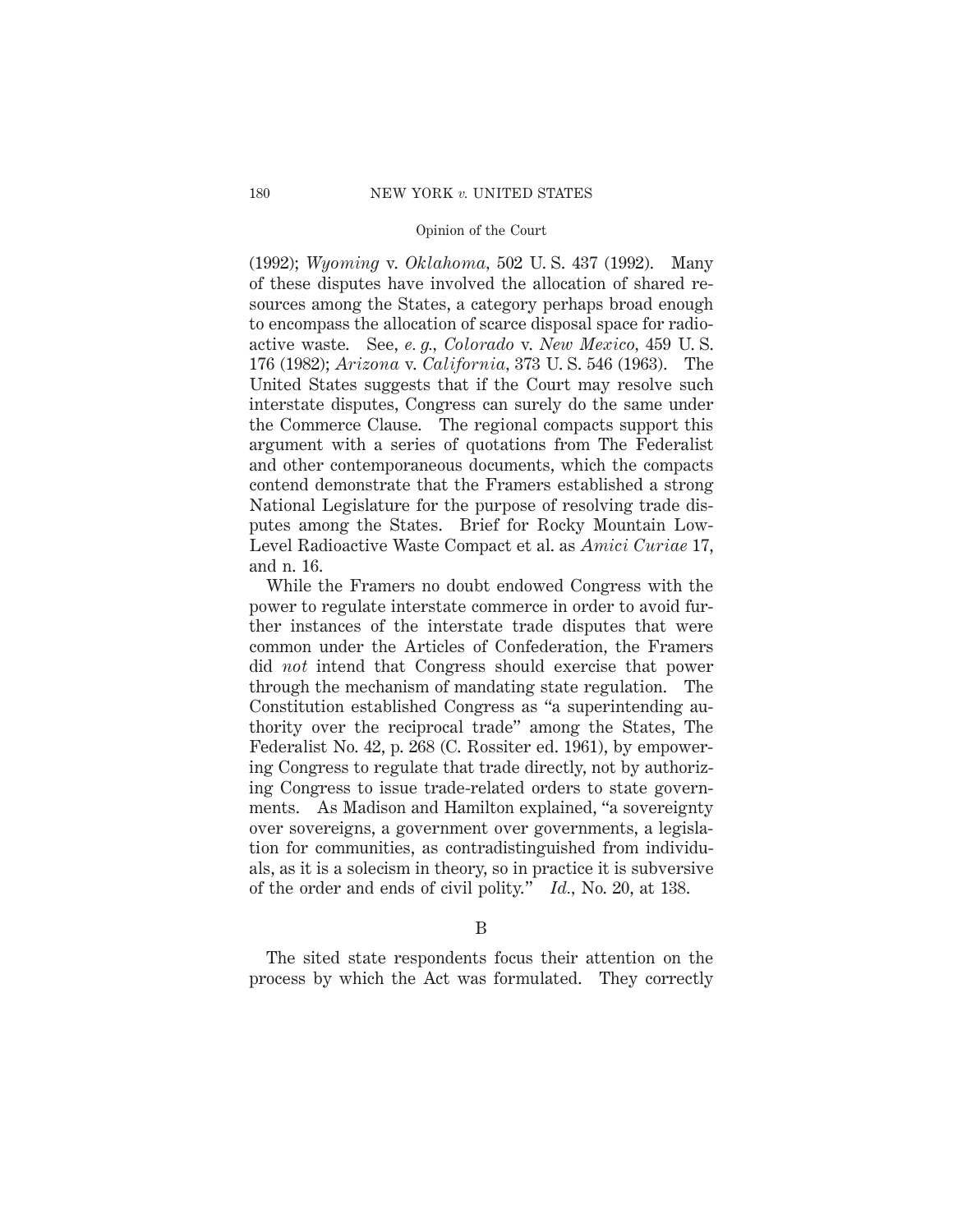observe that public officials representing the State of New York lent their support to the Act's enactment. A Deputy Commissioner of the State's Energy Office testified in favor of the Act. See Low-Level Waste Legislation: Hearings on H. R. 862, H. R. 1046, H. R. 1083, and H. R. 1267 before the Subcommittee on Energy and the Environment of the House Committee on Interior and Insular Affairs, 99th Cong., 1st Sess., 97–98, 190–199 (1985) (testimony of Charles Guinn). Senator Moynihan of New York spoke in support of the Act on the floor of the Senate. 131 Cong. Rec. 38423 (1985). Respondents note that the Act embodies a bargain among the sited and unsited States, a compromise to which New York was a willing participant and from which New York has reaped much benefit. Respondents then pose what appears at first to be a troubling question: How can a federal statute be found an unconstitutional infringement of state sovereignty when state officials consented to the statute's enactment?

The answer follows from an understanding of the fundamental purpose served by our Government's federal structure. The Constitution does not protect the sovereignty of States for the benefit of the States or state governments as abstract political entities, or even for the benefit of the public officials governing the States. To the contrary, the Constitution divides authority between federal and state governments for the protection of individuals. State sovereignty is not just an end in itself: "Rather, federalism secures to citizens the liberties that derive from the diffusion of sovereign power." *Coleman* v. *Thompson,* 501 U. S. 722, 759 (1991) (Blackmun, J., dissenting). "Just as the separation and independence of the coordinate branches of the Federal Government serve to prevent the accumulation of excessive power in any one branch, a healthy balance of power between the States and the Federal Government will reduce the risk of tyranny and abuse from either front." *Gregory* v. *Ash-*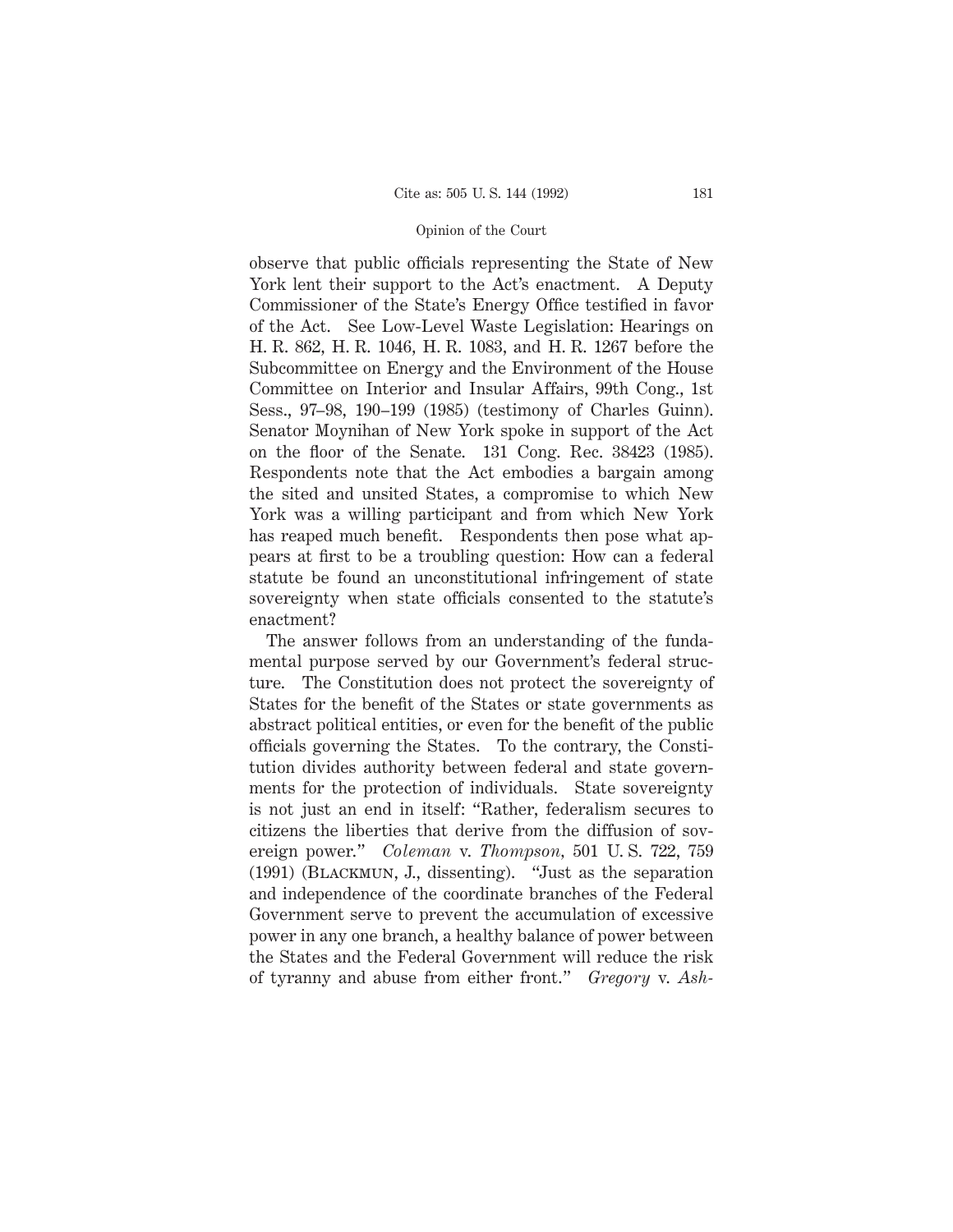*croft,* 501 U. S., at 458. See The Federalist No. 51, p. 323 (C. Rossiter ed. 1961).

Where Congress exceeds its authority relative to the States, therefore, the departure from the constitutional plan cannot be ratified by the "consent" of state officials. An analogy to the separation of powers among the branches of the Federal Government clarifies this point. The Constitution's division of power among the three branches is violated where one branch invades the territory of another, whether or not the encroached-upon branch approves the encroachment. In *Buckley* v. *Valeo,* 424 U. S. 1, 118–137 (1976), for instance, the Court held that Congress had infringed the President's appointment power, despite the fact that the President himself had manifested his consent to the statute that caused the infringement by signing it into law. See *National League of Cities* v. *Usery,* 426 U. S., at 842, n. 12. In *INS* v. *Chadha,* 462 U. S. 919, 944–959 (1983), we held that the legislative veto violated the constitutional requirement that legislation be presented to the President, despite Presidents' approval of hundreds of statutes containing a legislative veto provision. See *id.,* at 944–945. The constitutional authority of Congress cannot be expanded by the "consent" of the governmental unit whose domain is thereby narrowed, whether that unit is the Executive Branch or the States.

State officials thus cannot consent to the enlargement of the powers of Congress beyond those enumerated in the Constitution. Indeed, the facts of these cases raise the possibility that powerful incentives might lead both federal and state officials to view departures from the federal structure to be in their personal interests. Most citizens recognize the need for radioactive waste disposal sites, but few want sites near their homes. As a result, while it would be well within the authority of either federal or state officials to choose where the disposal sites will be, it is likely to be in the political interest of each individual official to avoid being held accountable to the voters for the choice of location. If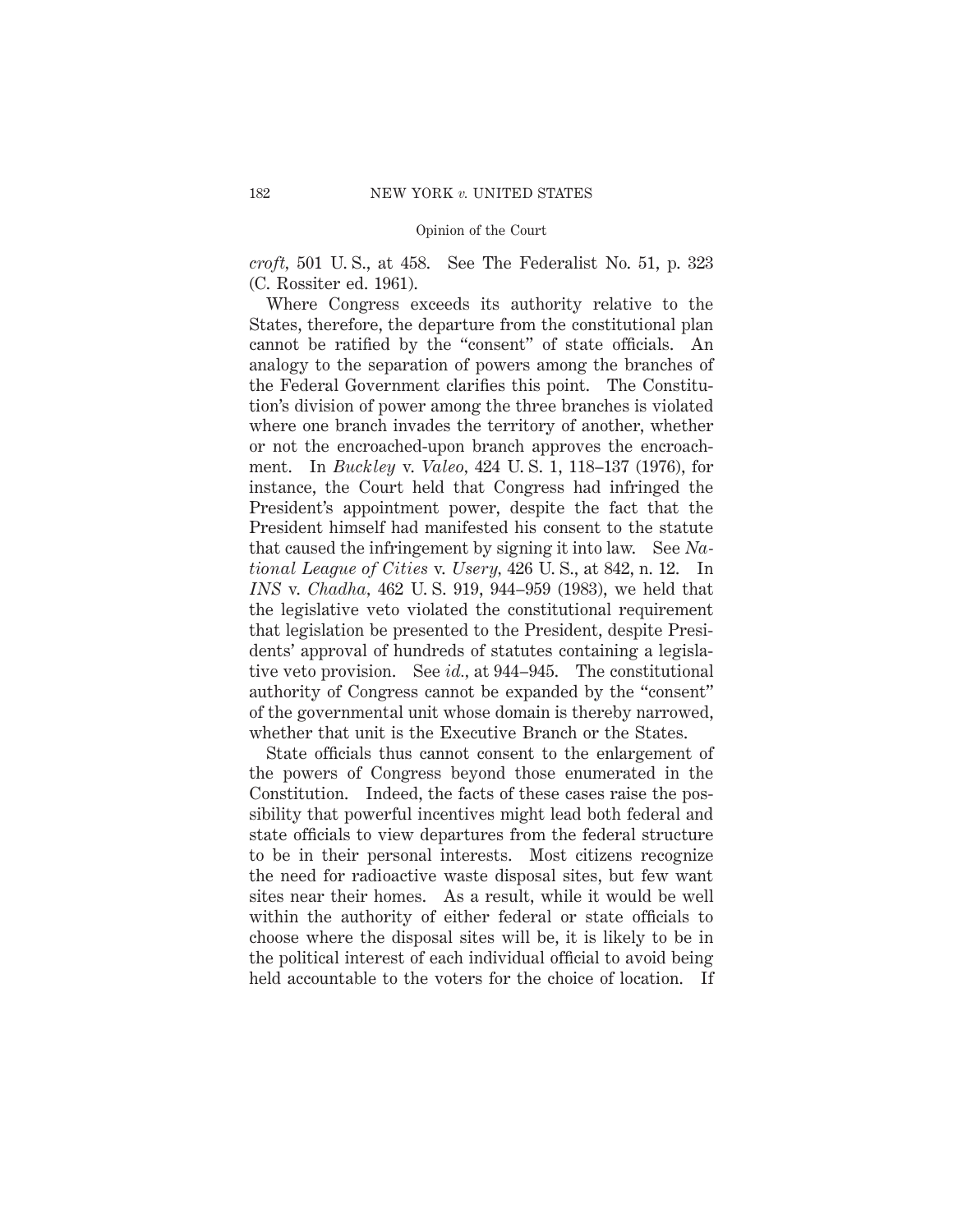a federal official is faced with the alternatives of choosing a location or directing the States to do it, the official may well prefer the latter, as a means of shifting responsibility for the eventual decision. If a state official is faced with the same set of alternatives—choosing a location or having Congress direct the choice of a location—the state official may also prefer the latter, as it may permit the avoidance of personal responsibility. The interests of public officials thus may not coincide with the Constitution's intergovernmental allocation of authority. Where state officials purport to submit to the direction of Congress in this manner, federalism is hardly being advanced.

Nor does the State's prior support for the Act estop it from asserting the Act's unconstitutionality. While New York has received the benefit of the Act in the form of a few more years of access to disposal sites in other States, New York has never joined a regional radioactive waste compact. Any estoppel implications that might flow from membership in a compact, see *West Virginia ex rel. Dyer* v. *Sims,* 341 U. S. 22, 35–36 (1951) (Jackson, J., concurring), thus do not concern us here. The fact that the Act, like much federal legislation, embodies a compromise among the States does not elevate the Act (or the antecedent discussions among representatives of the States) to the status of an interstate agreement requiring Congress' approval under the Compact Clause. Cf. *Holmes* v. *Jennison,* 14 Pet. 540, 572 (1840) (plurality opinion). That a party collaborated with others in seeking legislation has never been understood to estop the party from challenging that legislation in subsequent litigation.

V

Petitioners also contend that the Act is inconsistent with the Constitution's Guarantee Clause, which directs the United States to "guarantee to every State in this Union a Republican Form of Government." U. S. Const., Art. IV, § 4. Because we have found the take title provision of the Act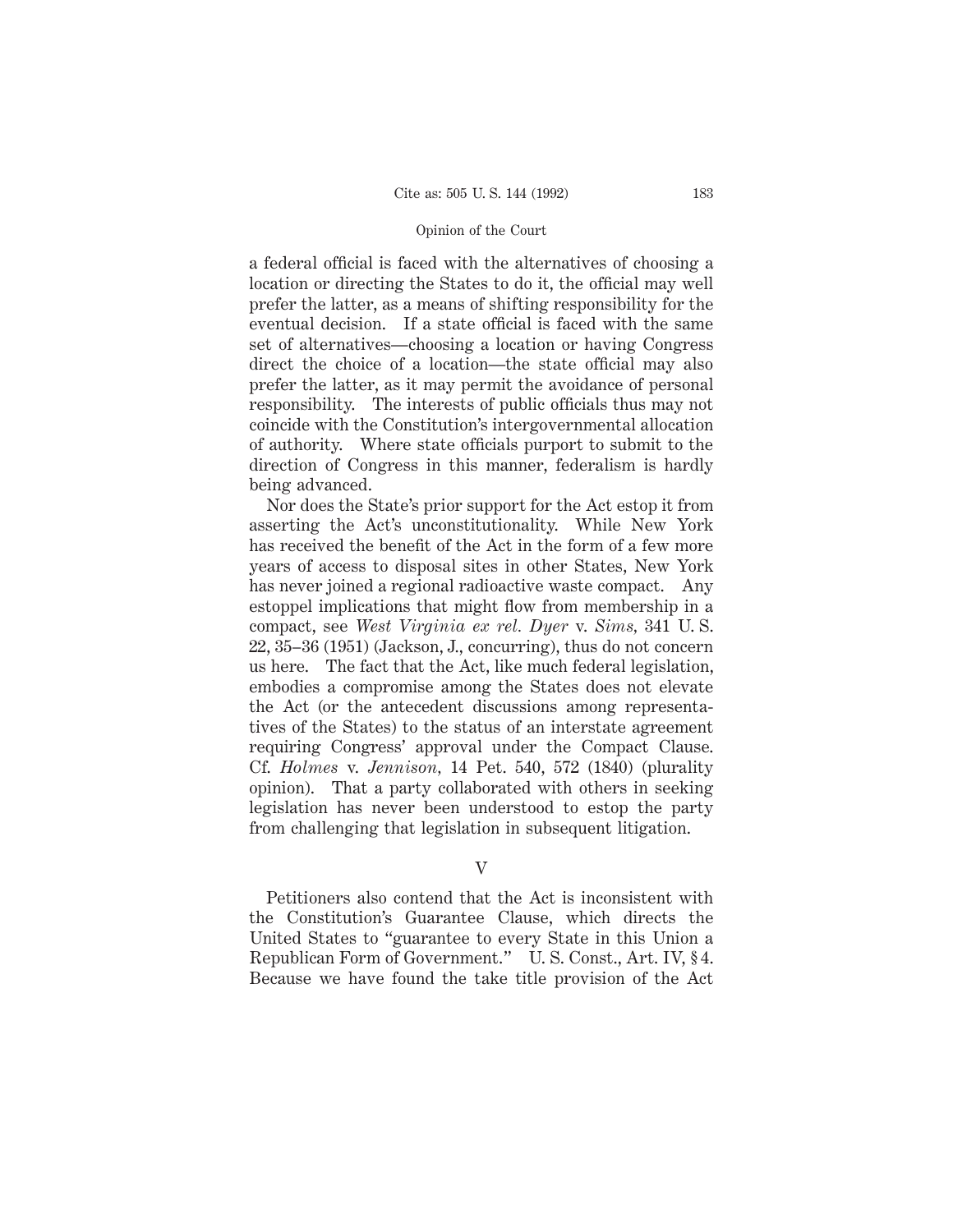irreconcilable with the powers delegated to Congress by the Constitution and hence with the Tenth Amendment's reservation to the States of those powers not delegated to the Federal Government, we need only address the applicability of the Guarantee Clause to the Act's other two challenged provisions.

We approach the issue with some trepidation, because the Guarantee Clause has been an infrequent basis for litigation throughout our history. In most of the cases in which the Court has been asked to apply the Clause, the Court has found the claims presented to be nonjusticiable under the "political question" doctrine. See, e.g., City of Rome v. United States, 446 U.S. 156, 182, n. 17 (1980) (challenge to the preclearance requirements of the Voting Rights Act); Baker v. Carr, 369 U.S. 186, 218–229 (1962) (challenge to apportionment of state legislative districts); Pacific States Telephone & Telegraph Co. v. Oregon, 223 U.S. 118, 140-151 (1912) (challenge to initiative and referendum provisions of state constitution).

The view that the Guarantee Clause implicates only nonjusticiable political questions has its origin in *Luther* v. Borden, 7 How. 1 (1849), in which the Court was asked to decide, in the wake of Dorr's Rebellion, which of two rival governments was the legitimate government of Rhode Island. The Court held that "it rests with Congress," not the judiciary, "to decide what government is the established one in a State." Id., at 42. Over the following century, this limited holding metamorphosed into the sweeping assertion that "[v] iolation of the great guaranty of a republican form of government in States cannot be challenged in the courts." Cole*grove* v. *Green*,  $328$  U.S.  $549$ ,  $556$  ( $1946$ ) (plurality opinion).

This view has not always been accepted. In a group of cases decided before the holding of *Luther* was elevated into a general rule of nonjusticiability, the Court addressed the merits of claims founded on the Guarantee Clause without any suggestion that the claims were not justiciable. See  $At$ -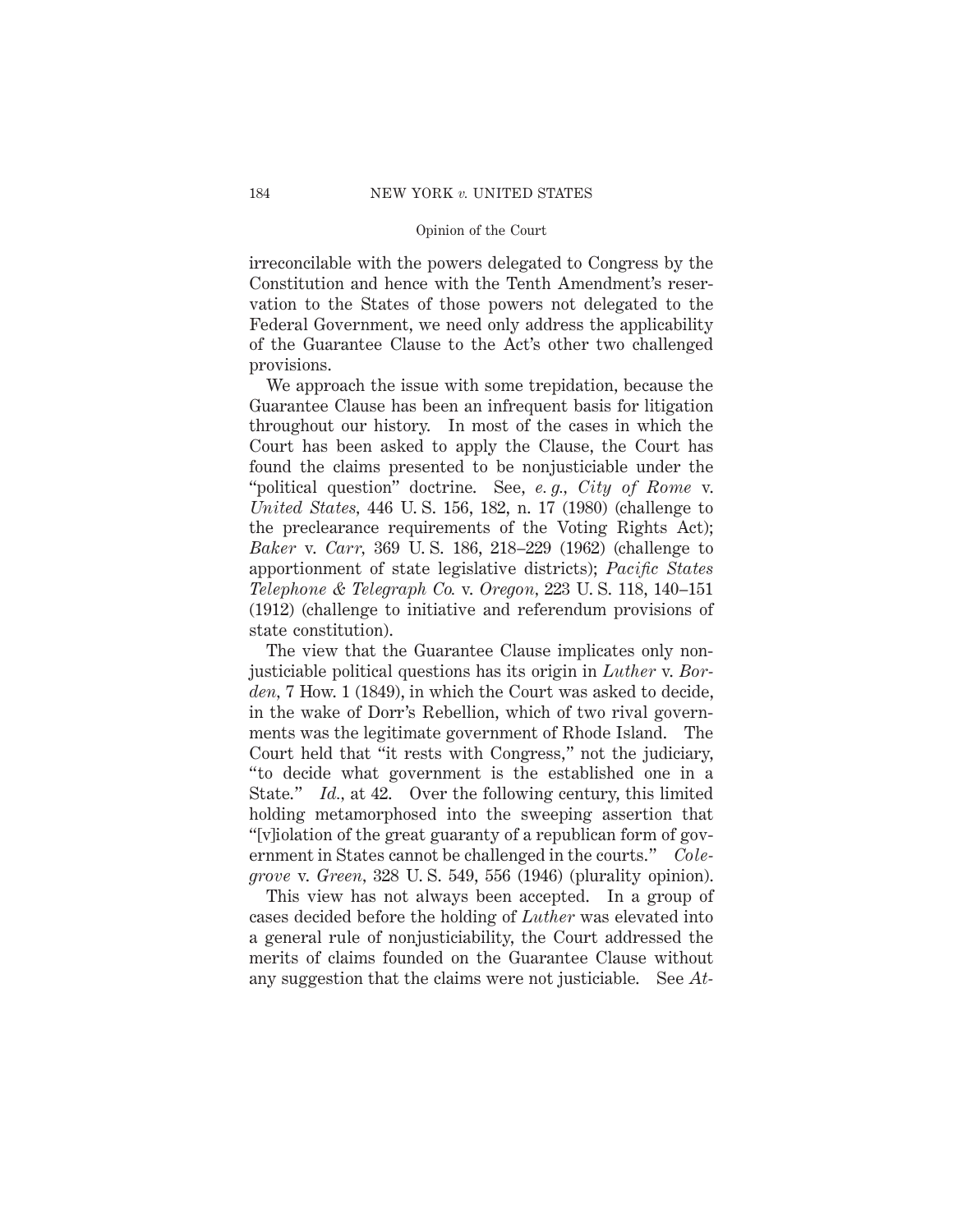torney General of Michigan ex rel. Kies v. Lowrey, 199 U.S. 233, 239 (1905); Forsyth v. Hammond, 166 U.S. 506, 519 (1897); In re Duncan, 139 U.S. 449, 461–462 (1891); Minor v. *Happersett*, 21 Wall. 162, 175–176 (1875). See also *Plessy* v. *Ferguson*, 163 U.S. 537, 563–564 (1896) (Harlan, J., dissenting) (racial segregation "inconsistent with the guarantee given by the Constitution to each State of a republican form of government").

More recently, the Court has suggested that perhaps not all claims under the Guarantee Clause present nonjusticiable political questions. See Reynolds v. Sims, 377 U.S. 533, 582 (1964) ("Some questions raised under the Guarantee Clause are nonjusticiable"). Contemporary commentators have likewise suggested that courts should address the merits of such claims, at least in some circumstances. See,  $e$ ,  $q$ , L. Tribe, American Constitutional Law 398 (2d ed. 1988); J. Ely, Democracy and Distrust: A Theory of Judicial Review 118, n., and 122–123 (1980); W. Wiecek, The Guarantee Clause of the U.S. Constitution 287-289, 300 (1972); Merritt, 88 Colum. L. Rev., at 70–78; Bonfield, The Guarantee Clause of Article IV, Section 4: A Study in Constitutional Desuetude, 46 Minn. L. Rev. 513, 560-565 (1962).

We need not resolve this difficult question today. Even if we assume that petitioners' claim is justiciable, neither the monetary incentives provided by the Act nor the possibility that a State's waste producers may find themselves excluded from the disposal sites of another State can reasonably be said to deny any State a republican form of government. As we have seen, these two incentives represent permissible conditional exercises of Congress' authority under the Spending and Commerce Clauses respectively, in forms that have now grown commonplace. Under each, Congress offers the States a legitimate choice rather than issuing an unavoidable command. The States thereby retain the ability to set their legislative agendas; state government officials remain accountable to the local electorate. The twin threats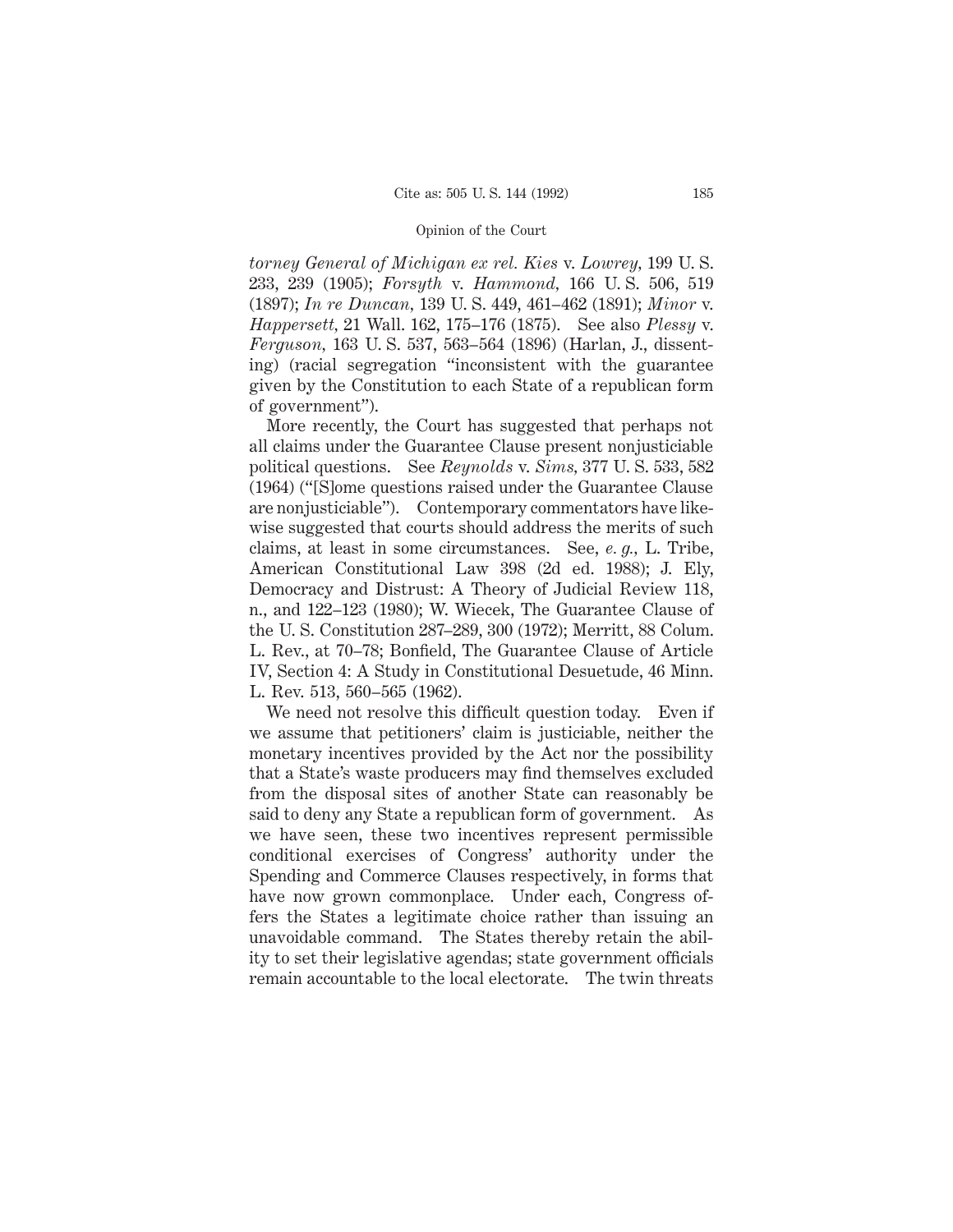imposed by the first two challenged provisions of the Act that New York may miss out on a share of federal spending or that those generating radioactive waste within New York may lose out-of-state disposal outlets—do not pose any realistic risk of altering the form or the method of functioning of New York's government. Thus even indulging the assumption that the Guarantee Clause provides a basis upon which a State or its subdivisions may sue to enjoin the enforcement of a federal statute, petitioners have not made out such a claim in these cases.

## VI

Having determined that the take title provision exceeds the powers of Congress, we must consider whether it is severable from the rest of the Act.

"The standard for determining the severability of an unconstitutional provision is well established: Unless it is evident that the Legislature would not have enacted those provisions which are within its power, independently of that which is not, the invalid part may be dropped if what is left is fully operative as a law." *Alaska Airlines, Inc.* v. *Brock,* 480 U. S. 678, 684 (1987) (internal quotation marks omitted). While the Act itself contains no statement of whether its provisions are severable, "[i]n the absence of a severability clause,... Congress' silence is just that—silence—and does not raise a presumption against severability." *Id.,* at 686. Common sense suggests that where Congress has enacted a statutory scheme for an obvious purpose, and where Congress has included a series of provisions operating as incentives to achieve that purpose, the invalidation of one of the incentives should not ordinarily cause Congress' overall intent to be frustrated. As the Court has observed, "it is not to be presumed that the legislature was legislating for the mere sake of imposing penalties, but the penalties... were simply in aid of the main purpose of the statute. They may fail, and still the great body of the statute have operative force, and the force contemplated by the legislature in its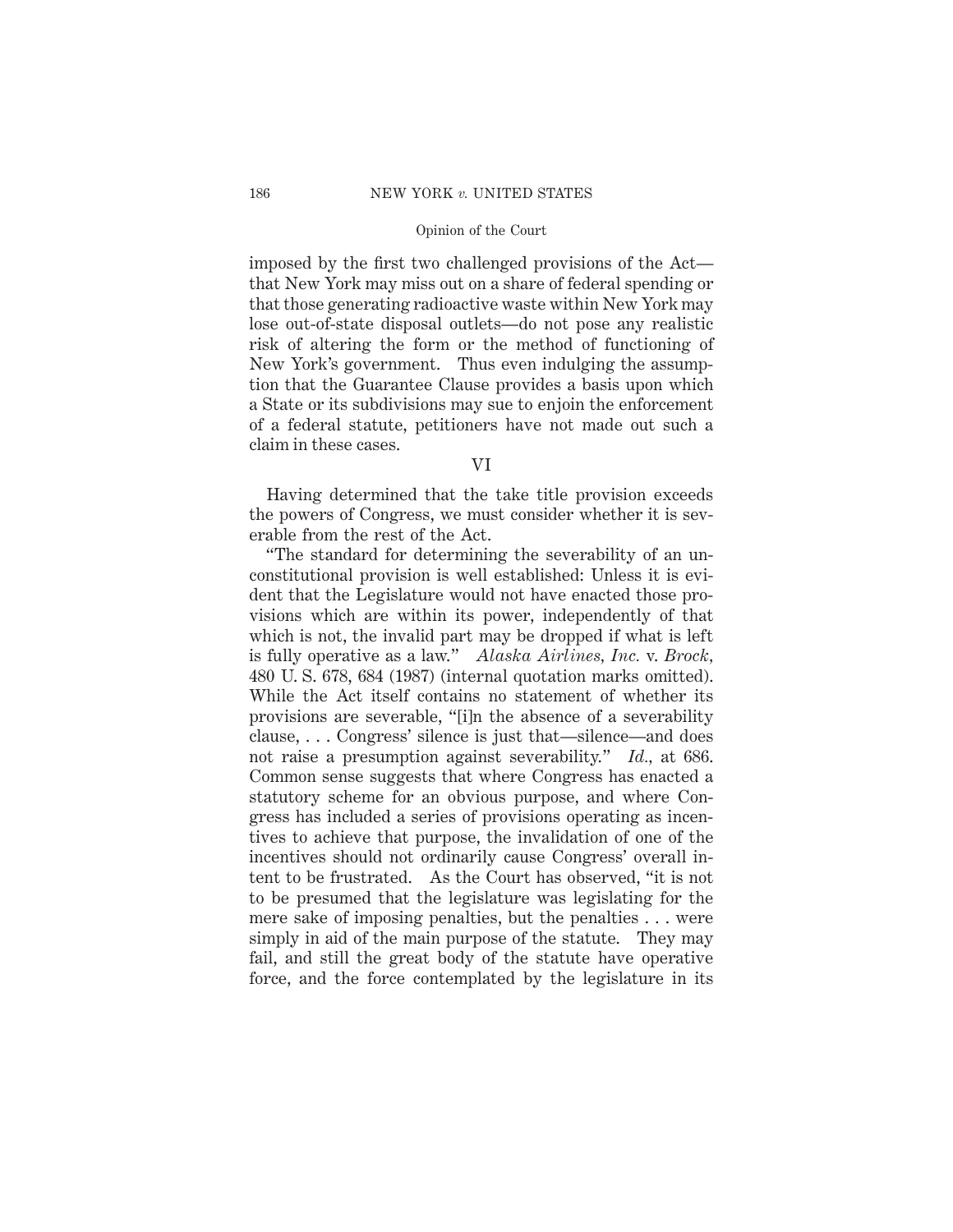enactment." *Reagan* v. *Farmers' Loan & Trust Co.,* 154 U. S. 362, 396 (1894). See also *United States* v. *Jackson,* 390 U. S. 570, 585–586 (1968).

It is apparent in light of these principles that the take title provision may be severed without doing violence to the rest of the Act. The Act is still operative and it still serves Congress' objective of encouraging the States to attain local or regional self-sufficiency in the disposal of low level radioactive waste. It still includes two incentives that coax the States along this road. A State whose radioactive waste generators are unable to gain access to disposal sites in other States may encounter considerable internal pressure to provide for the disposal of waste, even without the prospect of taking title. The sited regional compacts need not accept New York's waste after the 7-year transition period expires, so any burden caused by New York's failure to secure a disposal site will not be borne by the residents of other States. The purpose of the Act is not defeated by the invalidation of the take title provision, so we may leave the remainder of the Act in force.

## VII

Some truths are so basic that, like the air around us, they are easily overlooked. Much of the Constitution is concerned with setting forth the form of our government, and the courts have traditionally invalidated measures deviating from that form. The result may appear "formalistic" in a given case to partisans of the measure at issue, because such measures are typically the product of the era's perceived necessity. But the Constitution protects us from our own best intentions: It divides power among sovereigns and among branches of government precisely so that we may resist the temptation to concentrate power in one location as an expedient solution to the crisis of the day. The shortage of disposal sites for radioactive waste is a pressing national problem, but a judiciary that licensed extraconstitutional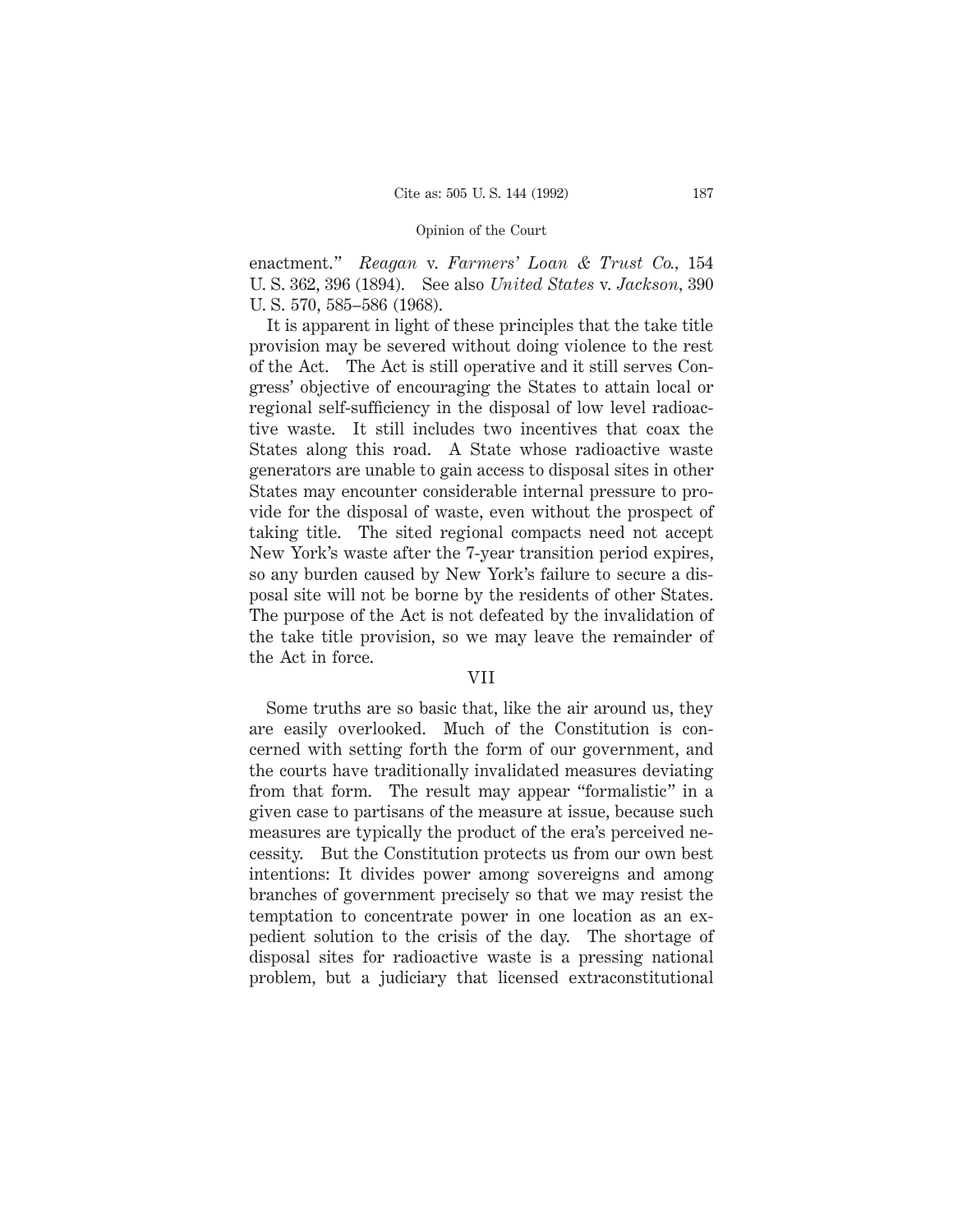government with each issue of comparable gravity would, in the long run, be far worse.

States are not mere political subdivisions of the United States. State governments are neither regional offices nor administrative agencies of the Federal Government. The positions occupied by state officials appear nowhere on the Federal Government's most detailed organizational chart. The Constitution instead "leaves to the several States a residuary and inviolable sovereignty," The Federalist No. 39, p. 245 (C. Rossiter ed. 1961), reserved explicitly to the States by the Tenth Amendment.

Whatever the outer limits of that sovereignty may be, one thing is clear: The Federal Government may not compel the States to enact or administer a federal regulatory program. The Constitution permits both the Federal Government and the States to enact legislation regarding the disposal of low level radioactive waste. The Constitution enables the Federal Government to pre-empt state regulation contrary to federal interests, and it permits the Federal Government to hold out incentives to the States as a means of encouraging them to adopt suggested regulatory schemes. It does not, however, authorize Congress simply to direct the States to provide for the disposal of the radioactive waste generated within their borders. While there may be many constitutional methods of achieving regional self-sufficiency in radioactive waste disposal, the method Congress has chosen is not one of them. The judgment of the Court of Appeals is accordingly

## Affirmed in part and reversed in part.

JUSTICE WHITE, with whom JUSTICE BLACKMUN and JUS-TICE STEVENS join, concurring in part and dissenting in part.

The Court today affirms the constitutionality of two facets of the Low-Level Radioactive Waste Policy Amendments Act of 1985 (1985 Act), Pub. L. 99–240, 99 Stat. 1842, 42 U.S.C.  $§ 2021b$  *et seq.* These provisions include the monetary in-

188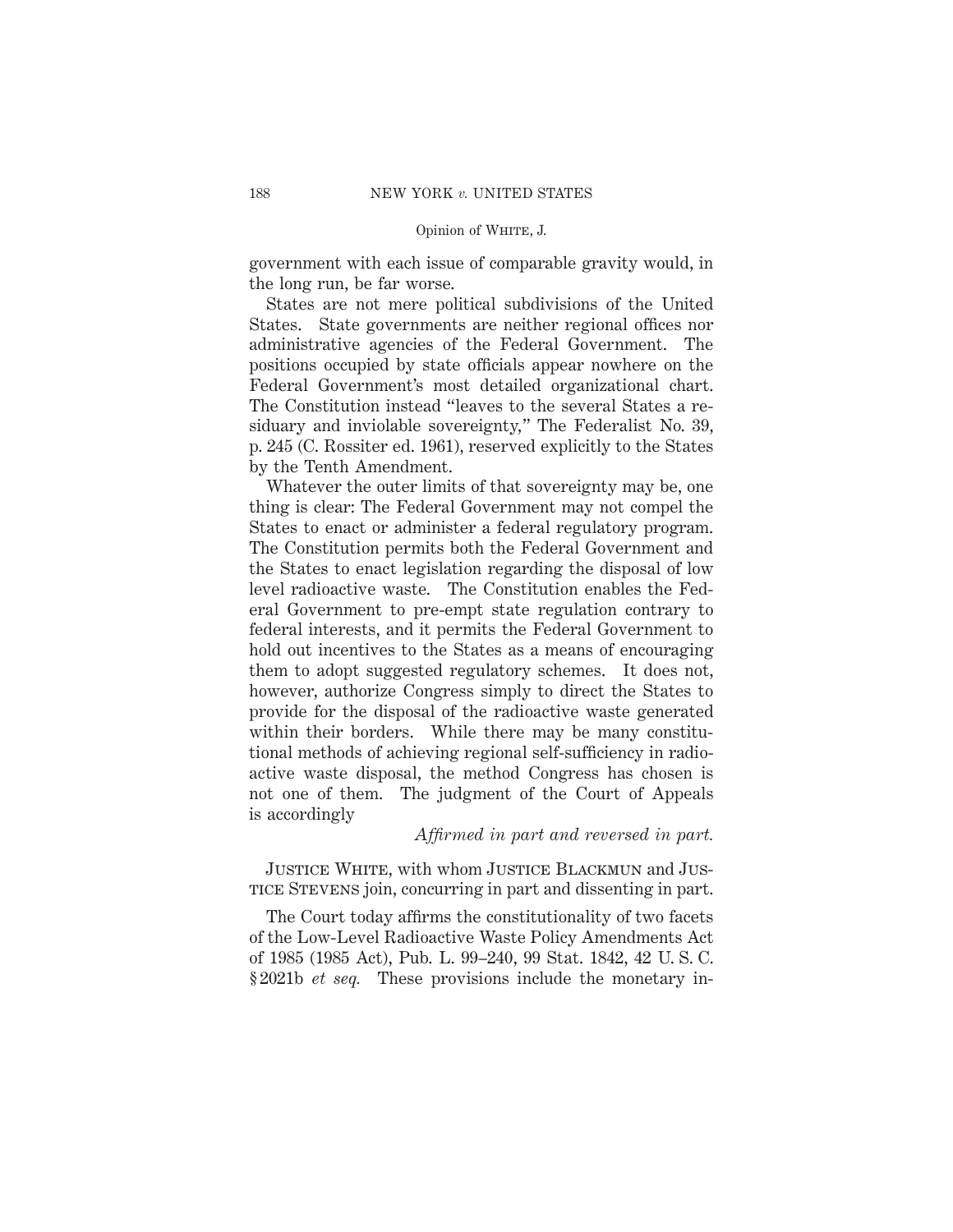centives from surcharges collected by States with low-level radioactive waste storage sites and rebated by the Secretary of Energy to States in compliance with the 1985 Act's deadlines for achieving regional or in-state disposal, see  $\S\S 2021e(d)(2)(A)$  and  $2021e(d)(2)(B)(iv)$ , and the "access incentives," which deny access to disposal sites for States that fail to meet certain deadlines for low-level radioactive waste disposal management, § 2021e(e)(2). The Court strikes down and severs a third component of the 1985 Act, the "take title" provision, which requires a noncomplying State to take title to or to assume liability for its low-level radioactive waste if it fails to provide for the disposal of such waste by January 1, 1996.  $$2021e(d)(2)(C)$ . The Court deems this last provision unconstitutional under principles of federalism. Because I believe the Court has mischaracterized the essential inquiry, misanalyzed the inquiry it has chosen to undertake, and undervalued the effect the seriousness of this public policy problem should have on the constitutionality of the take title provision, I can only join Parts III–A and III–B, and I respectfully dissent from the rest of its opinion and the judgment reversing in part the judgment of the Court of Appeals.

I

My disagreement with the Court's analysis begins at the basic descriptive level of how the legislation at issue in these cases came to be enacted. The Court goes some way toward setting out the bare facts, but its omissions cast the statutory context of the take title provision in the wrong light. To read the Court's version of events, see *ante,* at 150–151, one would think that Congress was the sole proponent of a solution to the Nation's low-level radioactive waste problem. Not so. The Low-Level Radioactive Waste Policy Act of 1980 (1980 Act), Pub. L. 96–573, 94 Stat. 3347, and its amendatory 1985 Act, resulted from the efforts of state leaders to achieve a state-based set of remedies to the waste problem. They sought not federal pre-emption or intervention, but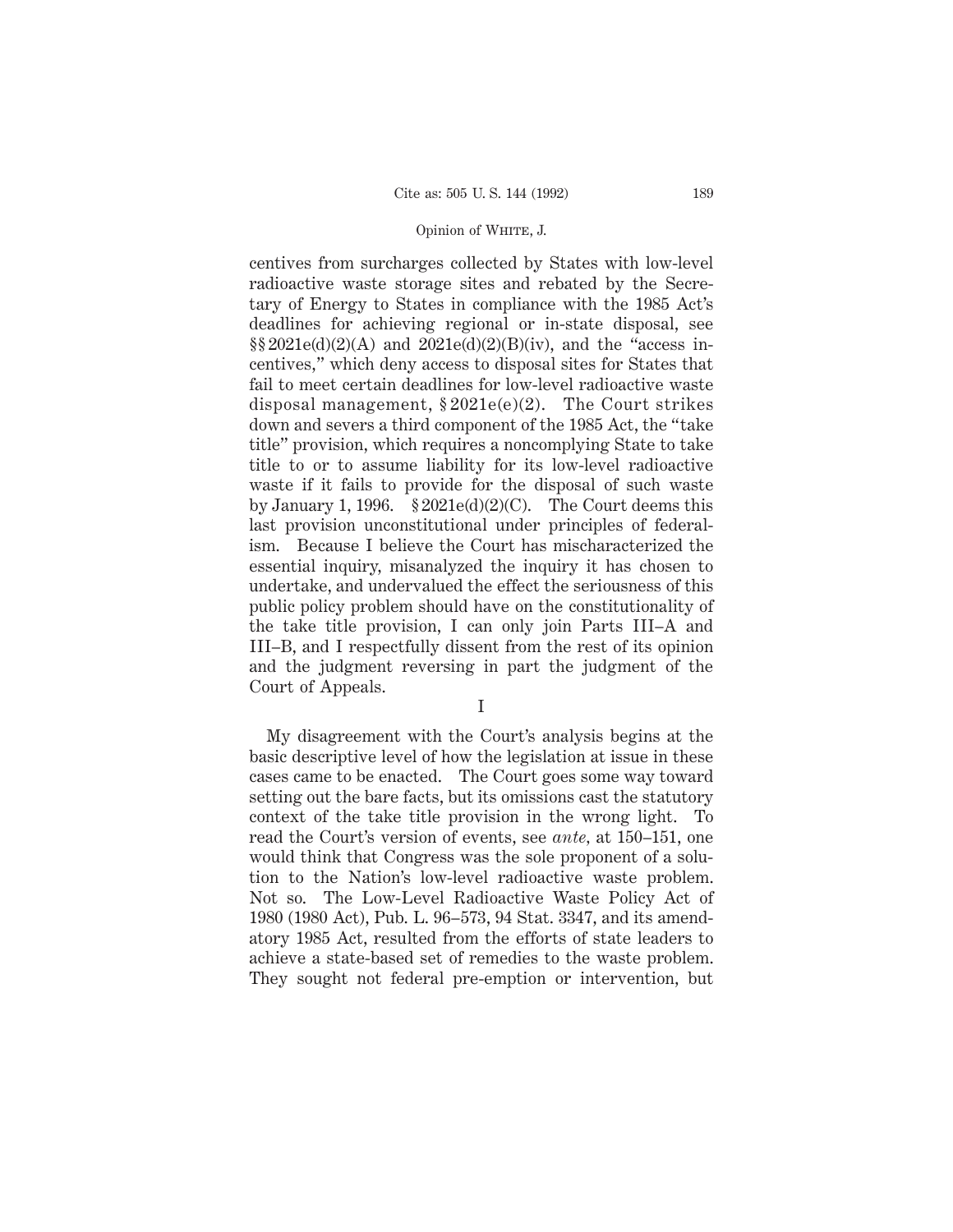rather congressional sanction of interstate compromises they had reached.

The two signal events in 1979 that precipitated movement toward legislation were the temporary closing of the Nevada disposal site in July 1979, after several serious transportation-related incidents, and the temporary shutting of the Washington disposal site because of similar transportation and packaging problems in October 1979. At that time the facility in Barnwell, South Carolina, received approximately three-quarters of the Nation's low-level radioactive waste, and the Governor ordered a 50 percent reduction in the amount his State's plant would accept for disposal. National Governors' Association Task Force on Low-Level Radioactive Waste Disposal, Low-Level Waste: A Program for Action 3 (Nov. 1980) (lodged with the Clerk of this Court) (hereinafter A Program for Action). The Governor of Washington threatened to shut down the Hanford, Washington, facility entirely by 1982 unless "some meaningful progress occurs toward" development of regional solutions to the waste disposal problem. *Id.,* at 4, n. Only three sites existed in the country for the disposal of low-level radioactive waste, and the "sited" States confronted the undesirable alternatives either of continuing to be the dumping grounds for the entire Nation's low-level waste or of eliminating or reducing in a constitutional manner the amount of waste accepted for disposal.

The imminence of a crisis in low-level radioactive waste management cannot be overstated. In December 1979, the National Governors' Association convened an eight-member task force to coordinate policy proposals on behalf of the States. See Status of Interstate Compacts for the Disposal of Low-Level Radioactive Waste: Hearing before the Senate Committee on the Judiciary, 98th Cong., 1st Sess., 8 (1983). In May 1980, the State Planning Council on Radioactive Waste Management submitted the following unanimous recommendation to President Carter: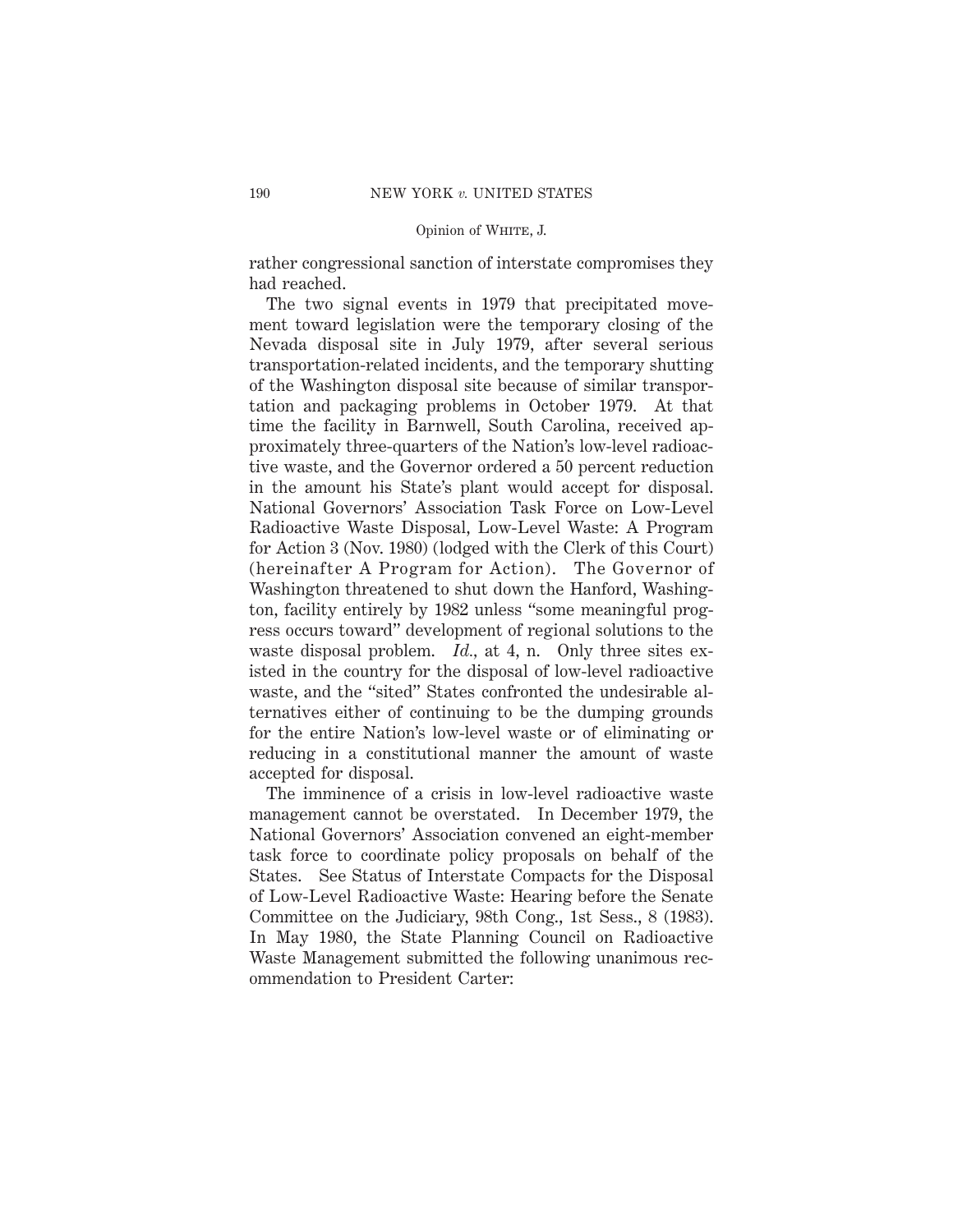"The national policy of the United States on low-level radioactive waste shall be that every State is responsible for the disposal of the low-level radioactive waste generated by nondefense related activities within its boundaries and that States are authorized to enter into interstate compacts, as necessary, for the purpose of carrying out this responsibility." 126 Cong. Rec. 20135 (1980).

This recommendation was adopted by the National Governors' Association a few months later. See A Program for Action 6–7; H. R. Rep. No. 99–314, pt. 2, p. 18 (1985)**.** The Governors recognized that the Federal Government could assert its preeminence in achieving a solution to this problem, but requested instead that Congress oversee state-developed regional solutions. Accordingly, the Governors' Task Force urged that "each state should accept primary responsibility for the safe disposal of low-level radioactive waste generated within its borders" and that "the states should pursue a regional approach to the low-level waste disposal problem." A Program for Action 6.

The Governors went further, however, in recommending that "Congress should authorize the states to enter into interstate compacts to establish regional disposal sites" and that "[s]uch authorization should include the power to exclude waste generated outside the region from the regional disposal site." *Id.,* at 7. The Governors had an obvious incentive in urging Congress not to add more coercive measures to the legislation should the States fail to comply, but they nevertheless anticipated that Congress might eventually have to take stronger steps to ensure compliance with long-range planning deadlines for low-level radioactive waste management. Accordingly, the Governors' Task Force

"recommend[ed] that Congress defer consideration of sanctions to compel the establishment of new disposal sites until at least two years after the enactment of com-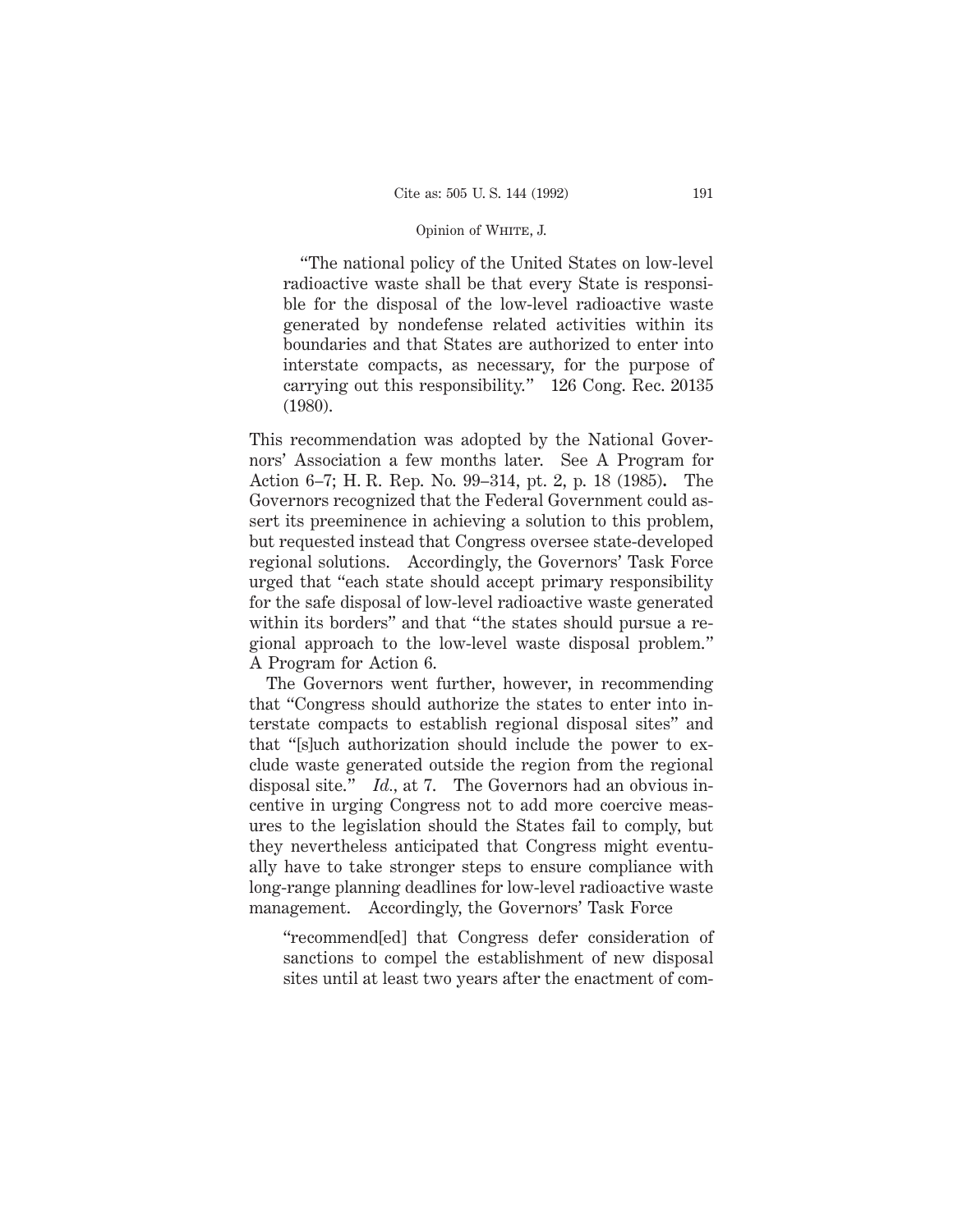pact consent legislation. States are already confronting the diminishing capacity of present sites and an unequivocal political warning from those states' Governors. If at the end of the two-year period states have not responded effectively, or if problems still exist, stronger federal action may be necessary. But until that time, Congress should confine its role to removing obstacles and allow the states a reasonable chance to solve the problem themselves." *Id.,* at 8–9.

Such concerns would have been mooted had Congress enacted a "federal" solution, which the Senate considered in July 1980. See S. 2189, 96th Cong., 2d Sess. (1980); S. Rep. No. 96–548 (1980) (detailing legislation calling for federal study, oversight, and management of radioactive waste). This "federal" solution, however, was opposed by one of the sited State's Senators, who introduced an amendment to adopt and implement the recommendations of the State Planning Council on Radioactive Waste Management. See 126 Cong. Rec. 20136 (1980) (statement of Sen. Thurmond). The "state-based" solution carried the day, and as enacted, the 1980 Act announced the "policy of the Federal Government that . . . each State is responsible for providing for the availability of capacity either within or outside the State for the disposal of low-level radioactive waste generated within its borders." Pub. L. 96–573, § 4(a)(1), 94 Stat. 3348. The 1980 Act further authorized States to "enter into such compacts as may be necessary to provide for the establishment and operation of regional disposal facilities for low-level radioactive waste,"  $\S 4(a)(2)(A)$ , compacts to which Congress would have to give its consent.  $\S 4(a)(2)(B)$ . The 1980 Act also provided that, beginning on January 1, 1986, an approved compact could reserve access to its disposal facilities for those States which had joined that particular regional compact. *Ibid.*

As well described by one of the *amici,* the attempts by States to enter into compacts and to gain congressional ap-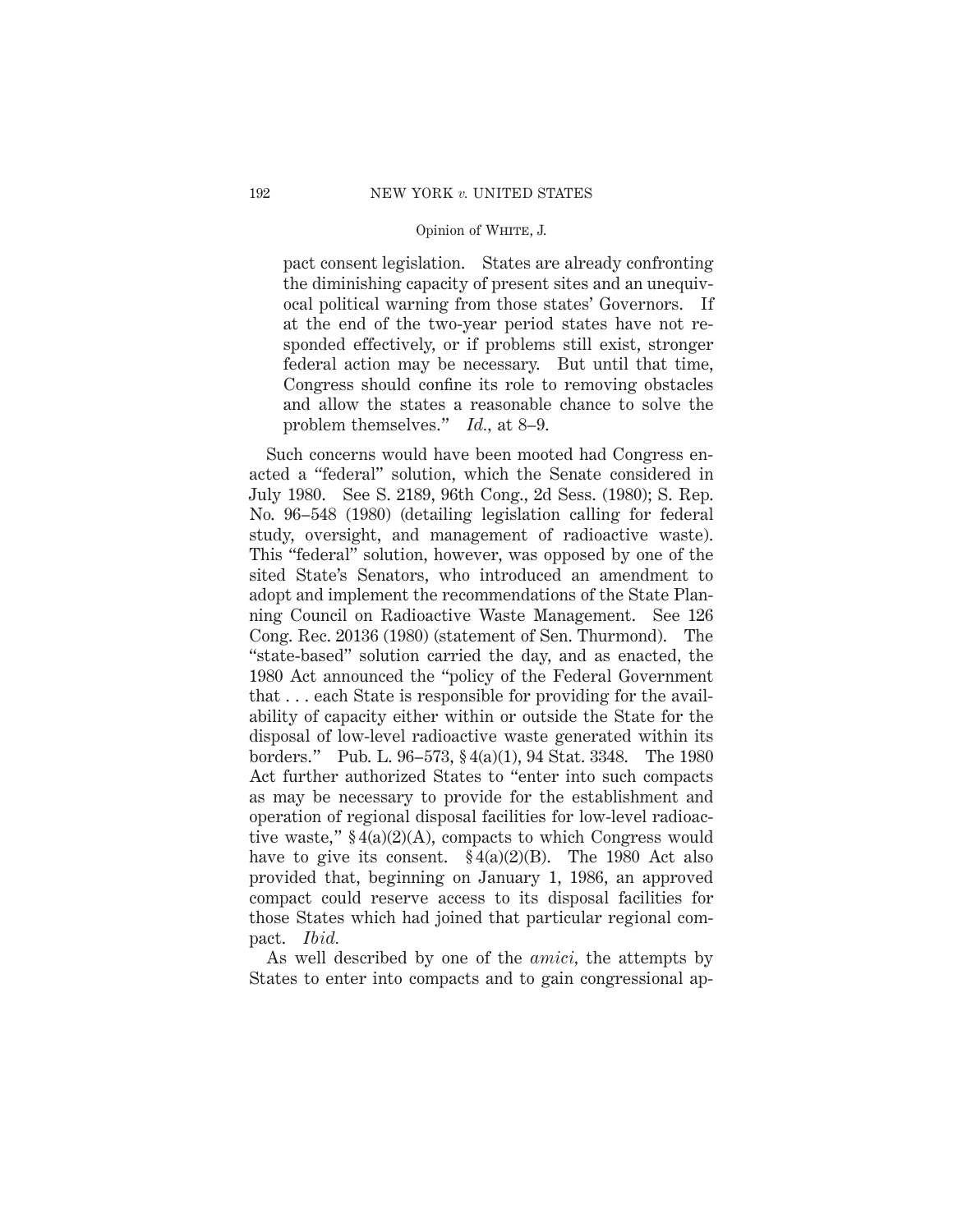proval sparked a new round of political squabbling between elected officials from unsited States, who generally opposed ratification of the compacts that were being formed, and their counterparts from the sited States, who insisted that the promises made in the 1980 Act be honored. See Brief for American Federation of Labor and Congress of Industrial Organizations as *Amicus Curiae* 12–14. In its effort to keep the States at the forefront of the policy amendment process, the National Governors' Association organized more than a dozen meetings to achieve a state consensus. See H. Brown, The Low-Level Waste Handbook: A User's Guide to the Low-Level Radioactive Waste Policy Amendments Act of 1985, p. iv (Nov. 1986) (describing "the states' desire to influence any revisions of the 1980 Act").

These discussions were not merely academic. The sited States grew increasingly and justifiably frustrated by the seeming inaction of unsited States in meeting the projected actions called for in the 1980 Act. Thus, as the end of 1985 approached, the sited States viewed the January 1, 1986, deadline established in the 1980 Act as a "drop-dead" date, on which the regional compacts could begin excluding the entry of out-of-region waste. See 131 Cong. Rec. 35203 (1985). Since by this time the three disposal facilities operating in 1980 were still the only such plants accepting lowlevel radioactive waste, the unsited States perceived a very serious danger if the three existing facilities actually carried out their threat to restrict access to the waste generated solely within their respective compact regions.

A movement thus arose to achieve a compromise between the sited and the unsited States, in which the sited States agreed to continue accepting waste in exchange for the imposition of stronger measures to guarantee compliance with the unsited States' assurances that they would develop alternative disposal facilities. As Representative Derrick explained, the compromise 1985 legislation "gives nonsited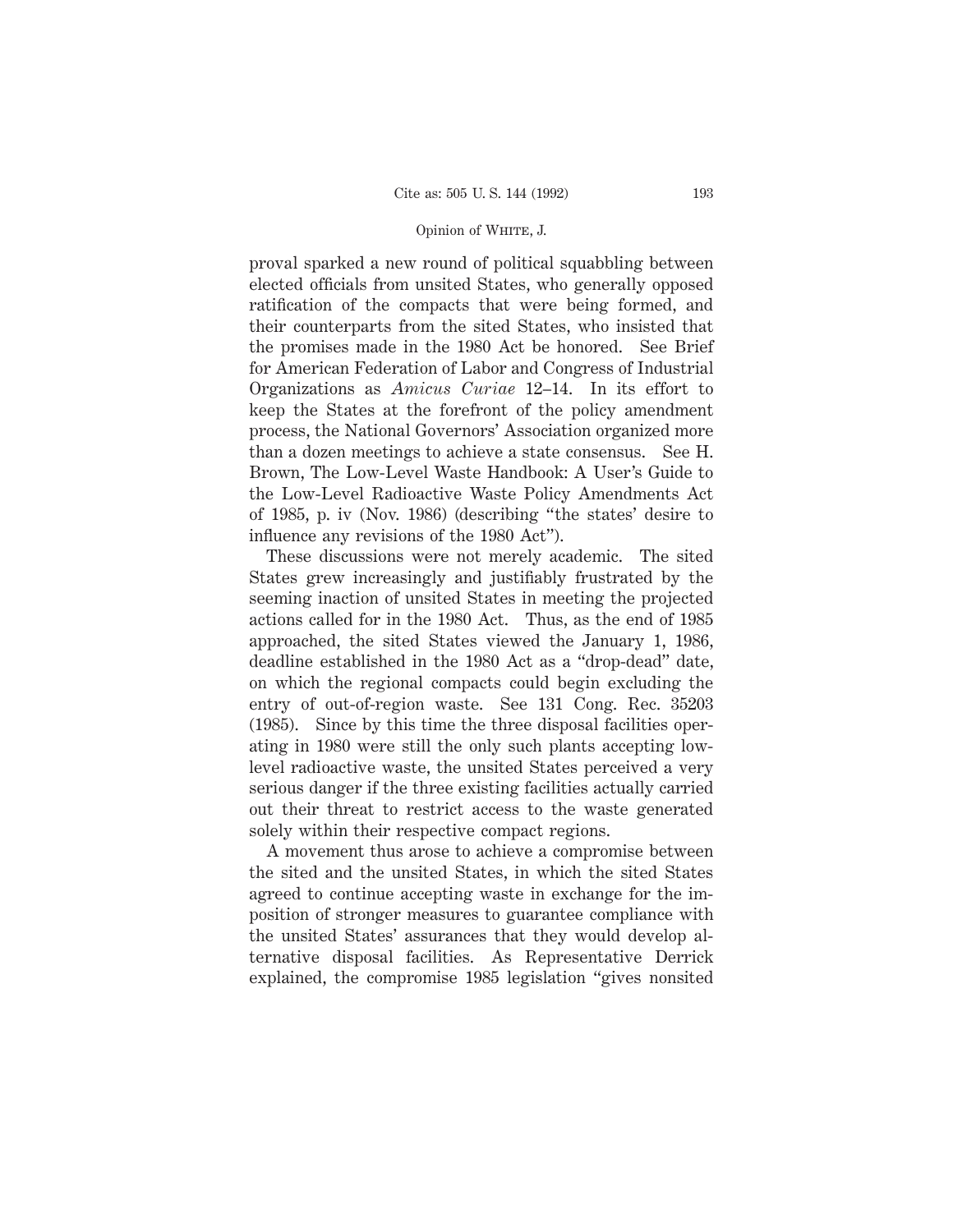States more time to develop disposal sites, but also establishes a very firm timetable and sanctions for failure to live up [to] the agreement." *Id.,* at 35207. Representative Markey added that "[t]his compromise became the basis for our amendments to the Low-Level Radioactive Waste Policy Act of 1980. In the process of drafting such amendments, various concessions have been made by all sides in an effort to arrive at a bill which all parties could accept." *Id.,* at 35205. The bill that in large measure became the 1985 Act "represent[ed] the diligent negotiating undertaken by" the National Governors' Association and "embodied" the "fundamentals of their settlement." *Id.,* at 35204 (statement of Rep. Udall). In sum, the 1985 Act was very much the product of cooperative federalism, in which the States bargained among themselves to achieve compromises for Congress to sanction.

There is no need to resummarize the essentials of the 1985 legislation, which the Court does *ante,* at 151–154. It does, however, seem critical to emphasize what is accurately described in one *amicus* brief as the assumption by Congress of "the role of arbiter of disputes among the several States." Brief for Rocky Mountain Low-Level Radioactive Waste Compact et al. as *Amici Curiae* 9. Unlike legislation that directs action from the Federal Government to the States, the 1980 and 1985 Acts reflected hard-fought agreements among States as refereed by Congress. The distinction is key, and the Court's failure properly to characterize this legislation ultimately affects its analysis of the take title provision's constitutionality.

II

To justify its holding that the take title provision contravenes the Constitution, the Court posits that "[i]n this provision, Congress has crossed the line distinguishing encouragement from coercion." *Ante,* at 175. Without attempting to understand properly the take title provision's place in the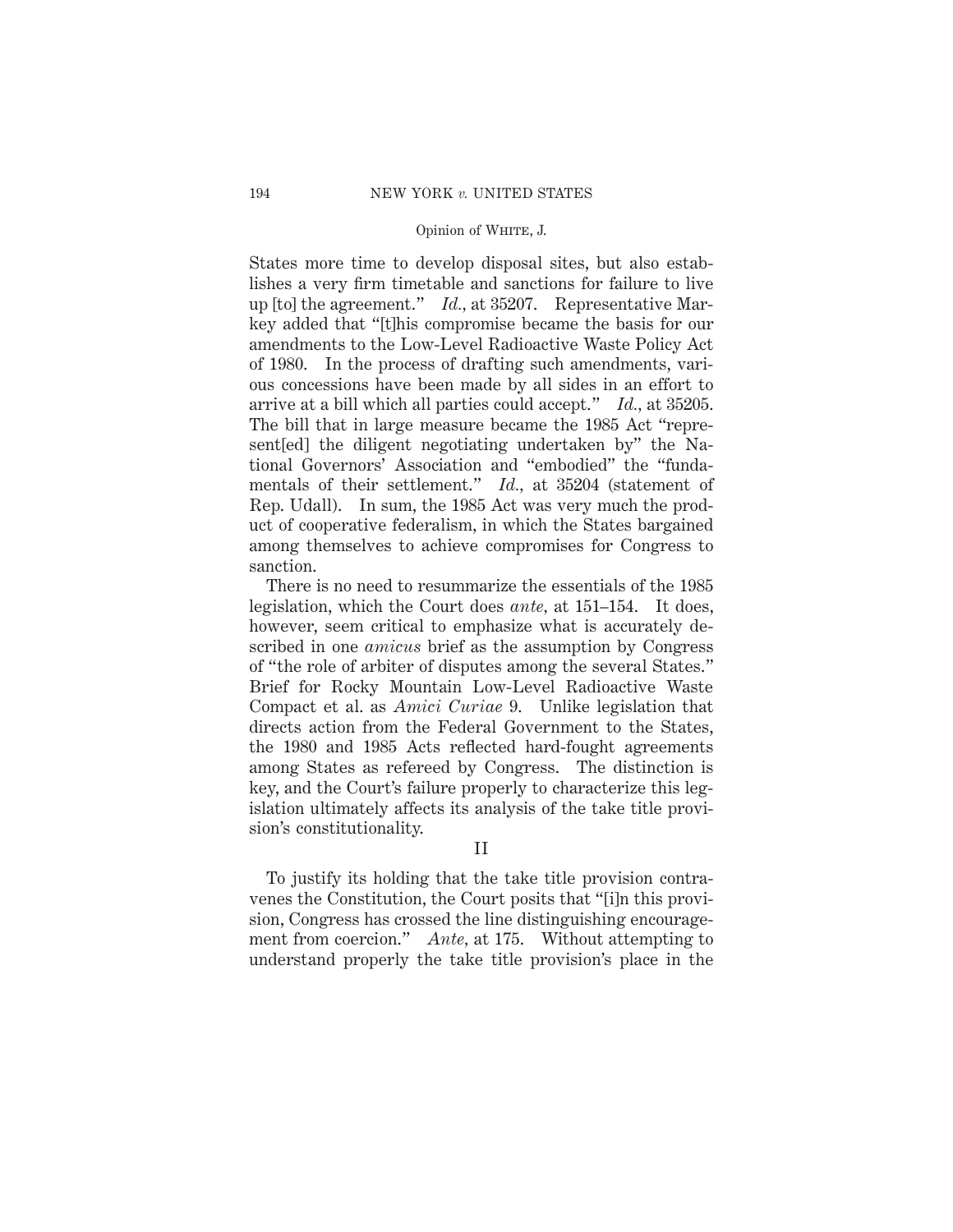interstate bargaining process, the Court isolates the measure analytically and proceeds to dissect it in a syllogistic fashion. The Court candidly begins with an argument respondents do *not* make: that "the Constitution would not permit Congress simply to transfer radioactive waste from generators to state governments." *Ibid.* "Such a forced transfer," it continues, "standing alone, would in principle be no different than a congressionally compelled subsidy from state governments to radioactive waste producers." *Ibid.* Since this is *not* an argument respondents make, one naturally wonders why the Court builds its analysis that the take title provision is unconstitutional around this opening premise. But having carefully built its straw man, the Court proceeds impressively to knock him down. "As we have seen," the Court teaches, "the Constitution does not empower Congress to subject state governments to this type of instruction." *Ante,* at 176.

Curiously absent from the Court's analysis is any effort to place the take title provision within the overall context of the legislation. As the discussion in Part I of this opinion suggests, the 1980 and 1985 statutes were enacted against a backdrop of national concern over the availability of additional low-level radioactive waste disposal facilities. Congress could have pre-empted the field by directly regulating the disposal of this waste pursuant to its powers under the Commerce and Spending Clauses, but instead it *unanimously* assented to the States' request for congressional ratification of agreements to which they had acceded. See 131 Cong. Rec. 35252 (1985); *id.,* at 38425. As the floor statements of Members of Congress reveal, see *supra,* at 193–194, the States wished to take the lead in achieving a solution to this problem and agreed among themselves to the various incentives and penalties implemented by Congress to ensure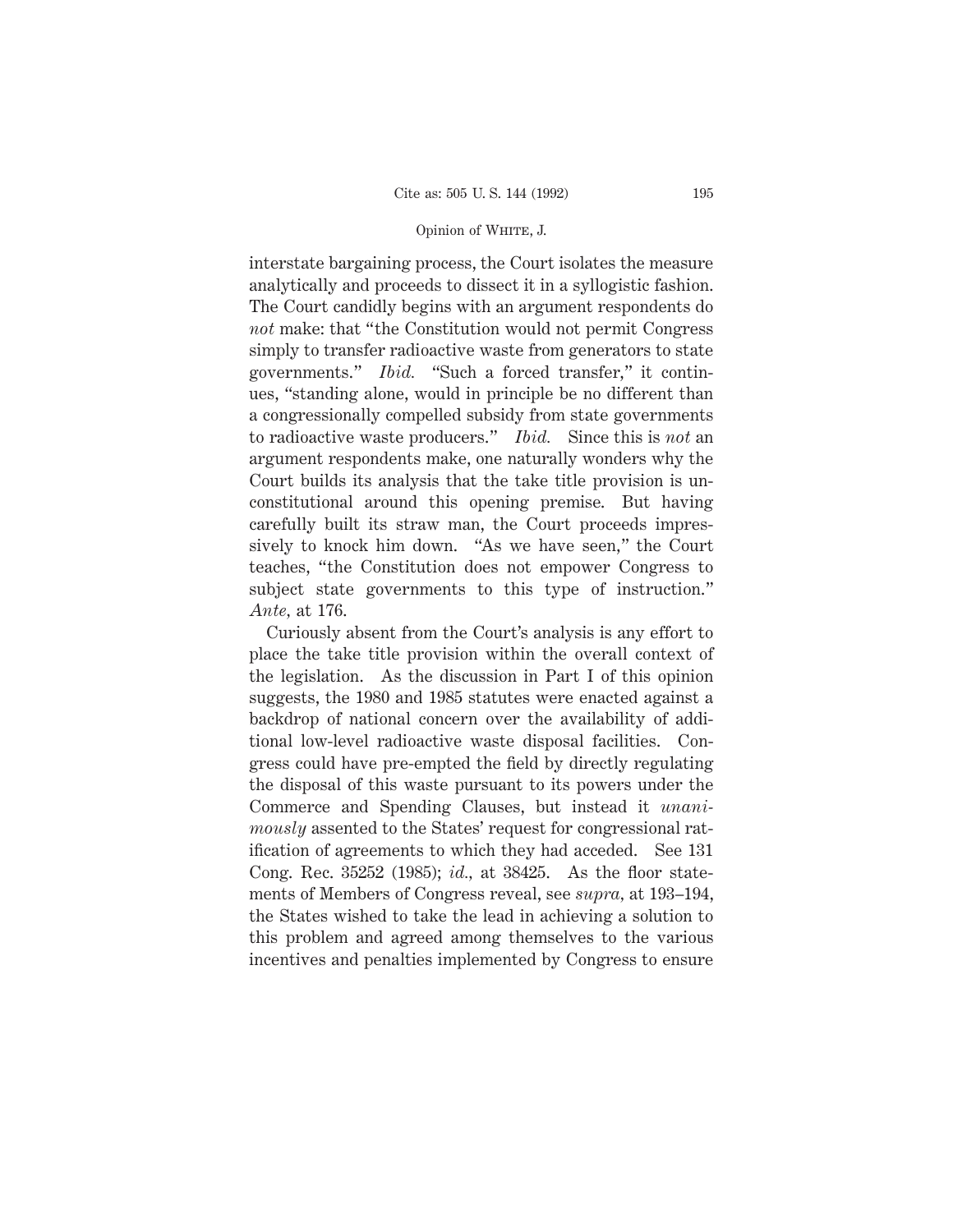adherence to the various deadlines and goals.<sup>1</sup> The chief executives of the States proposed this approach, and I am unmoved by the Court's vehemence in taking away Congress' authority to sanction a recalcitrant unsited State now that New York has reaped the benefits of the sited States' concessions.

A

In my view, New York's actions subsequent to enactment of the 1980 and 1985 Acts fairly indicate its approval of the interstate agreement process embodied in those laws within the meaning of Art. I, § 10, cl. 3, of the Constitution, which provides that "[n]o State shall, without the Consent of Congress,... enter into any Agreement or Compact with another State." First, the States—including New York worked through their Governors to petition Congress for the 1980 and 1985 Acts. As I have attempted to demonstrate, these statutes are best understood as the products of collective state action, rather than as impositions placed on States by the Federal Government. Second, New York acted in compliance with the requisites of both statutes in key respects, thus signifying its assent to the agreement achieved among the States as codified in these laws. After enactment of the 1980 Act and pursuant to its provision in  $\S 4(a)(2)$ , 94 Stat. 3348, New York entered into compact negotiations with several other northeastern States before withdrawing from them to "go it alone." Indeed, in 1985, as the January 1, 1986, deadline crisis approached and Congress considered the 1985 legislation that is the subject of this lawsuit, the Deputy Commissioner for Policy and Planning of the New

<sup>&</sup>lt;sup>1</sup> As Senator McClure pointed out: "[T]he actions taken in the Committee on Energy and Natural Resources met the objections and the objectives of the States point by point; and I want to underscore what the Senator from Louisiana has indicated—that it is important that we have real milestones. It is important to note that the discussions between staffs and principals have produced a[n] agreement that does have some real teeth in it at some points." 131 Cong. Rec. 38415 (1985).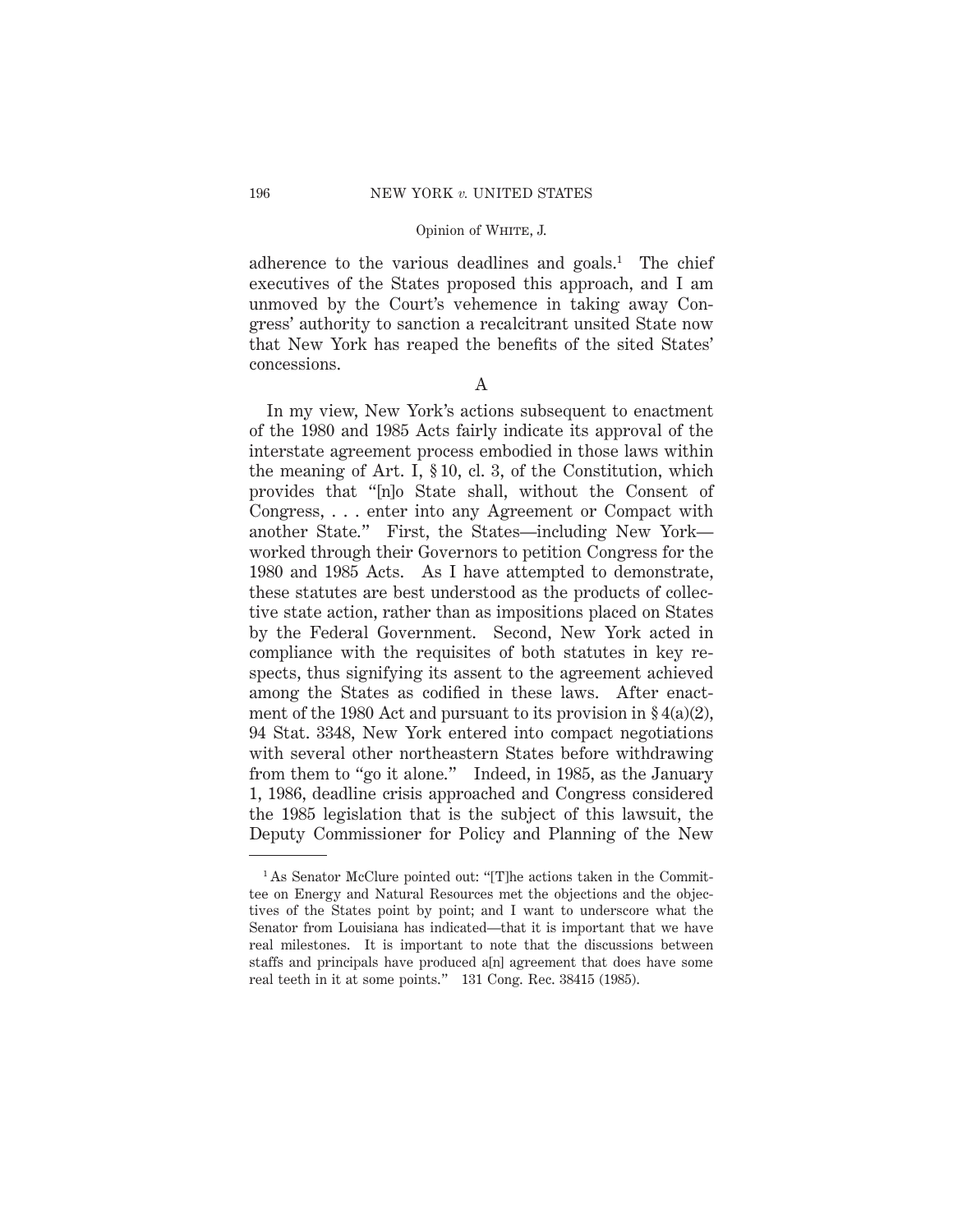York State Energy Office testified before Congress that "New York State supports the efforts of Mr. Udall and the members of this Subcommittee to resolve the current impasse over Congressional consent to the proposed LLRW compacts and provide interim access for states and regions without sites. *New York State has been participating with the National Governors' Association and the other large states and compact commissions in an effort to further refine the recommended approach in HR 1083 and reach a consensus between all groups.*" See Low-Level Waste Legislation: Hearings on H. R. 862, H. R. 1046, H. R. 1083, and H. R. 1267 before the Subcommittee on Energy and the Environment of the House Committee on Interior and Insular Affairs, 99th Cong., 1st Sess., 197 (1985) (testimony of Charles Guinn) (emphasis added).

Based on the assumption that "other states will [not] continue indefinitely to provide access to facilities adequate for the permanent disposal of low-level radioactive waste generated in New York," 1986 N. Y. Laws, ch. 673, § 2, the state legislature enacted a law providing for a waste disposal facility to be sited in the State. *Ibid.* This measure comported with the 1985 Act's proviso that States which did not join a regional compact by July 1, 1986, would have to establish an in-state waste disposal facility. See 42 U. S. C. § 2021e  $(e)(1)(A)$ . New York also complied with another provision of the 1985 Act,  $\S 2021e(e)(1)(B)$ , which provided that by January 1, 1988, each compact or independent State would identify a facility location and develop a siting plan, or contract with a sited compact for access to that region's facility. By 1988, New York had identified five potential sites in Cortland and Allegany Counties, but public opposition there caused the State to reconsider where to locate its waste disposal facility. See Office of Environmental Restoration and Waste Management, U. S. Dept. of Energy, Report to Congress in Response to Public Law 99–240: 1990 Annual Report on Low-Level Radioactive Waste Management Progress 32–35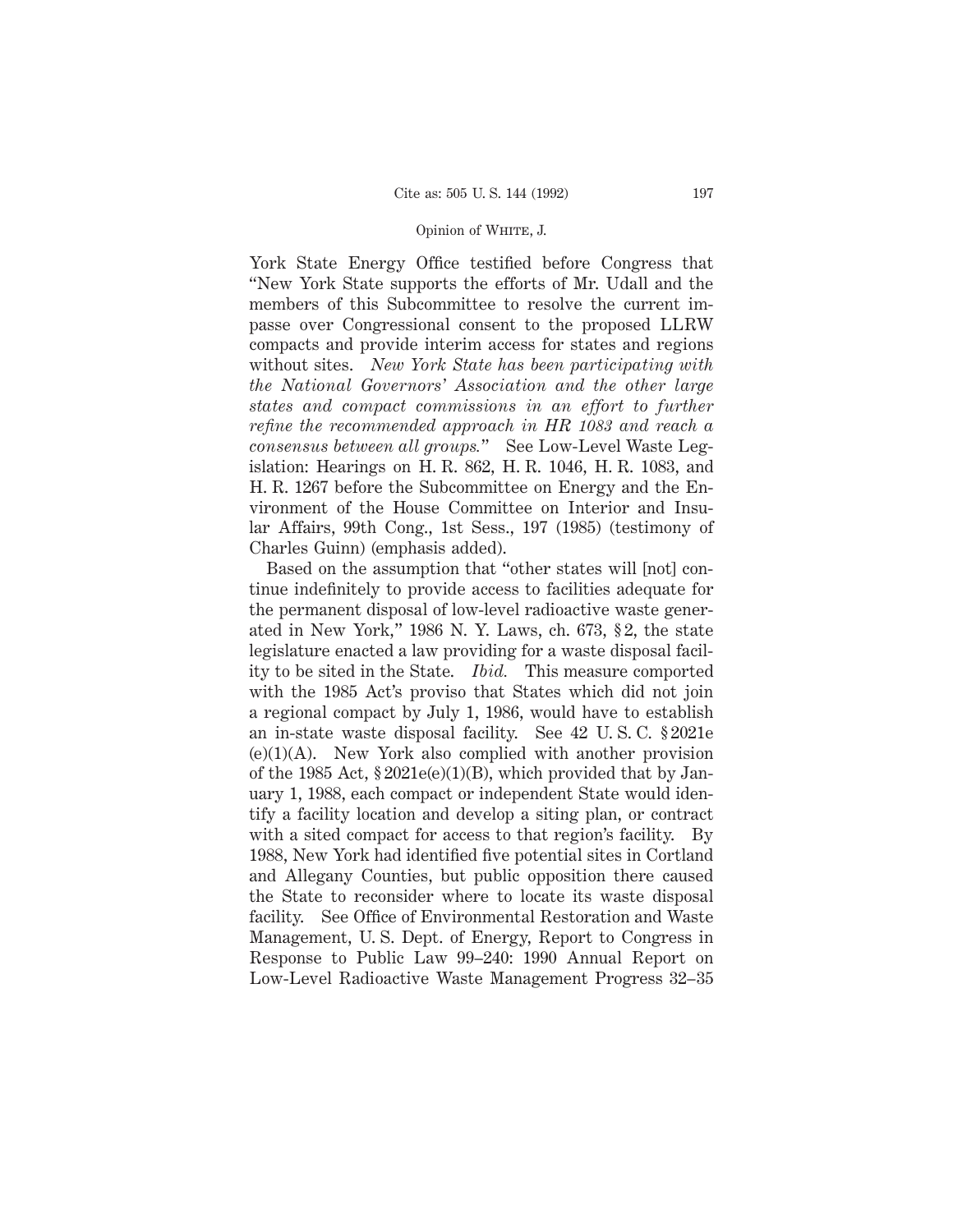(1991) (lodged with the Clerk of this Court). As it was undertaking these initial steps to honor the interstate compromise embodied in the 1985 Act, New York continued to take full advantage of the import concession made by the sited States, by exporting its low-level radioactive waste for the full 7-year extension period provided in the 1985 Act. By gaining these benefits and complying with certain of the 1985 Act's deadlines, therefore, New York fairly evidenced its acceptance of the federal-state arrangement—including the take title provision.

Although unlike the 42 States that compose the nine existing and approved regional compacts, see Brief for United States 10, n. 19, New York has never formalized its assent to the 1980 and 1985 statutes, our cases support the view that New York's actions signify assent to a constitutional interstate "agreement" for purposes of Art. I, § 10, cl. 3. In *Holmes* v. *Jennison,* 14 Pet. 540 (1840), Chief Justice Taney stated that "[t]he word 'agreement,' does not necessarily import any direct and express stipulation; nor is it necessary that it should be in writing. If there is a verbal understanding to which both parties have assented, *and upon which both are acting,* it is an 'agreement.' And the use of all of these terms, 'treaty,' 'agreement,' 'compact,' show that it was the intention of the framers of the Constitution to use the broadest and most comprehensive terms; . . . and we shall fail to execute that evident intention, unless we give to the word 'agreement' its most extended signification; and so apply it as to prohibit every agreement, written or verbal, formal or informal, positive or implied, by the mutual understanding of the parties." *Id.,* at 572. (emphasis added). In my view, New York acted in a manner to signify its assent to the 1985 Act's take title provision as part of the elaborate compromise reached among the States.

The State should be estopped from asserting the unconstitutionality of a provision that seeks merely to ensure that, after deriving substantial advantages from the 1985 Act,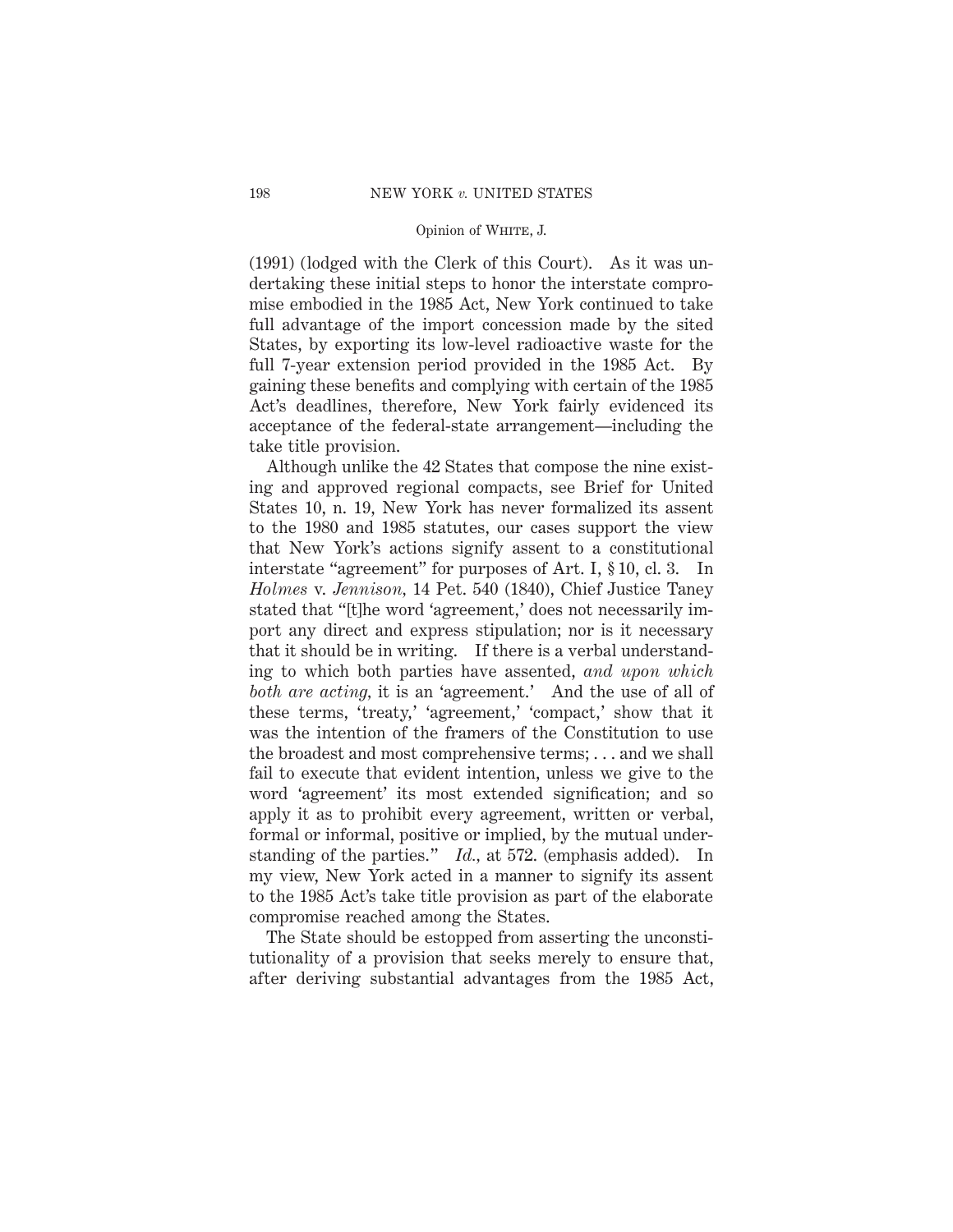New York in fact must live up to its bargain by establishing an in-state low-level radioactive waste facility or assuming liability for its failure to act. Cf. *West Virginia ex rel. Dyer* v. *Sims,* 341 U. S. 22, 35–36 (1951), Jackson, J., concurring: "West Virginia officials induced sister States to contract with her and Congress to consent to the Compact. She now attempts to read herself out of this interstate Compact . . . . Estoppel is not often to be invoked against a government. But West Virginia assumed a contractual obligation with equals by permission of another government that is sovereign in the field. *After Congress and sister States had been induced to alter their positions and bind themselves to terms of a covenant,* West Virginia should be estopped from repudiating her act." (Emphasis added.)

## B

Even were New York not to be estopped from challenging the take title provision's constitutionality, I am convinced that, seen as a term of an agreement entered into between the several States, this measure proves to be less constitutionally odious than the Court opines. First, the practical effect of New York's position is that because it is unwilling to honor its obligations to provide in-state storage facilities for its low-level radioactive waste, *other* States with such plants *must accept* New York's waste, whether they wish to or not. Otherwise, the many economically and socially beneficial producers of such waste in the State would have to cease their operations. The Court's refusal to force New York to accept responsibility for its own problem inevitably means that some other State's sovereignty will be impinged by it being forced, for public health reasons, to accept New York's low-level radioactive waste. I do not understand the principle of federalism to impede the National Government from acting as referee among the States to prohibit one from bullying another.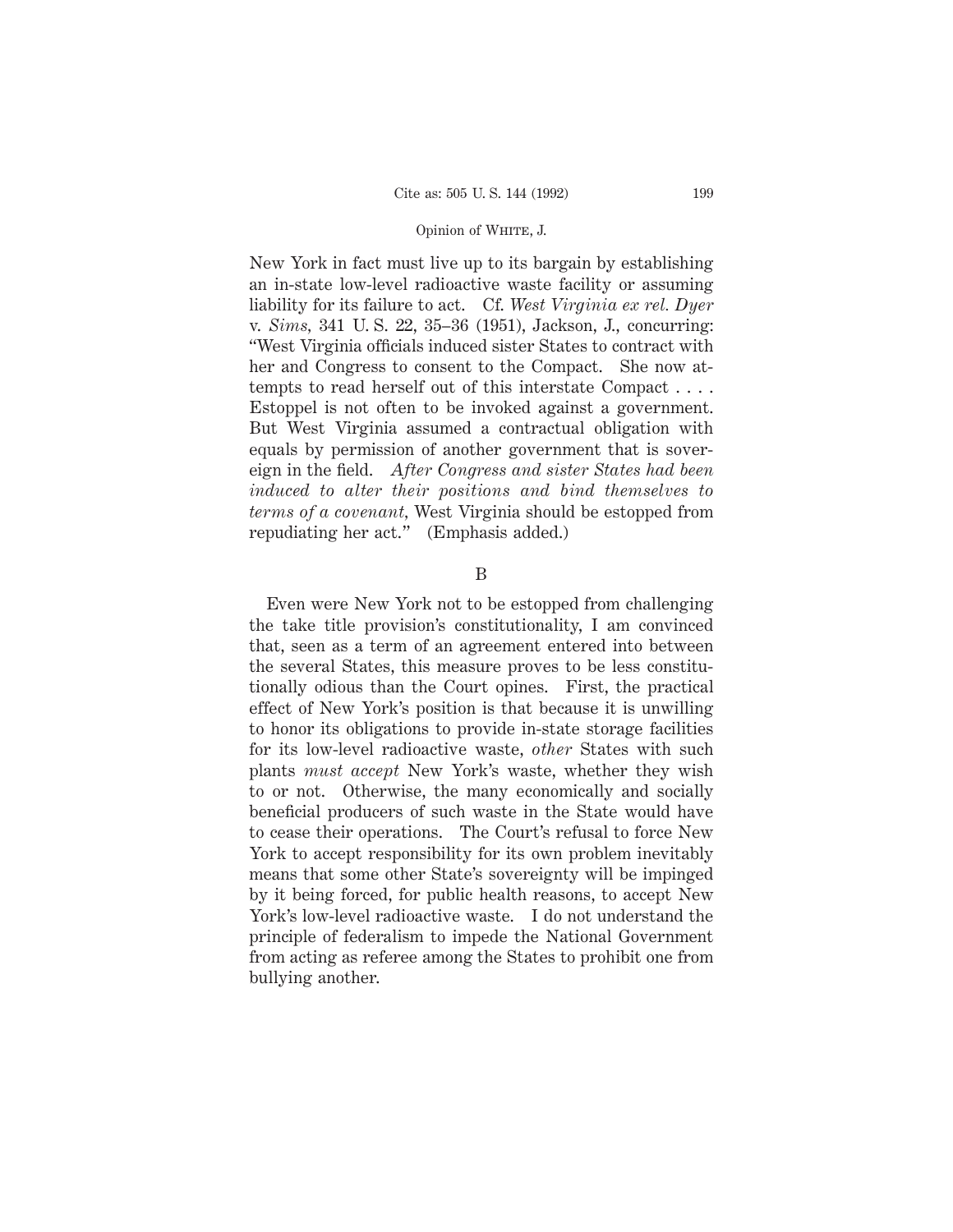Moreover, it is utterly reasonable that, in crafting a delicate compromise between the three overburdened States that provided low-level radioactive waste disposal facilities and the rest of the States, Congress would have to ratify some punitive measure as the ultimate sanction for noncompliance. The take title provision, though surely onerous, does *not* take effect if the generator of the waste does not request such action, or if the State lives up to its bargain of providing a waste disposal facility either within the State or in another State pursuant to a regional compact arrangement or a separate contract. See 42 U.S.C. § 2021e(d)(2)(C).

Finally, to say, as the Court does, that the incursion on state sovereignty "cannot be ratified by the 'consent' of state officials," *ante,* at 182, is flatly wrong. In a case involving a congressional ratification statute to an interstate compact, the Court upheld a provision that Tennessee and Missouri had waived their immunity from suit. Over their objection, the Court held that "[t]he States who are parties to the compact by accepting it *and acting under it assume the conditions* that Congress under the Constitution attached." *Petty* v. *Tennessee-Missouri Bridge Comm'n,* 359 U. S. 275, 281–282 (1959) (emphasis added). In so holding, the Court determined that a State may be found to have waived a fundamental aspect of its sovereignty—the right to be immune from suit—in the formation of an interstate compact even when in subsequent litigation it expressly denied its waiver. I fail to understand the reasoning behind the Court's selective distinctions among the various aspects of sovereignty that may and may not be waived and do not believe these distinctions will survive close analysis in future cases. Hard public policy choices sometimes require strong measures, and the Court's holding, while not irremediable, essentially misunderstands that the 1985 take title provision was part of a complex interstate agreement about which New York should not now be permitted to complain.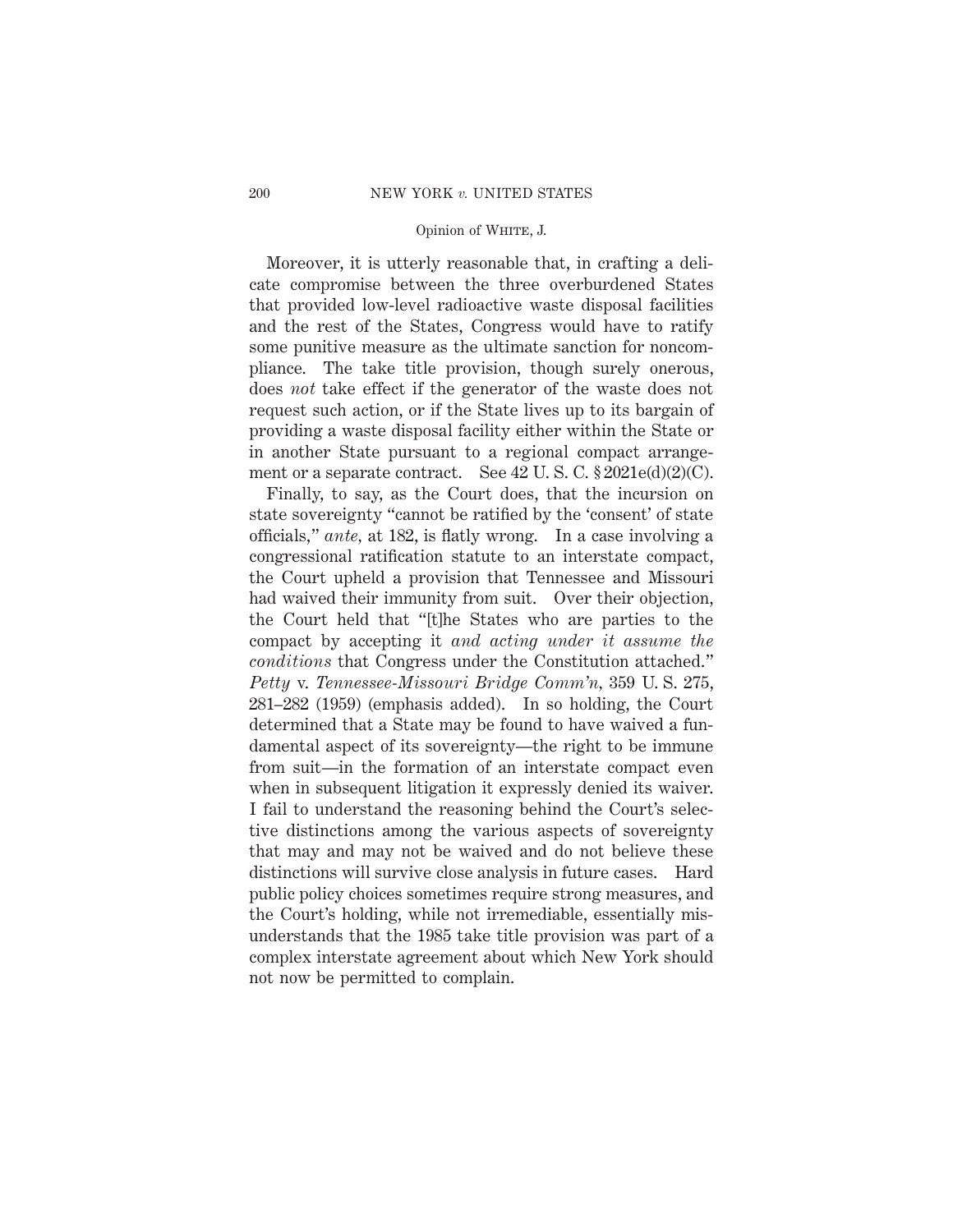## III

The Court announces that it has no occasion to revisit such decisions as *Gregory* v. *Ashcroft,* 501 U. S. 452 (1991); *South Carolina* v. *Baker,* 485 U. S. 505 (1988); *Garcia* v. *San Antonio Metropolitan Transit Authority,* 469 U. S. 528 (1985); *EEOC* v. *Wyoming,* 460 U. S. 226 (1983); and *National League of Cities* v. *Usery,* 426 U. S. 833 (1976); see *ante,* at 160, because "this is not a case in which Congress has subjected a State to the same legislation applicable to private parties." *Ibid.* Although this statement sends the welcome signal that the Court does not intend to cut a wide swath through our recent Tenth Amendment precedents, it nevertheless is unpersuasive. I have several difficulties with the Court's analysis in this respect: It builds its rule around an insupportable and illogical distinction in the types of alleged incursions on state sovereignty; it derives its rule from cases that do not support its analysis; it fails to apply the appropriate tests from the cases on which it purports to base its rule; and it omits any discussion of the most recent and pertinent test for determining the take title provision's constitutionality.

The Court's distinction between a federal statute's regulation of States and private parties for general purposes, as opposed to a regulation solely on the activities of States, is unsupported by our recent Tenth Amendment cases. In no case has the Court rested its holding on such a distinction. Moreover, the Court makes no effort to explain why this purported distinction should affect the analysis of Congress' power under general principles of federalism and the Tenth Amendment. The distinction, facilely thrown out, is not based on any defensible theory. Certainly one would be hard pressed to read the spirited exchanges between the Court and dissenting Justices in *National League of Cities, supra,* and in *Garcia* v. *San Antonio Metropolitan Transit Authority, supra,* as having been based on the distinction now drawn by the Court. An incursion on state sovereignty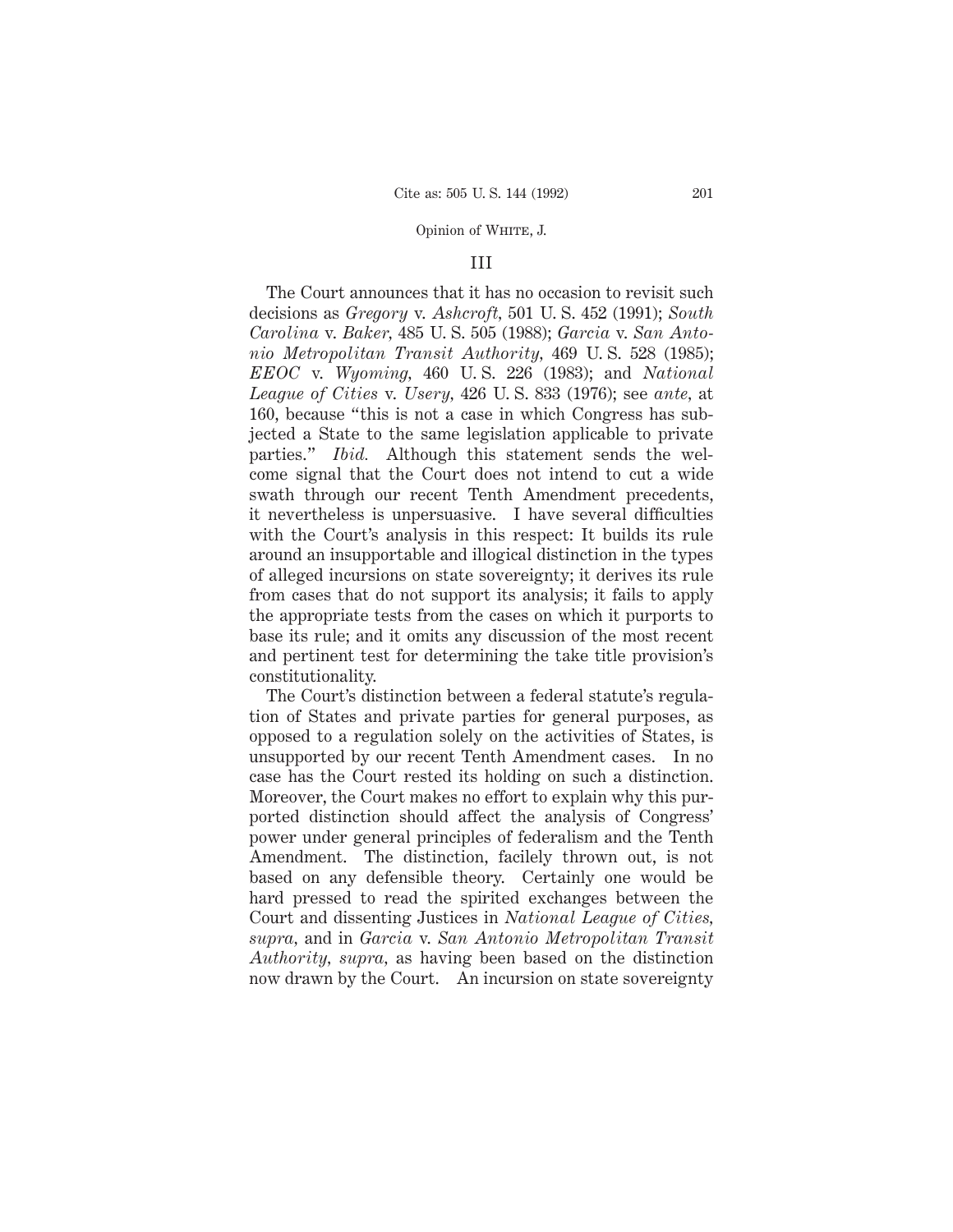hardly seems more constitutionally acceptable if the federal statute that "commands" specific action also applies to private parties. The alleged diminution in state authority over its own affairs is not any less because the federal mandate restricts the activities of private parties.

Even were such a distinction to be logically sound, the Court's "anticommandeering" principle cannot persuasively be read as springing from the two cases cited for the proposition, *Hodel* v. *Virginia Surface Mining & Reclamation Assn., Inc.,* 452 U. S. 264, 288 (1981), and *FERC* v. *Mississippi,* 456 U. S. 742, 761–762 (1982). The Court purports to draw support for its rule against Congress "commandeer- [ing]" state legislative processes from a solitary statement in dictum in *Hodel.* See *ante,* at 161: "As an initial matter, Congress may not simply 'commandee[r] the legislative processes of the States by directly compelling them to enact and enforce a federal regulatory program'" (quoting *Hodel*, *supra,* at 288). That statement was not necessary to the decision in *Hodel,* which involved the question whether the Tenth Amendment interfered with Congress' authority to pre-empt a field of activity that could also be subject to state regulation and not whether a federal statute could dictate certain actions by States; the language about "commandeer- [ing]" States was classic dicta. In holding that a federal statute regulating the activities of private coal mine operators was constitutional, the Court observed that "[i]t would . . . be a radical departure from long-established precedent for this Court to hold that the Tenth Amendment prohibits Congress from displacing state police power laws regulating private activity." 452 U. S., at 292.

The Court also claims support for its rule from our decision in *FERC,* and quotes a passage from that case in which we stated that " this Court never has sanctioned explicitly a federal command to the States to promulgate and enforce laws and regulations.'" *Ante*, at 161 (quoting 456 U.S., at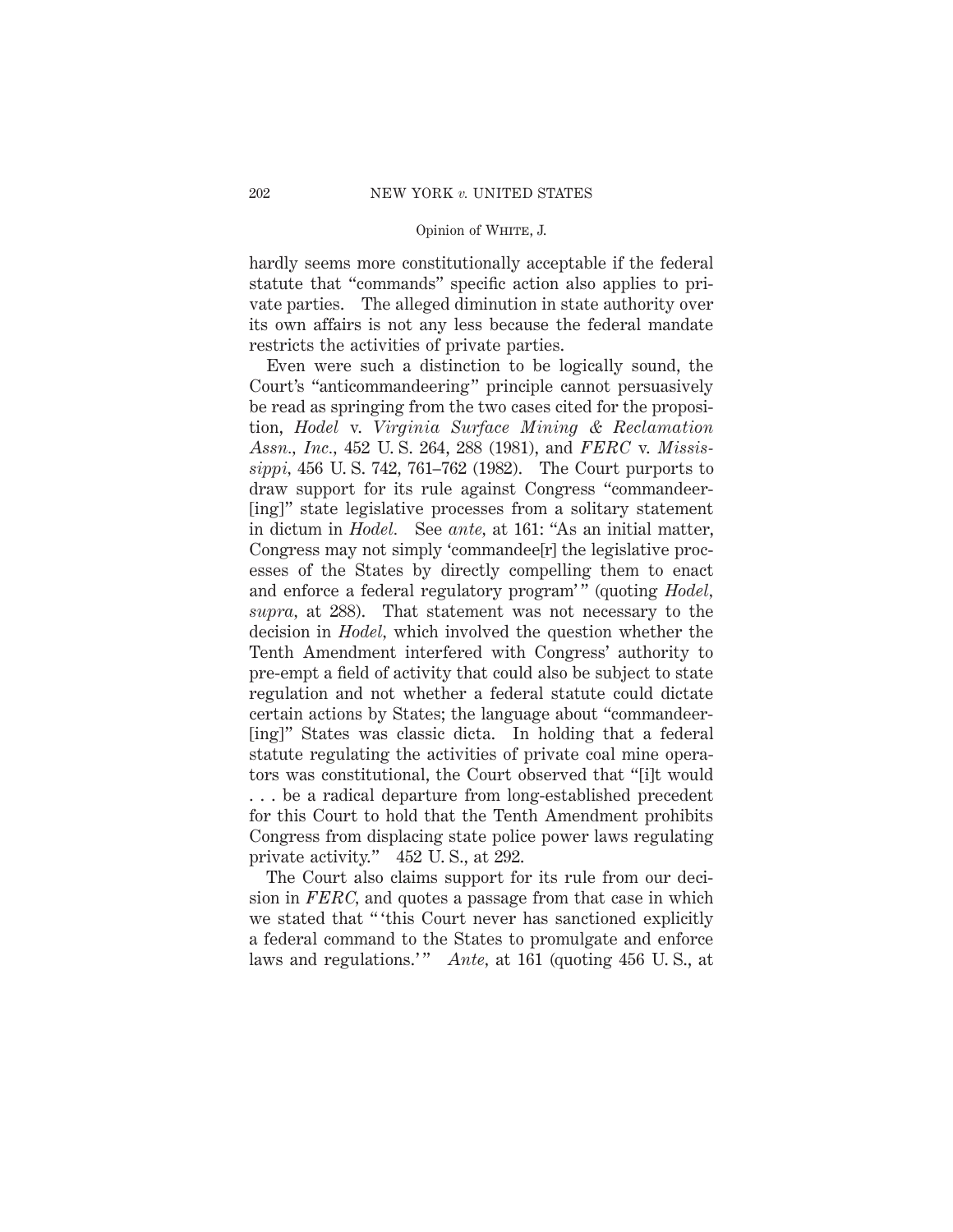761–762). In so reciting, the Court extracts from the relevant passage in a manner that subtly alters the Court's meaning. In full, the passage reads: "*While* this Court never has sanctioned explicitly a federal command to the States to promulgate and enforce laws and regulations, cf. *EPA* v. *Brown,* 431 U. S. 99 (1977), *there are instances where the Court has upheld federal statutory structures that in effect directed state decisionmakers to take or to refrain from taking certain actions.*" *Ibid.* (citing *Fry* v. *United States,* 421 U.S. 542 (1975) (emphasis added)).<sup>2</sup> The phrase highlighted by the Court merely means that we have not had the occasion to address whether Congress may "command" the States to enact a certain law, and as I have argued in Parts I and II of this opinion, these cases do not raise that issue. Moreover, it should go without saying that the *absence* of any on-point precedent from this Court has no bearing on the question whether Congress has properly exercised its constitutional authority under Article I. Silence by this Court on a subject is not authority for anything.

The Court can scarcely rest on a distinction between federal laws of general applicability and those ostensibly directed solely at the activities of States, therefore, when the decisions from which it derives the rule not only made no such distinction, but validated federal statutes that constricted state sovereignty in ways greater than or similar to

<sup>&</sup>lt;sup>2</sup>It is true that under the majority's approach,  $Fry$  is distinguishable because it involved a statute generally applicable to both state governments and private parties. The law at issue in that case was the Economic Stabilization Act of 1970, which imposed wage and salary limitations on private and state workers alike. In *Fry,* the Court upheld this statute's application to the States over a Tenth Amendment challenge. In my view, *Fry* perfectly captures the weakness of the majority's distinction, because the law upheld in that case involved a far more pervasive intrusion on state sovereignty—the authority of state governments to pay salaries and wages to its employees below the federal minimum—than the take title provision at issue here.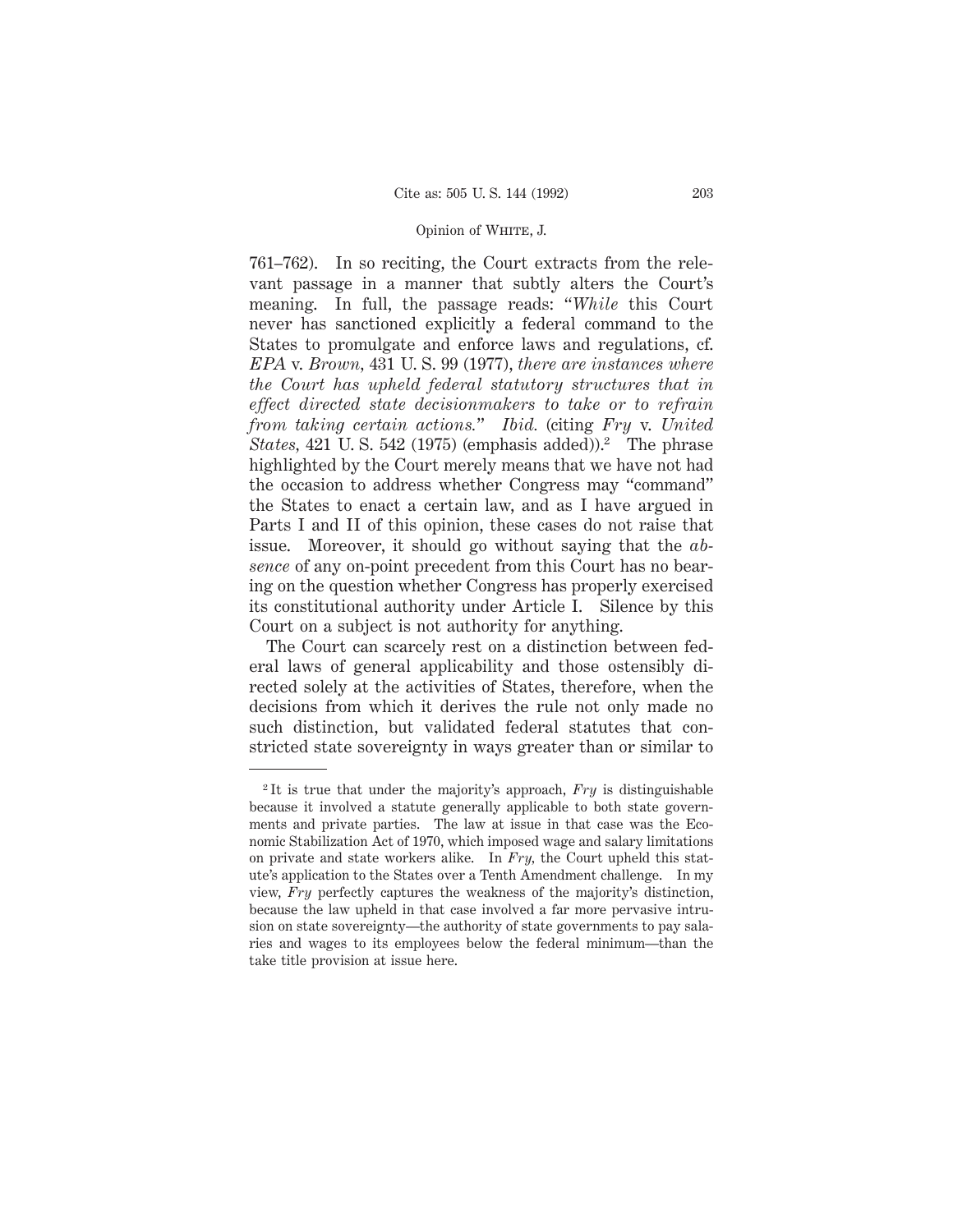the take title provision at issue in these cases. As *Fry, Hodel,* and *FERC* make clear, our precedents prior to *Garcia* upheld provisions in federal statutes that directed States to undertake certain actions. "[I]t cannot be constitutionally determinative that the federal regulation is likely to move the States to act in a given way," we stated in *FERC,* "or even to 'coerc[e] the States' into assuming a regulatory role by affecting their 'freedom to make decisions in areas of "integral governmental functions."" 456 U.S., at 766. I thus am unconvinced that either *Hodel* or *FERC* supports the rule announced by the Court.

And if those cases do stand for the proposition that in certain circumstances Congress may not dictate that the States take specific actions, it would seem appropriate to apply the test stated in *FERC* for determining those circumstances. The crucial threshold inquiry in that case was whether the subject matter was pre-emptible by Congress. See 456 U. S., at 765. "If Congress can require a state administrative body to consider proposed regulations as a condition to its continued involvement *in a pre-emptible field*—and we hold today that it can—there is nothing unconstitutional about Congress' requiring certain procedural minima as that body goes about undertaking its tasks." *Id.,* at 771 (emphasis added). The *FERC* Court went on to explain that if Congress is legislating in a pre-emptible field—as the Court concedes it was doing here, see *ante,* at 173–174—the proper test before our decision in *Garcia* was to assess whether the alleged intrusions on state sovereignty "do not threaten the States' 'separate and independent existence,' *Lane County* v. *Oregon,* 7 Wall. 71, 76 (1869); *Coyle* v. *Smith,* 221 U. S. 559, 580 (1911), and do not impair the ability of the States 'to function effectively in a federal system.' *Fry* v. *United States,* 421 U. S., at 547, n. 7; *National League of Cities* v. *Usery,* 426 U. S., at 852." *FERC, supra,* at 765–766. On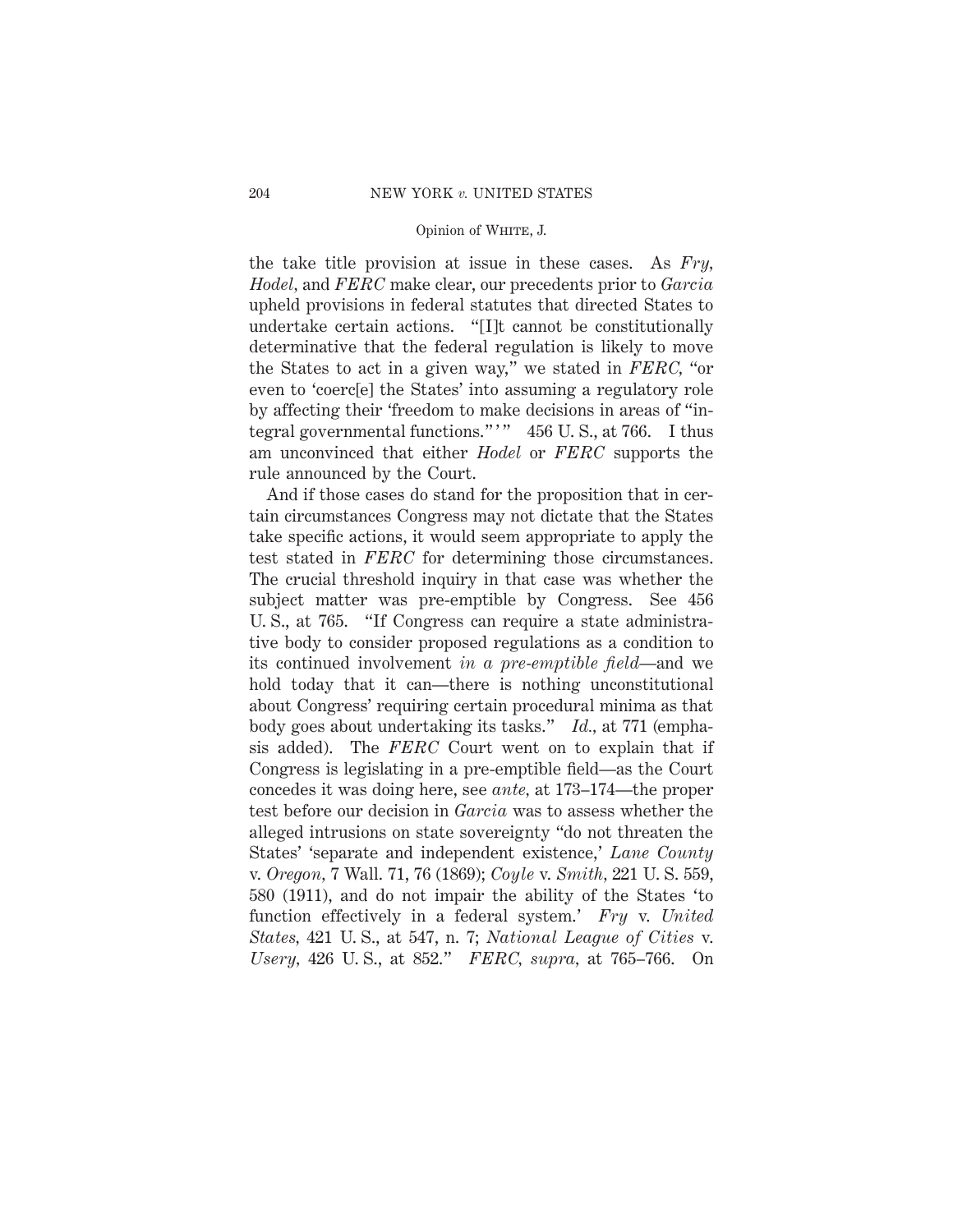neither score does the take title provision raise constitutional problems. It certainly does not threaten New York's independent existence nor impair its ability to function effectively in the system, all the more so since the provision was enacted pursuant to compromises reached among state leaders and then ratified by Congress.

It is clear, therefore, that even under the precedents selectively chosen by the Court, its analysis of the take title provision's constitutionality in these cases falls far short of being persuasive. I would also submit, in this connection, that the Court's attempt to carve out a doctrinal distinction for statutes that purport solely to regulate state activities is especially unpersuasive after *Garcia.* It is true that in that case we considered whether a federal statute of general applicability—the Fair Labor Standards Act—applied to state transportation entities but our most recent statements have explained the appropriate analysis in a more general manner. Just last Term, for instance, JUSTICE O'CONNOR wrote for the Court that "[w]e are constrained in our ability to consider the limits that the state-federal balance places on Congress' powers under the Commerce Clause. See *Garcia* v. *San Antonio Metropolitan Transit Authority,* 469 U. S. 528 (1985) (declining to review limitations placed on Congress' Commerce Clause powers by our federal system)." *Gregory* v. *Ashcroft,* 501 U. S., at 464. Indeed, her opinion went on to state that "this Court in *Garcia* has left primarily to the *political process* the protection of the States against intrusive exercises of Congress' Commerce Clause powers." *Ibid.* (emphasis added).

Rather than seek guidance from *FERC* and *Hodel,* therefore, the more appropriate analysis should flow from *Garcia,* even if these cases do not involve a congressional law generally applicable to both States and private parties. In *Garcia,* we stated the proper inquiry: "[W]e are convinced that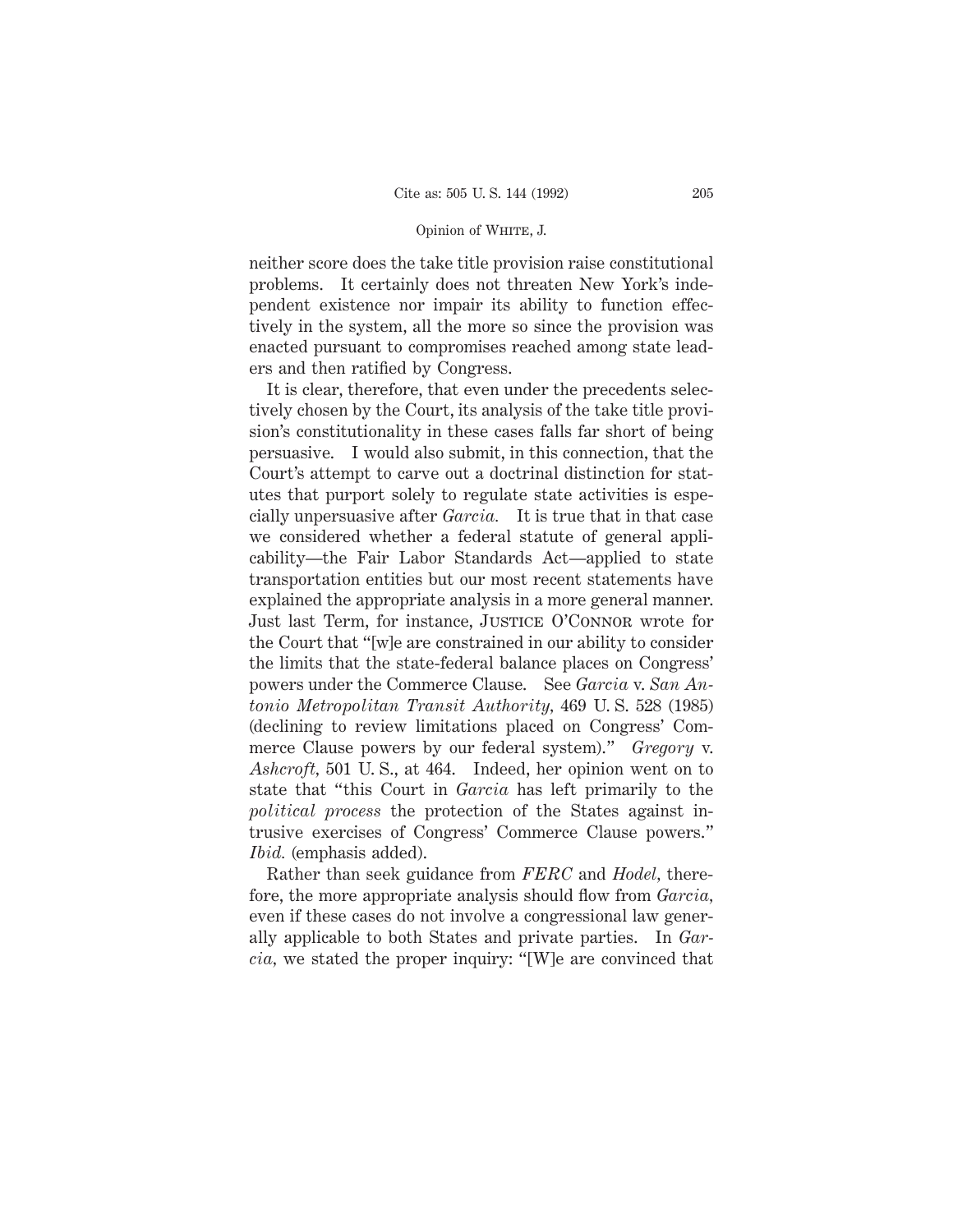the fundamental limitation that the constitutional scheme imposes on the Commerce Clause to protect the 'States as States' is one of process rather than one of result. Any substantive restraint on the exercise of Commerce Clause powers must find its justification in the procedural nature of this basic limitation, and it must be tailored to compensate for possible failings in the national political process rather than to dictate a 'sacred province of state autonomy.'" 469 U.S., at 554 (quoting *EEOC* v. *Wyoming,* 460 U. S., at 236). Where it addresses this aspect of respondents' argument, see *ante,* at 180–183, the Court tacitly concedes that a failing of the political process cannot be shown in these cases because it refuses to rebut the unassailable arguments that the States were well able to look after themselves in the legislative process that culminated in the 1985 Act's passage. Indeed, New York acknowledges that its "congressional delegation participated in the drafting and enactment of both the 1980 and the 1985 Acts." Pet. for Cert. in No. 91–543, p. 7. The Court rejects this process-based argument by resorting to generalities and platitudes about the purpose of federalism being to protect individual rights.

Ultimately, I suppose, the entire structure of our federal constitutional government can be traced to an interest in establishing checks and balances to prevent the exercise of tyranny against individuals. But these fears seem extremely far distant to me in a situation such as this. We face a crisis of national proportions in the disposal of low-level radioactive waste, and Congress has acceded to the wishes of the States by permitting local decisionmaking rather than imposing a solution from Washington. New York itself participated and supported passage of this legislation at both the gubernatorial and federal representative levels, and then enacted state laws specifically to comply with the deadlines and timetables agreed upon by the States in the 1985 Act. For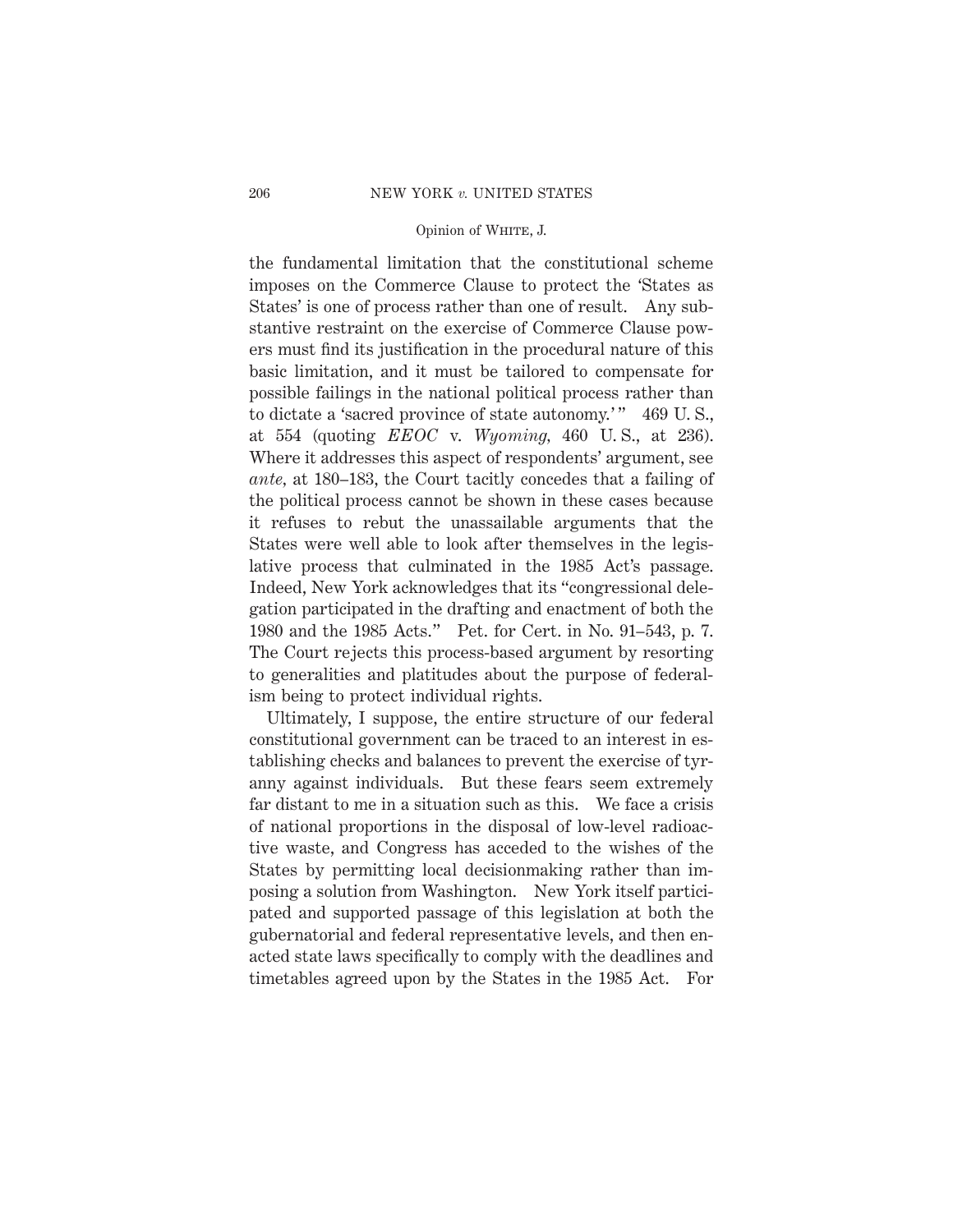me, the Court's civics lecture has a decidedly hollow ring at a time when action, rather than rhetoric, is needed to solve a national problem.<sup>3</sup>

Given the scanty textual support for the majority's position, it would be far more sensible to defer to a coordinate branch of government in its decision to devise a solution to a national problem of this kind. Certainly in other contexts, principles of federalism have not insulated States from mandates by the National Government. The Court has upheld congres-

<sup>&</sup>lt;sup>3</sup> With selective quotations from the era in which the Constitution was adopted, the majority attempts to bolster its holding that the take title provision is tantamount to federal "commandeering" of the States. In view of the many Tenth Amendment cases decided over the past two decades in which resort to the kind of historical analysis generated in the majority opinion was not deemed necessary, I do not read the majority's many invocations of history to be anything other than elaborate window dressing. Certainly nowhere does the majority announce that its rule is compelled by an understanding of what the Framers may have thought about statutes of the type at issue here. Moreover, I would observe that, while its quotations add a certain flavor to the opinion, the majority's historical analysis has a distinctly wooden quality. One would not know from reading the majority's account, for instance, that the nature of federal-state relations changed fundamentally after the Civil War. That conflict produced in its wake a tremendous expansion in the scope of the Federal Government's law-making authority, so much so that the persons who helped to found the Republic would scarcely have recognized the many added roles the National Government assumed for itself. Moreover, the majority fails to mention the New Deal era, in which the Court recognized the enormous growth in Congress' power under the Commerce Clause. See generally F. Frankfurter  $\&$  J. Landis, The Business of the Supreme Court 56–59 (1927); H. Hyman, A More Perfect Union: The Impact of the Civil War and Reconstruction on the Constitution (1973); Corwin, The Passing of Dual Federalism, 36 Va. L. Rev. 1 (1950); Wiecek, The Reconstruction of Federal Judicial Power, 1863-1875, 13 Am. J. Legal Hist. 333 (1969); Scheiber, State Law and "Industrial Policy" in American Development, 1790–1987, 75 Calif. L. Rev. 415 (1987); Ackerman, Constitutional Politics/Constitutional Law, 99 Yale L. J. 453 (1989). While I believe we should not be blind to history, neither should we read it so selectively as to restrict the proper scope of Congress' powers under Article I, especially when the history not mentioned by the majority fully supports a more expansive understanding of the legislature's authority than may have existed in the late 18th century.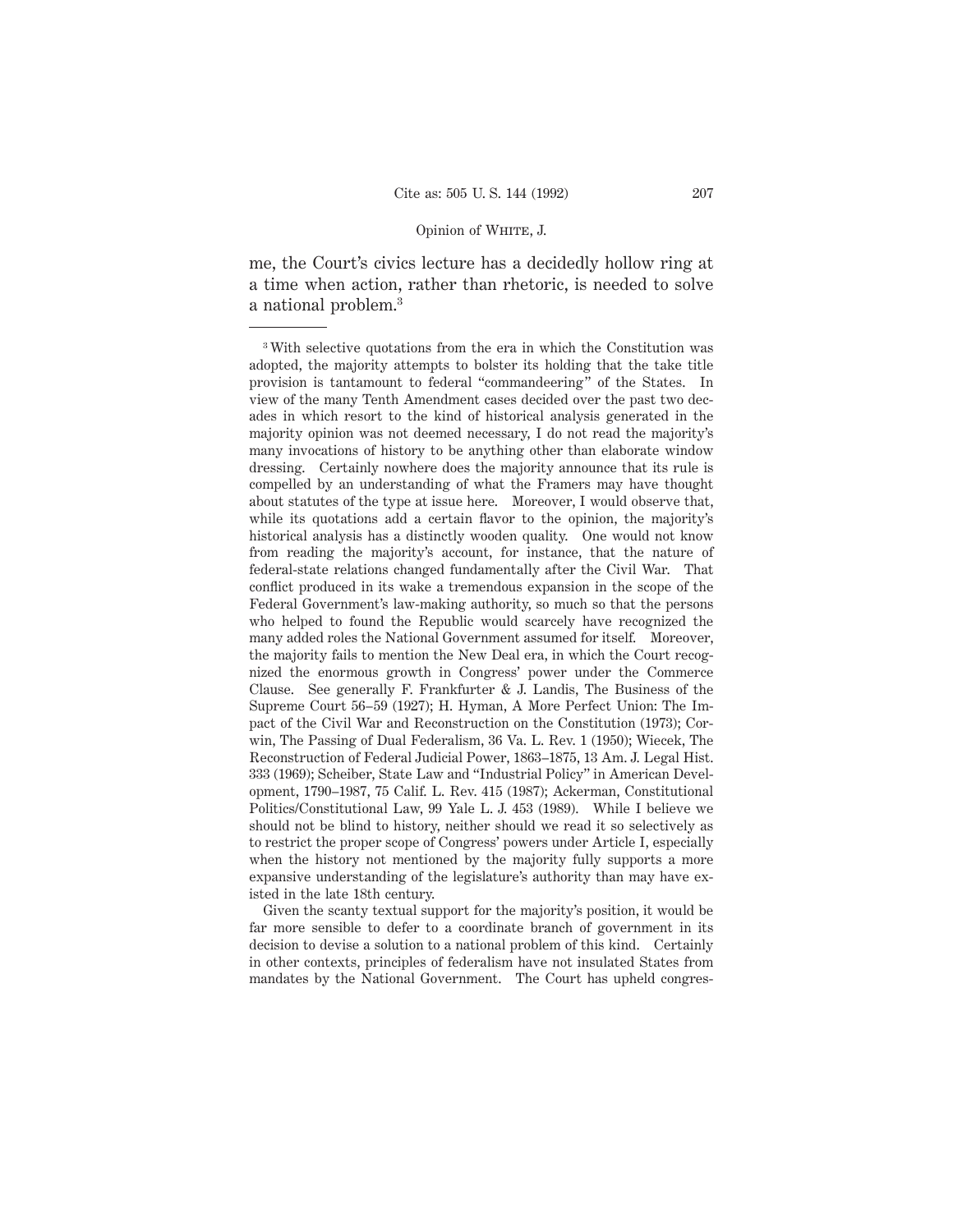## IV

Though I disagree with the Court's conclusion that the take title provision is unconstitutional, I do not read its opinion to preclude Congress from adopting a similar measure through its powers under the Spending or Commerce Clauses. The Court makes clear that its objection is to the alleged "commandeer[ing]" quality of the take title provision. See *ante,* at 175. As its discussion of the surcharge and rebate incentives reveals, see *ante,* at 171–172, the spending power offers a means of enacting a take title provision under the Court's standards. Congress could, in other words, condition the payment of funds on the State's willingness to take title if it has not already provided a waste disposal facility. Under the scheme upheld in these cases, for example, moneys collected in the surcharge provision might be withheld or disbursed depending on a State's willingness to take title to or otherwise accept responsibility for the lowlevel radioactive waste generated in state after the statutory deadline for establishing its own waste disposal facility has passed. See *ibid.; South Dakota* v. *Dole,* 483 U. S. 203, 208– 209 (1987); *Massachusetts* v. *United States,* 435 U. S. 444, 461 (1978).

Similarly, should a State fail to establish a waste disposal facility by the appointed deadline (under the statute as presently drafted, January 1, 1996,  $$2021e(d)(2)(C)$ ), Congress has the power pursuant to the Commerce Clause to regulate directly the producers of the waste. See *ante,* at 174. Thus, as I read it, Congress could amend the statute to say that if a State fails to meet the January 1, 1996, deadline for

sional statutes that impose clear directives on state officials, including those enacted pursuant to the Extradition Clause, see, *e. g., Puerto Rico* v. *Branstad,* 483 U. S. 219, 227–228 (1987), the post-Civil War Amendments, see, *e. g., South Carolina* v. *Katzenbach,* 383 U. S. 301, 319–320, 334–335 (1966), as well as congressional statutes that require state courts to hear certain actions, see, *e. g., Testa* v. *Katt,* 330 U. S. 386, 392–394 (1947).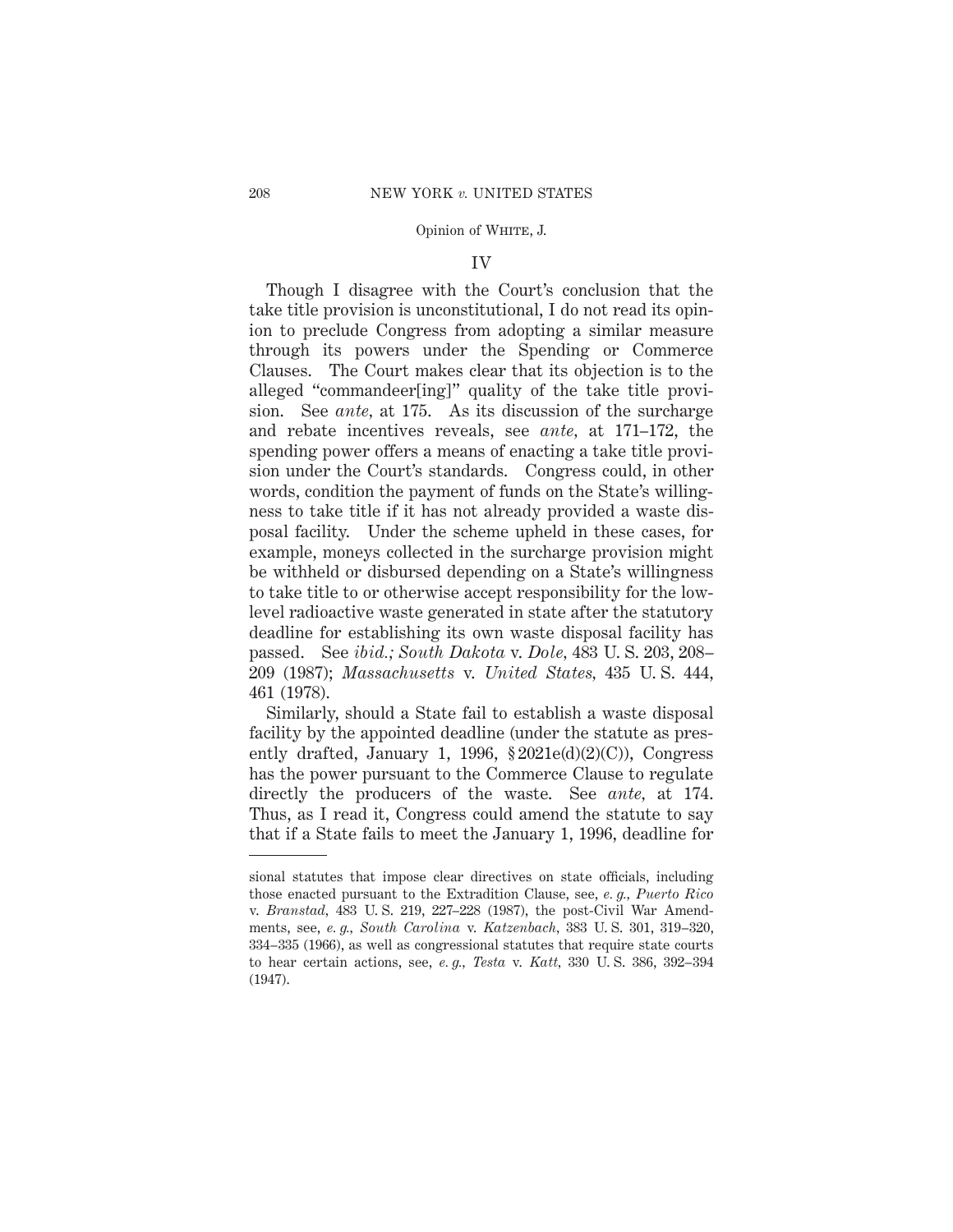achieving a means of waste disposal, and has not taken title to the waste, no low-level radioactive waste may be shipped out of the State of New York. See, *e. g., Hodel,* 452 U. S., at 288. As the legislative history of the 1980 and 1985 Acts indicates, faced with the choice of federal pre-emptive regulation and self-regulation pursuant to interstate agreement with congressional consent and ratification, the States decisively chose the latter. This background suggests that the threat of federal pre-emption may suffice to induce States to accept responsibility for failing to meet critical time deadlines for solving their low-level radioactive waste disposal problems, especially if that federal intervention also would strip state and local authorities of any input in locating sites for low-level radioactive waste disposal facilities. And should Congress amend the statute to meet the Court's objection and a State refuse to act, the National Legislature will have ensured at least a federal solution to the waste management problem.

Finally, our precedents leave open the possibility that Congress may create federal rights of action in the generators of low-level radioactive waste against persons acting under color of state law for their failure to meet certain functions designated in federal-state programs. Thus, we have upheld 42 U.S.C. § 1983 suits to enforce certain rights created by statutes enacted pursuant to the Spending Clause, see, *e. g., Wilder* v. *Virginia Hospital Assn.,* 496 U. S. 498 (1990); *Wright* v. *Roanoke Redevelopment and Housing Authority,* 479 U. S. 418 (1987), although Congress must be cautious in spelling out the federal right clearly and distinctly, see, *e. g., Suter* v. *Artist M.,* 503 U. S. 347 (1992) (not permitting a § 1983 suit under a Spending Clause statute when the ostensible federal right created was too vague and amorphous). In addition to compensating injured parties for the State's failure to act, the exposure to liability established by such suits also potentially serves as an inducement to compliance with the program mandate.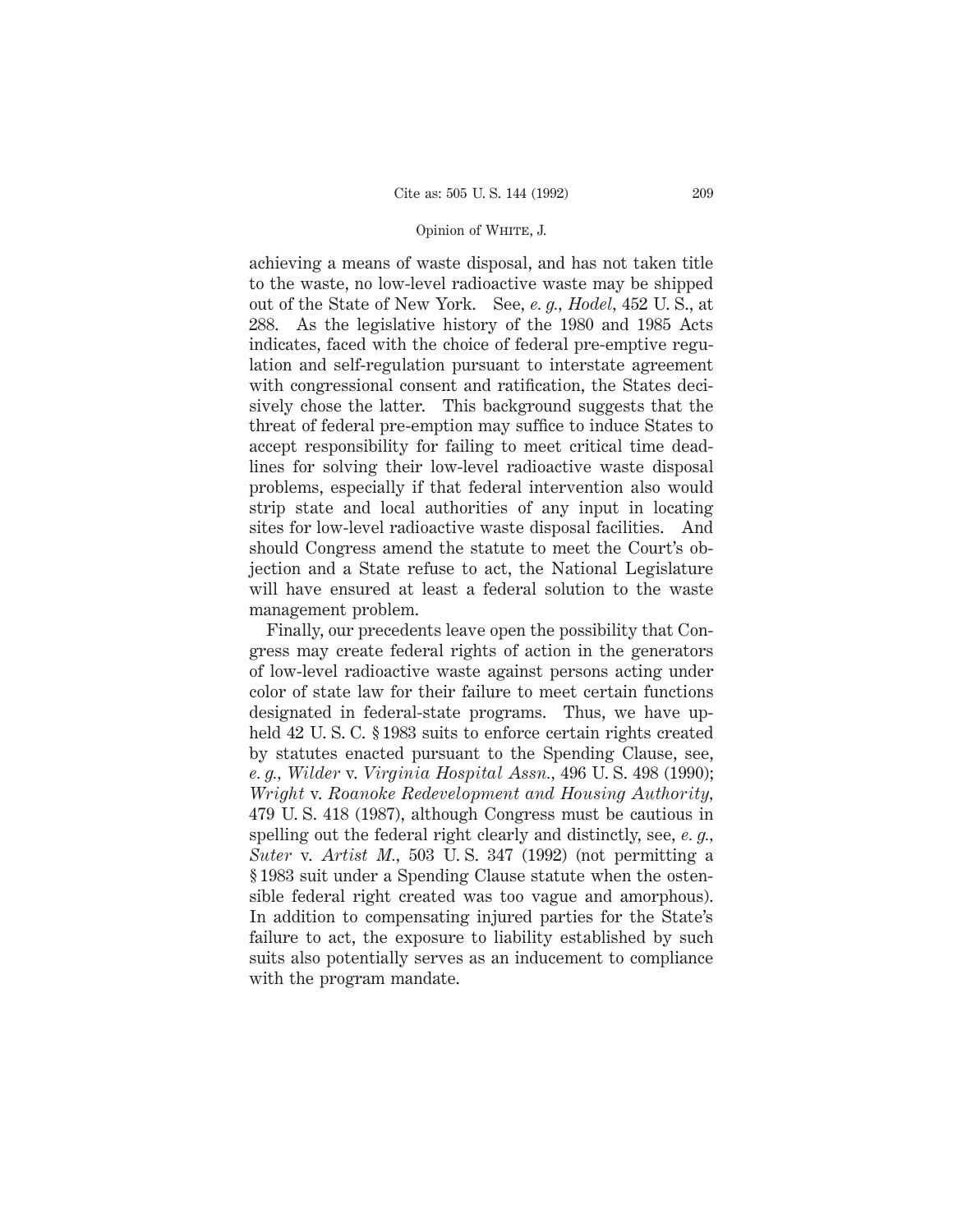#### Opinion of Stevens, J.

## V

The ultimate irony of the decision today is that in its formalistically rigid obeisance to "federalism," the Court gives Congress fewer incentives to defer to the wishes of state officials in achieving local solutions to local problems. This legislation was a classic example of Congress acting as arbiter among the States in their attempts to accept responsibility for managing a problem of grave import. The States urged the National Legislature not to impose from Washington a solution to the country's low-level radioactive waste management problems. Instead, they sought a reasonable level of local and regional autonomy consistent with Art. I, § 10, cl. 3, of the Constitution. By invalidating the measure designed to ensure compliance for recalcitrant States, such as New York, the Court upsets the delicate compromise achieved among the States and forces Congress to erect several additional formalistic hurdles to clear before achieving exactly the same objective. Because the Court's justifications for undertaking this step are unpersuasive to me, I respectfully dissent.

Justice Stevens, concurring in part and dissenting in part.

Under the Articles of Confederation, the Federal Government had the power to issue commands to the States. See Arts. VIII, IX. Because that indirect exercise of federal power proved ineffective, the Framers of the Constitution empowered the Federal Government to exercise legislative authority directly over individuals within the States, even though that direct authority constituted a greater intrusion on state sovereignty. Nothing in that history suggests that the Federal Government may not also impose its will upon the several States as it did under the Articles. The Constitution enhanced, rather than diminished, the power of the Federal Government.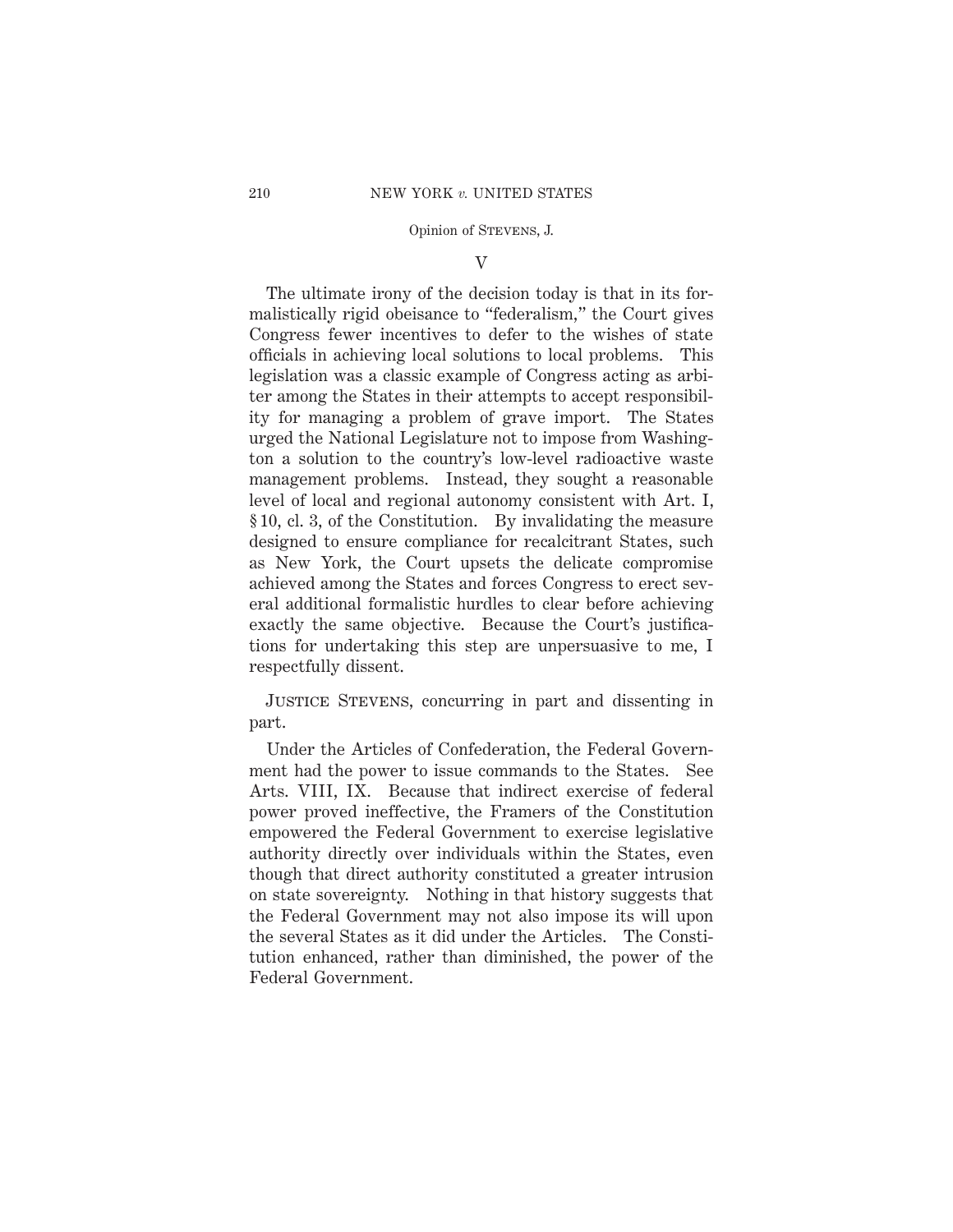#### Opinion of STEVENS, J.

The notion that Congress does not have the power to issue "a simple command to state governments to implement legislation enacted by Congress," ante, at 176, is incorrect and unsound. There is no such limitation in the Constitution. The Tenth Amendment<sup>1</sup> surely does not impose any limit on Congress' exercise of the powers delegated to it by Article  $I^2$  Nor does the structure of the constitutional order or the values of federalism mandate such a formal rule. To the contrary, the Federal Government directs state governments in many realms. The Government regulates state-operated railroads, state school systems, state prisons, state elections, and a host of other state functions. Similarly, there can be no doubt that, in time of war, Congress could either draft soldiers itself or command the States to supply their quotas of troops. I see no reason why Congress may not also command the States to enforce federal water and air quality standards or federal standards for the disposition of low-level radioactive wastes.

The Constitution gives this Court the power to resolve controversies between the States. Long before Congress

"From the beginning and for many years the amendment has been construed as not depriving the national government of authority to resort to all means for the exercise of a granted power which are appropriate and plainly adapted to the permitted end."  $Id.$ , at 124; see also ante, at 155-157.

<sup>&</sup>lt;sup>1</sup>The Tenth Amendment provides: "The powers not delegated to the United States by the Constitution, nor prohibited by it to the States, are reserved to the States respectively, or to the people."

 $2$  In United States v. Darby, 312 U.S. 100 (1941), we explained:

<sup>&</sup>quot;The amendment states but a truism that all is retained which has not been surrendered. There is nothing in the history of its adoption to suggest that it was more than declaratory of the relationship between the national and state governments as it had been established by the Constitution before the amendment or that its purpose was other than to allay fears that the new national government might seek to exercise powers not granted, and that the states might not be able to exercise fully their reserved powers. See e.g., II Elliot's Debates, 123, 131, III id. 450, 464, 600; IV id. 140, 149; I Annals of Congress, 432, 761, 767-768; Story, Commentaries on the Constitution, §§1907–1908.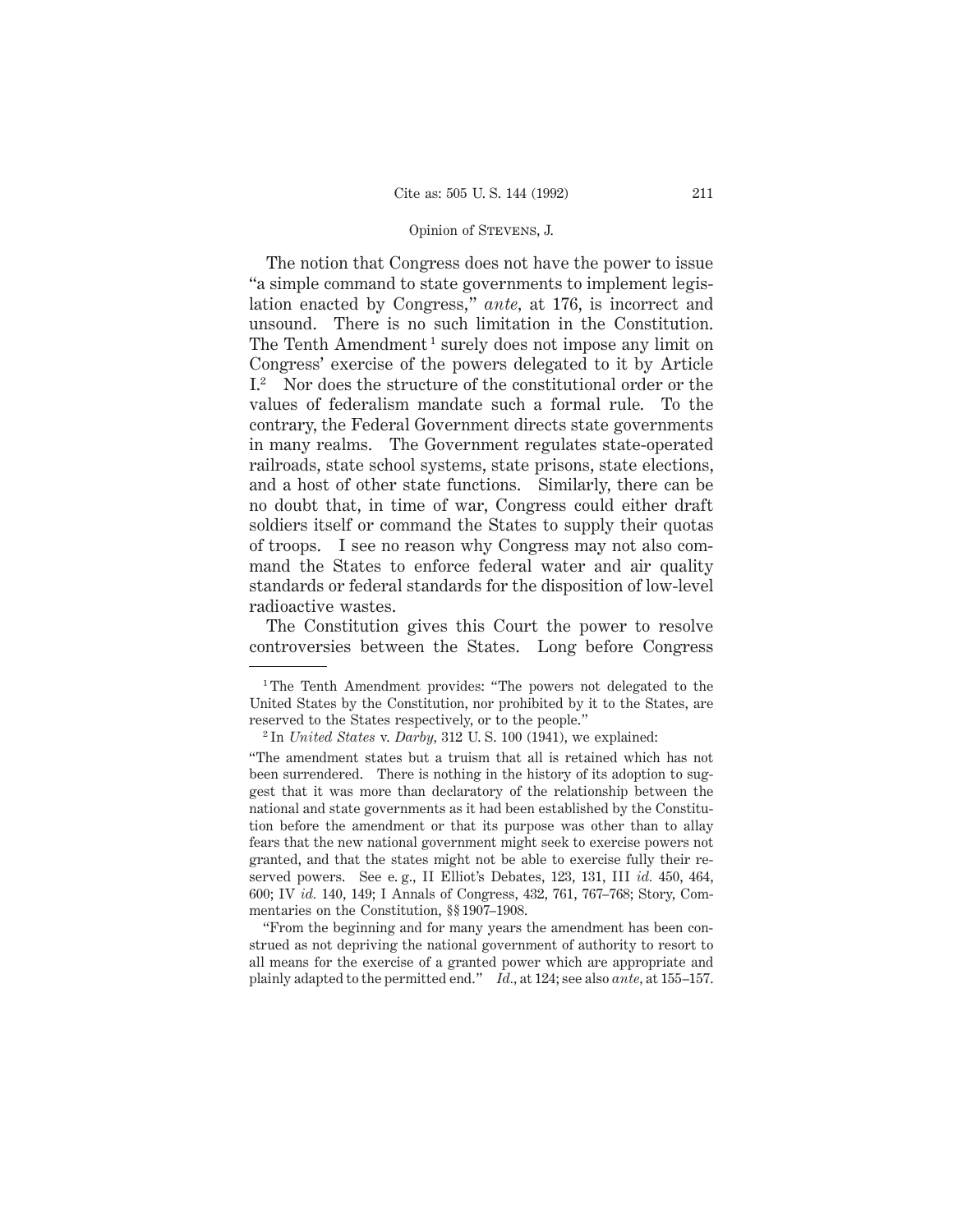## Opinion of Stevens, J.

enacted pollution-control legislation, this Court crafted a body of "interstate common law," *Illinois* v. *City of Milwaukee,* 406 U. S. 91, 106 (1972), to govern disputes between States involving interstate waters. See *Arkansas* v. *Oklahoma,* 503 U. S. 91, 98–99 (1992). In such contexts, we have not hesitated to direct States to undertake specific actions. For example, we have "impose[d] on States an affirmative duty to take reasonable steps to conserve and augment the water supply of an interstate stream." *Colorado* v. *New Mexico,* 459 U. S. 176, 185 (1982) (citing *Wyoming* v. *Colorado,* 259 U. S. 419 (1922)). Thus, we unquestionably have the power to command an upstream State that is polluting the waters of a downstream State to adopt appropriate regulations to implement a federal statutory command.

With respect to the problem presented by the cases at hand, if litigation should develop between States that have joined a compact, we would surely have the power to grant relief in the form of specific enforcement of the take title provision.3 Indeed, even if the statute had never been passed, if one State's radioactive waste created a nuisance that harmed its neighbors, it seems clear that we would have had the power

 $3$  Even if  $\S 2021e(d)(2)(C)$  is "invalidated" insofar as it applies to the State of New York, it remains enforceable against the 44 States that have joined interstate compacts approved by Congress because the compacting States have, in their agreements, embraced that provision and given it independent effect. Congress' consent to the compacts was "granted subject to the provisions of the [Act] . . . and only for so long as the [entities] established in the compact comply with all the provisions of [the] Act." Appalachian States Low-Level Radioactive Waste Compact Consent Act, Pub. L. 100–319, 102 Stat. 471. Thus the compacts incorporated the provisions of the Act, including the take title provision. These compacts, the product of voluntary interstate cooperation, unquestionably survive the "invalidation" of § 2021e(d)(2)(C) as it applies to New York. Congress did not "direc[t]" the States to enter into these compacts and the decision of each compacting State to enter into a compact was not influenced by the existence of the take title provision: Whether a State went its own way or joined a compact, it was still subject to the take title provision.